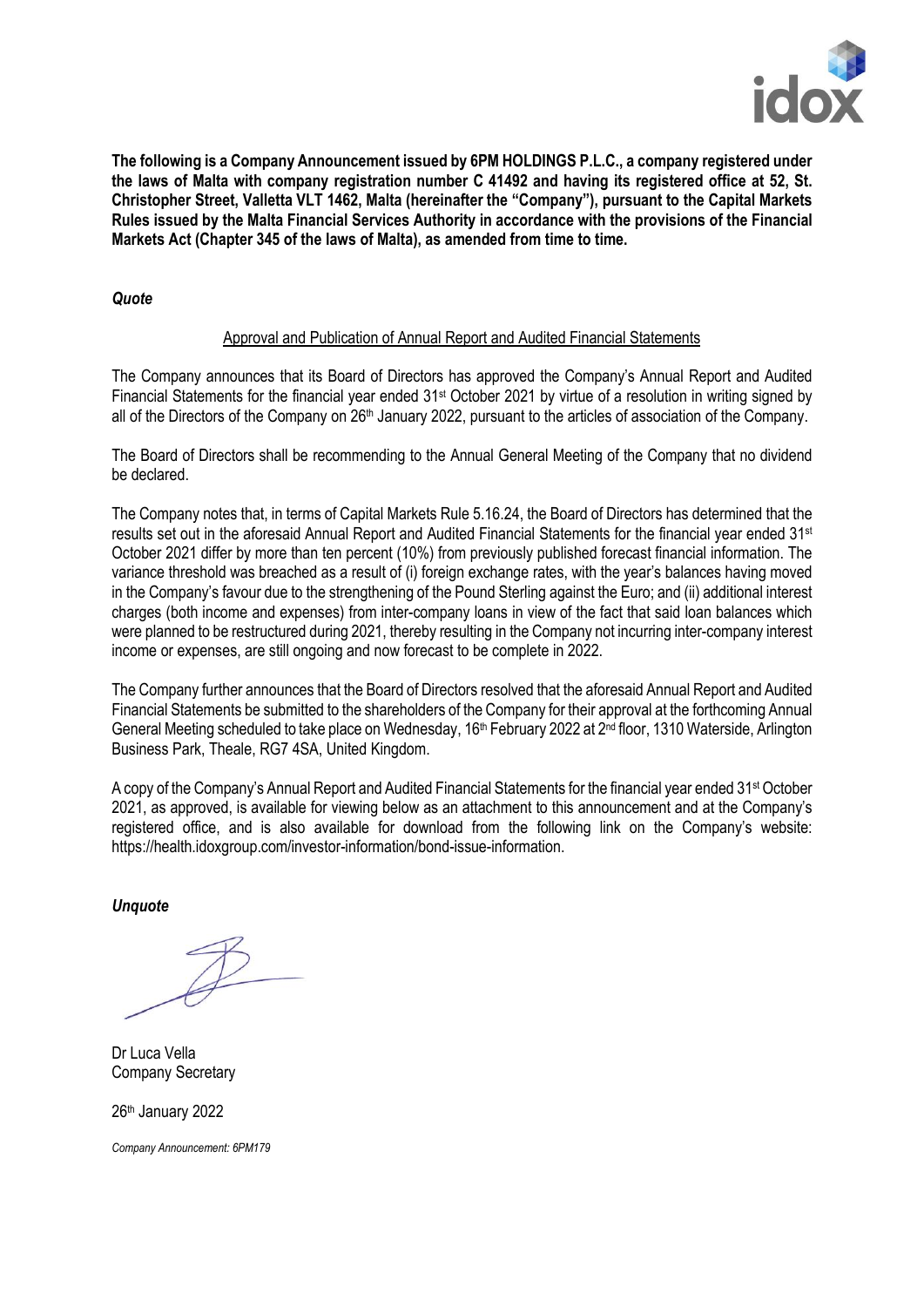# **6PM Holdings p.l.c.**

Company Registration Number: C41492

# ANNUAL REPORT & ACCOUNTS 2021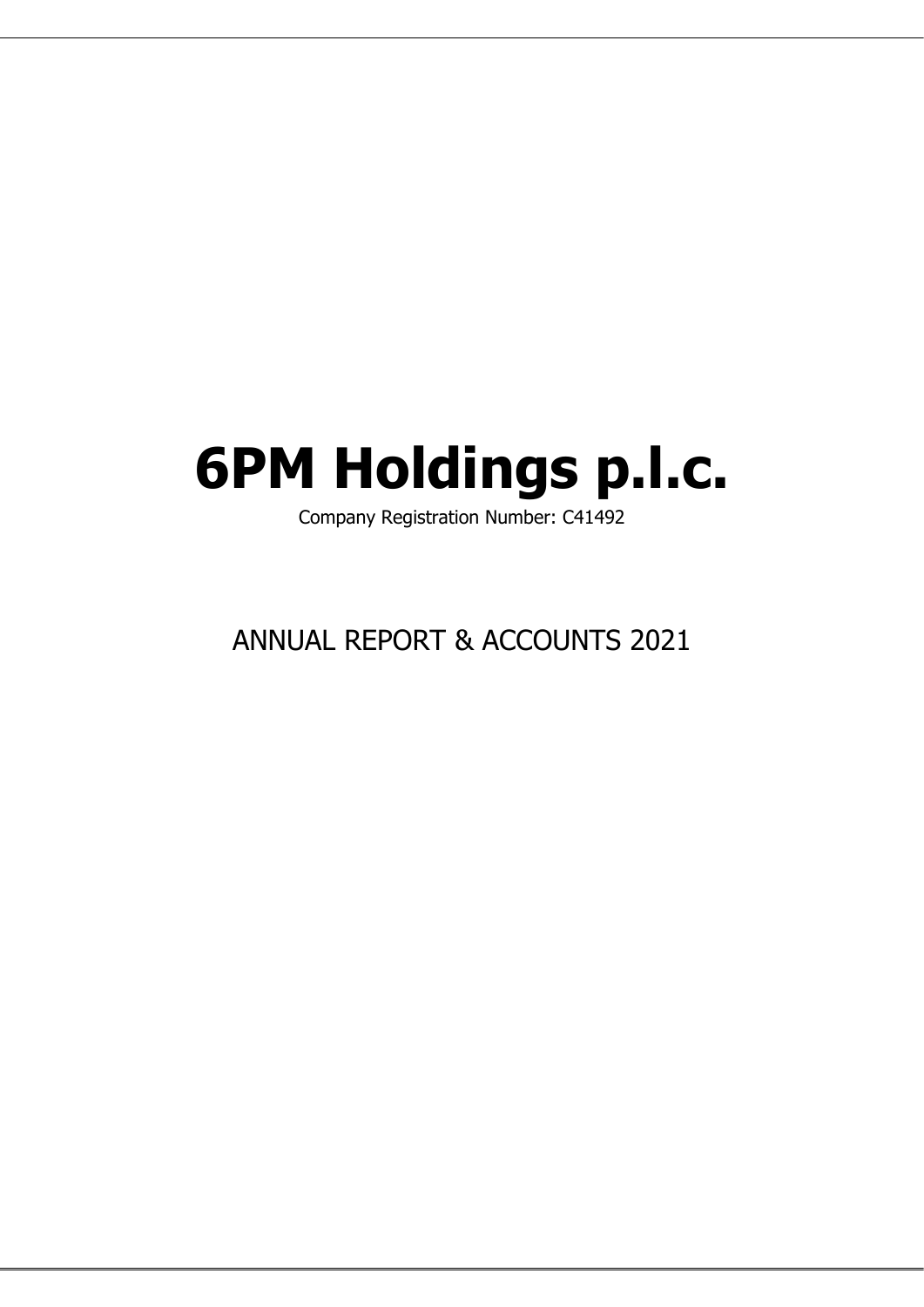# **Contents**

| $\overline{2}$ | <b>Company details</b>                                                                                |
|----------------|-------------------------------------------------------------------------------------------------------|
| 3              | <b>Directors' Report</b>                                                                              |
| 5              | <b>Statement of Directors' Responsibilities</b>                                                       |
| 6              | Directors' Statement of Compliance with the Code of Principles of Good Corporate<br><b>Governance</b> |
| 9              | <b>Other Disclosures in Terms of Capital Market Rules</b>                                             |
| 11             | <b>Consolidated Statements of Total Comprehensive Income</b>                                          |
| 12             | <b>Consolidated Statement of Financial Position</b>                                                   |
| 13             | <b>Company Statement of Financial Position</b>                                                        |
| 14             | <b>Consolidated Statement of Changes in Equity</b>                                                    |
| 15             | <b>Company Statement of Changes in Equity</b>                                                         |
| 16             | <b>Consolidated Statement of Cash Flows</b>                                                           |
| 17             | <b>Notes to the Accounts</b>                                                                          |
| 45             | <b>Independent Auditor's Report</b>                                                                   |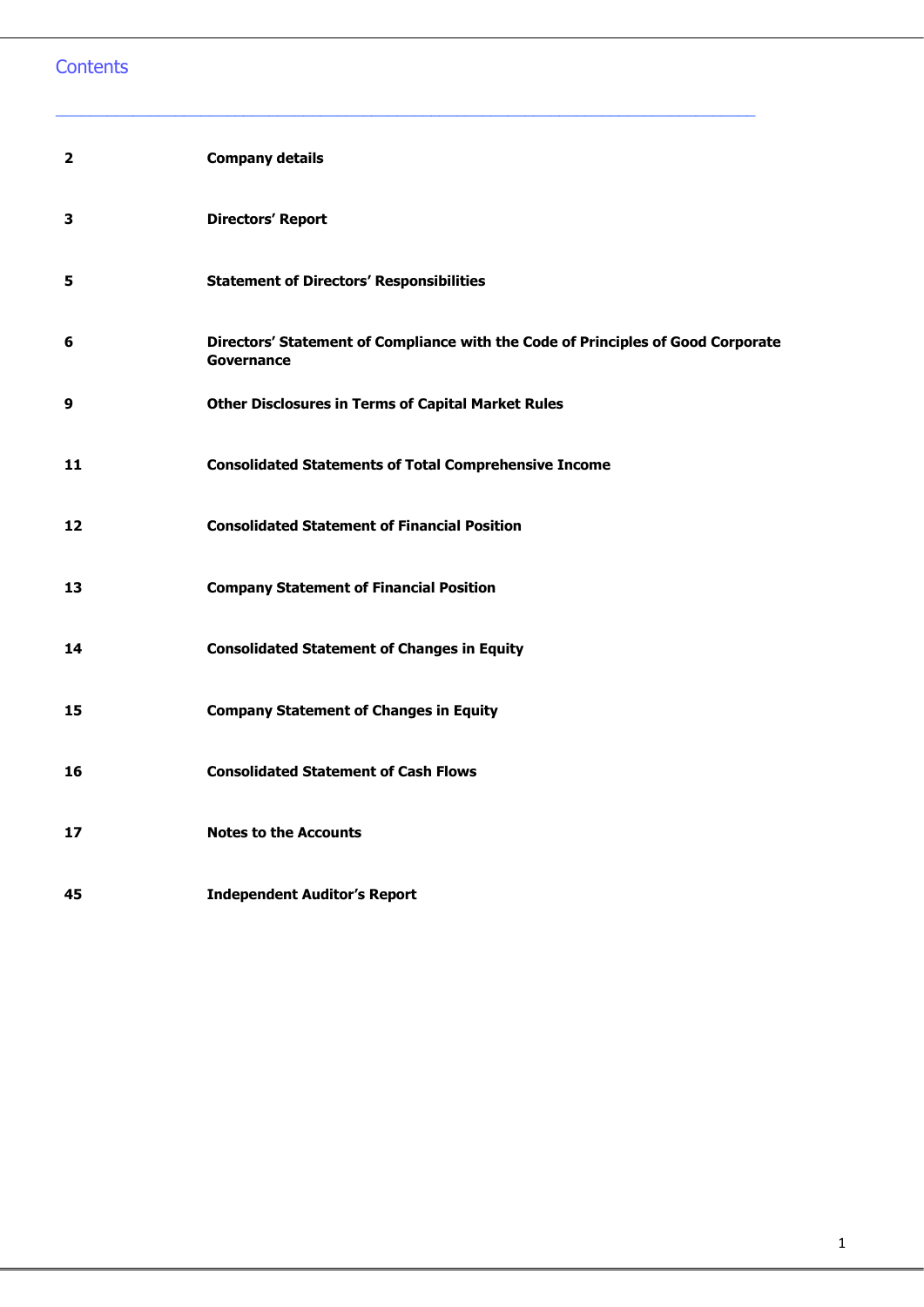# Company details

| <b>Directors</b>                | Mr David John Meaden<br>Mr Robert Grubb<br>Mr Philip Kelly<br>Mr Christopher Stone<br>Mrs Alice Cummings |
|---------------------------------|----------------------------------------------------------------------------------------------------------|
| <b>Company secretary</b>        | Dr Luca Vella                                                                                            |
| <b>Registered office</b>        | 52, St Christopher Street<br>Valetta, VLT1462<br>Malta                                                   |
| <b>Country of incorporation</b> | Malta                                                                                                    |
| <b>Registration number</b>      | C 41492                                                                                                  |
| <b>Auditor</b>                  | PKF Assurance (Malta) Limited<br>15, Level 3<br>Mannarino Road<br>Birkirkara, BKR 9080<br>Malta          |
| <b>Banker</b>                   | HSBC Bank Malta p.l.c.<br>Fleur-de-Lys Junction<br>St. Venera<br><b>SVR 1587</b><br>Malta                |
| <b>Legal adviser</b>            | <b>GVZH Advocates</b><br>192 Old Bakery Street<br>Valletta<br><b>VLT 1455</b><br>Malta                   |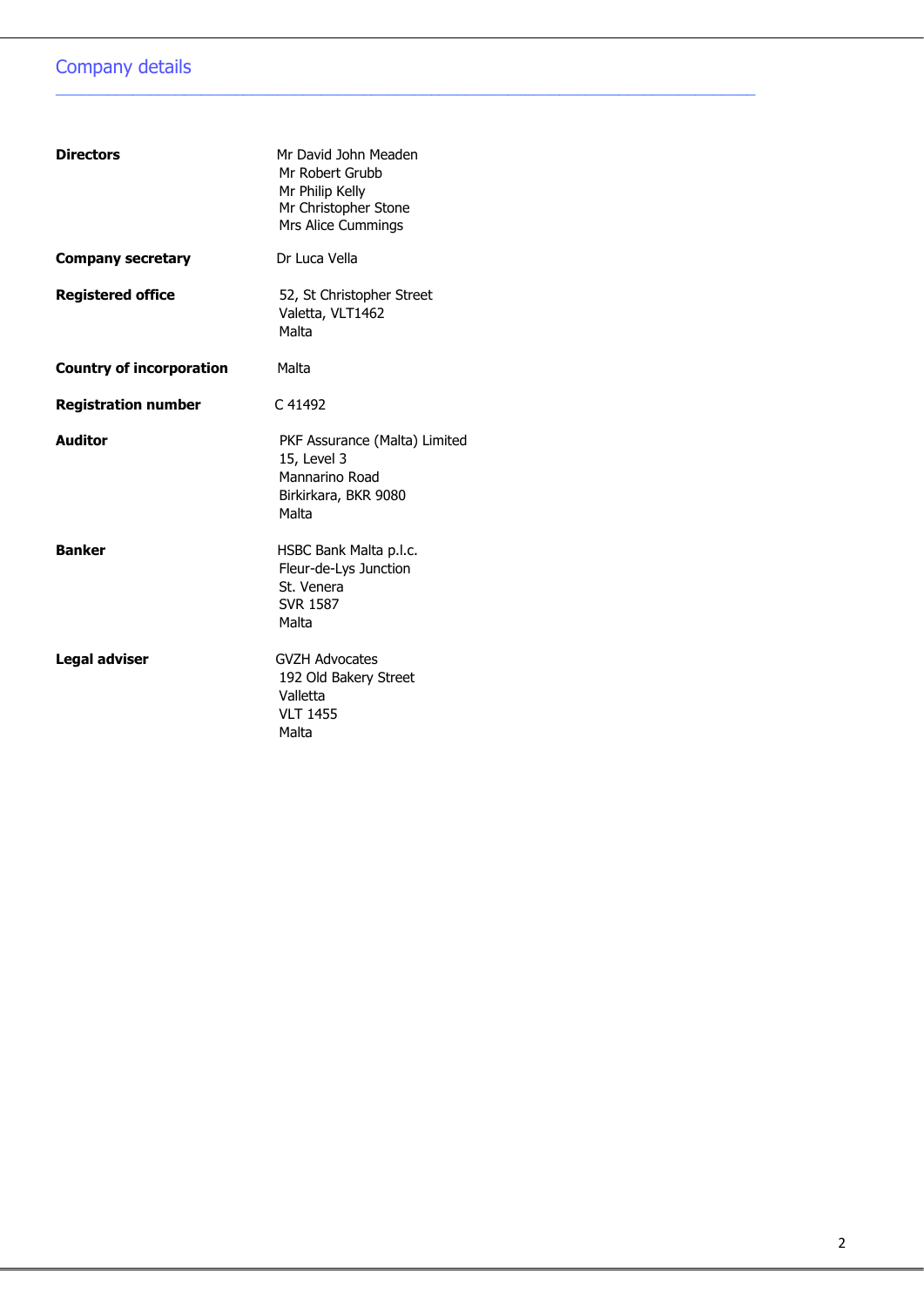#### **Directors' Report**

The Directors present their report of 6PM Holdings p.l.c. ("the Company) and the Group for the year ended 31 October 2021.

\_\_\_\_\_\_\_\_\_\_\_\_\_\_\_\_\_\_\_\_\_\_\_\_\_\_\_\_\_\_\_\_\_\_\_\_\_\_\_\_\_\_\_\_\_\_\_\_\_\_\_\_\_\_\_\_\_\_\_\_\_\_\_\_\_\_\_\_\_\_\_\_\_\_\_\_\_\_\_\_\_\_

#### **Principal Activities**

The Company's principal activity is the holding of investments and its subsidiary company is a non-trading entity. 6PM Holdings p.l.c. and its subsidiary together are referred to in these consolidated financial statements as "the Group"

#### **Results**

The results for the year ended 31 October 2021 are shown in the Statements of Total Comprehensive Income on page 11.

The Group registered a profit after tax of £16,000 (2020: loss: £118,000). The Company registered a profit after tax of £389,000 (2020: £1,482,000).

The Group forms part of the wider Idox group and during the financial year ended 31 October 2021 it completed its final steps to consolidate and simplify its operations. On 31 December 2020, the non-trading entities, 6PM Agencies Limited, 6PM Infrastructure Ltd, emCare360 Ltd and emCare Group Malta Limited merged into 6PM Limited.

The Group now consists of two non-trading entities, 6PM Holdings p.l.c and 6PM Limited.

#### **Directors**

The Directors of the Company who served during the year were:

| <b>Name</b>          | <b>Executive/Non-executive/Independent Non-executive</b> |
|----------------------|----------------------------------------------------------|
| Mr David John Meaden | Executive                                                |
| Mr Robert Grubb      | Executive                                                |
| Mr Christopher Stone | Independent Non-executive                                |
| Mrs Alice Cummings   | Independent Non-executive                                |
| Mr Philip Kelly      | Independent Non-executive                                |

In accordance with the Company's articles of association the Directors of the Company shall be appointed by the shareholders in the annual general meeting.

#### **Events after the End of the Reporting Period**

There are no material events occurring after the end of the reporting period.

#### **Risks and Uncertainties**

As evident from the Statements of Financial Position, the main risk for the Company and the Group is the eventuality that they become unable to fulfil their obligations to creditors and bondholders. This risk is mitigated by the guaranteed support of the Idox Group which will allow the Company and the Group to honour all current and future liabilities.

#### **Going Concern**

As required by Capital Markets Rule 5.62 issued by the Malta Financial Services Authority, and after due consideration of the Group's profitability, statement of financial position, capital adequacy, solvency and guarantee of support from the Idox Group, the Directors are satisfied that at the time of approval of the financial statements, the Group has adequate access to resources to continue to operate as a going concern for the foreseeable future.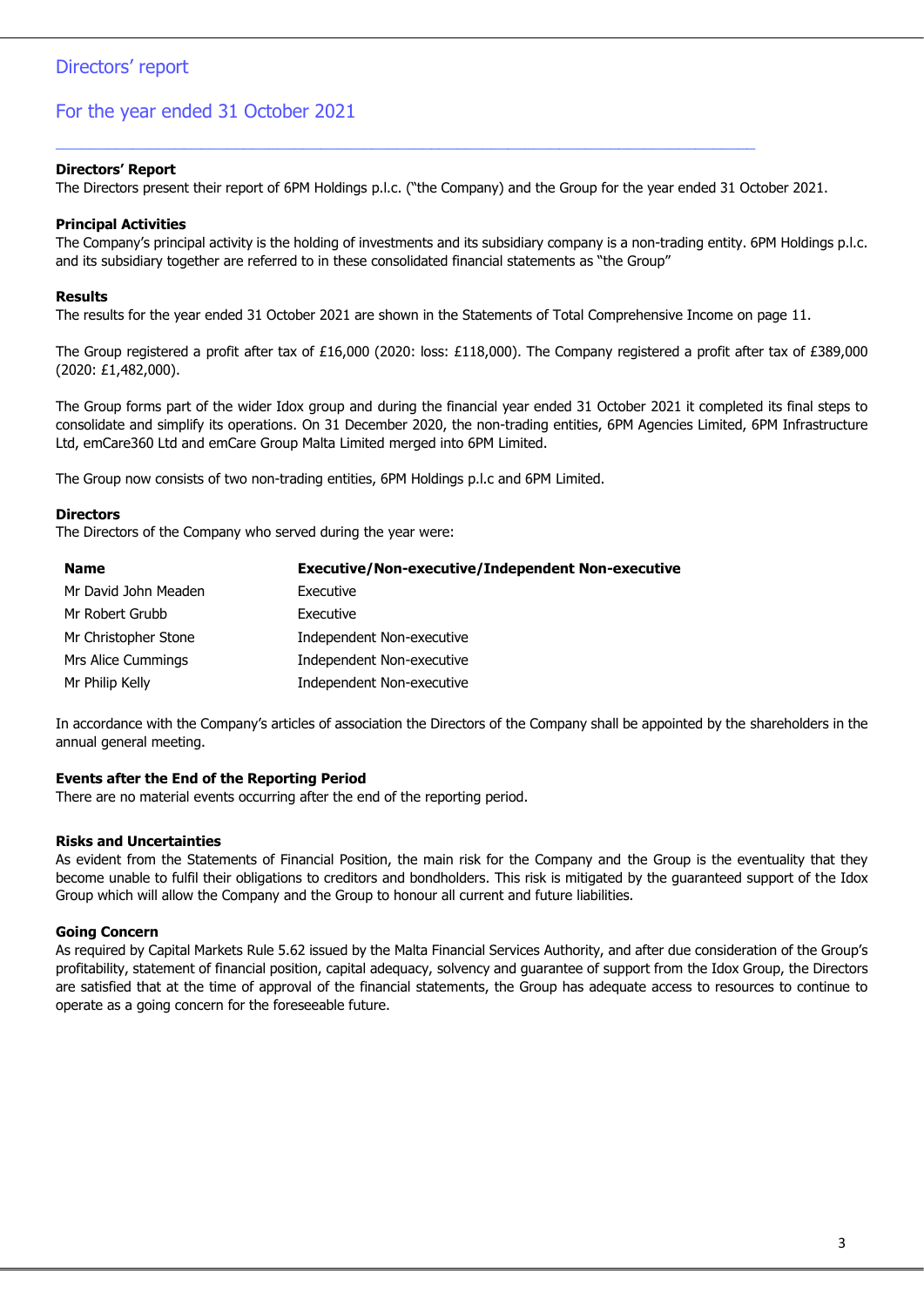#### **Going Concern (continued)**

#### Covid-19 pandemic impact on Going Concern assessment

The Directors, having made suitable enquiries and analysis of the accounts, consider that the Group has adequate resources to continue in business for the foreseeable future. In making this assessment, the Directors have considered the Group's budget, cash flow forecasts, available banking facility with appropriate headroom in facilities and financial covenants.

In December 2019 the Group had refinanced with the Royal Bank of Scotland plc, Silicon Valley Bank and Santander UK plc. The facilities, which comprise a revolving credit facility of £35,000,000, were extended during the year and are committed until June 2024.

The Directors continue to assess the impact of the Covid-19 pandemic on the business, taking actions to mitigate or limit the impacts on our organisation where we can and supporting our staff and partners in dealing with the ongoing impacts which are largely in respect of associated restrictions.

#### **Bondholders**

The Group aims to keep in touch with the bondholders in Malta by making the official Idox plc financial results and the Company's financial results available via the online investor web pages. Company Announcements are also published by the Company in compliance with its ongoing listing obligations in terms of the Capital Markets Rules.

#### **Auditors**

A resolution proposing the appointment of auditor will be put to the shareholders at the annual general meeting.

\_\_\_\_\_\_\_\_\_\_\_\_\_\_\_\_\_\_\_\_\_\_\_\_\_\_\_\_\_\_\_\_\_\_\_\_\_\_\_\_\_\_\_\_\_\_\_\_\_\_\_\_\_\_\_\_\_\_\_\_\_\_\_\_\_\_\_\_\_\_\_\_\_\_\_\_\_\_\_\_\_\_

#### **Disclosure of Information to the Auditor**

At the date of making this report, the Directors confirm the following:

- As far as each Director is aware, there is no relevant information needed by the independent auditor in connection with preparing the audit report of which the independent auditor is unaware; and
- Each Director has taken all steps that he ought to have taken as a Director in order to make himself aware of any relevant information needed by the independent auditor in connection with preparing the audit report and to establish that the independent auditor is aware of that information.

A resolution proposing the appointment of the auditor of the Company and the Group will be submitted at the Annual General Meeting.

Approved by the Board of Directors on 26 January 2022 and signed on its behalf by:

Re

Almeder

**Robert Grubb David Meaden Director Director**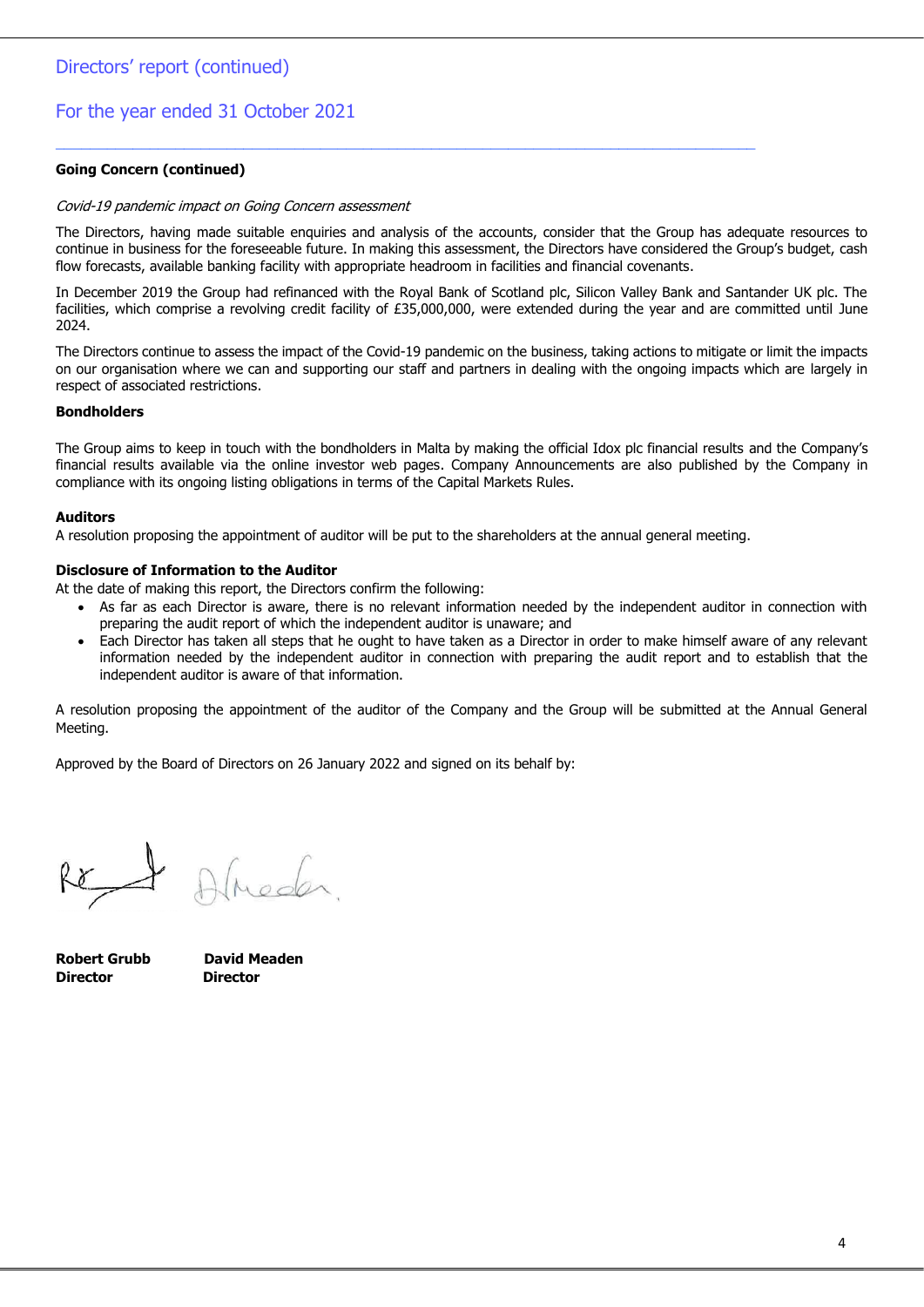### Statement of Directors' Responsibilities

### For the year ended 31 October 2021

The Companies Act, Cap 386 of the laws of Malta (the Act), requires the Directors to prepare financial statements for each financial year ended which give a true and fair view of the state of affairs of the Company as at the end of the financial year and of the profit or loss of the Company for that year. In preparing those financial statements, the Directors are required to:

\_\_\_\_\_\_\_\_\_\_\_\_\_\_\_\_\_\_\_\_\_\_\_\_\_\_\_\_\_\_\_\_\_\_\_\_\_\_\_\_\_\_\_\_\_\_\_\_\_\_\_\_\_\_\_\_\_\_\_\_\_\_\_\_\_\_\_\_\_\_\_\_\_\_\_\_\_\_\_\_\_\_

- adopt the going concern basis unless it is inappropriate to presume that the Company and the Group will continue in business;
- select suitable accounting policies and then apply them consistently;
- make judgements and estimates that are reasonable and prudent;
- account for income and charges relating to the accounting period on the accruals basis;
- value separately the components of asset and liability items; and
- report comparative figures corresponding to those of the preceding accounting period.

The Directors are responsible for keeping proper accounting records which disclose with reasonable accuracy at any time the financial position of the Company and the Group and to enable them to ensure that the financial statements have been properly prepared in accordance with the Companies Act, Cap 386 of the laws of Malta.

They are also responsible for safeguarding the assets of the Company and the Group and for taking reasonable steps for the prevention and detection of fraud and other irregularities.

The Directors, through support from management, are responsible for ensuring that the Company and Group design, implement and maintain internal controls to provide reasonable assurance with regard to reliability of financial reporting, effectiveness and efficiency of operations and compliance with applicable laws and regulations.

Management is responsible, with oversight from the Directors, for establishing a control environment and maintaining policies and procedures to assist in achieving the objective of ensuring, as far as possible, the orderly and efficient conduct of the Company's and the Group's business. This responsibility includes maintaining controls pertaining to the Company's and the Group's objective of preparing financial statements as required by the Act and managing risks that may give rise to material misstatements in those financial statements. In determining which controls to implement to prevent and detect fraud, management considers the risks that the financial statements may be materially misstated as a result of fraud.

#### **Statement by the Directors on the Financial Statements and Other Information Included in the Annual Report**

Pursuant to Capital Markets Rule 5.68, we, the undersigned, declare that to the best of our knowledge, the financial statements included in the Annual Report, and prepared in accordance with the requirements of International Financial Reporting Standards as adopted by the EU, give a true and fair view of the assets, liabilities, financial position and results of the Company and its undertakings, and that this report includes a fair review of the development and performance of the business and position of the Company and its undertakings, together with a description of the principal risks and uncertainties that it faces.

Signed on behalf of the Board of Directors on 26 January 2022 by:

Meder

**Director Director**

**Robert Grubb David Meaden**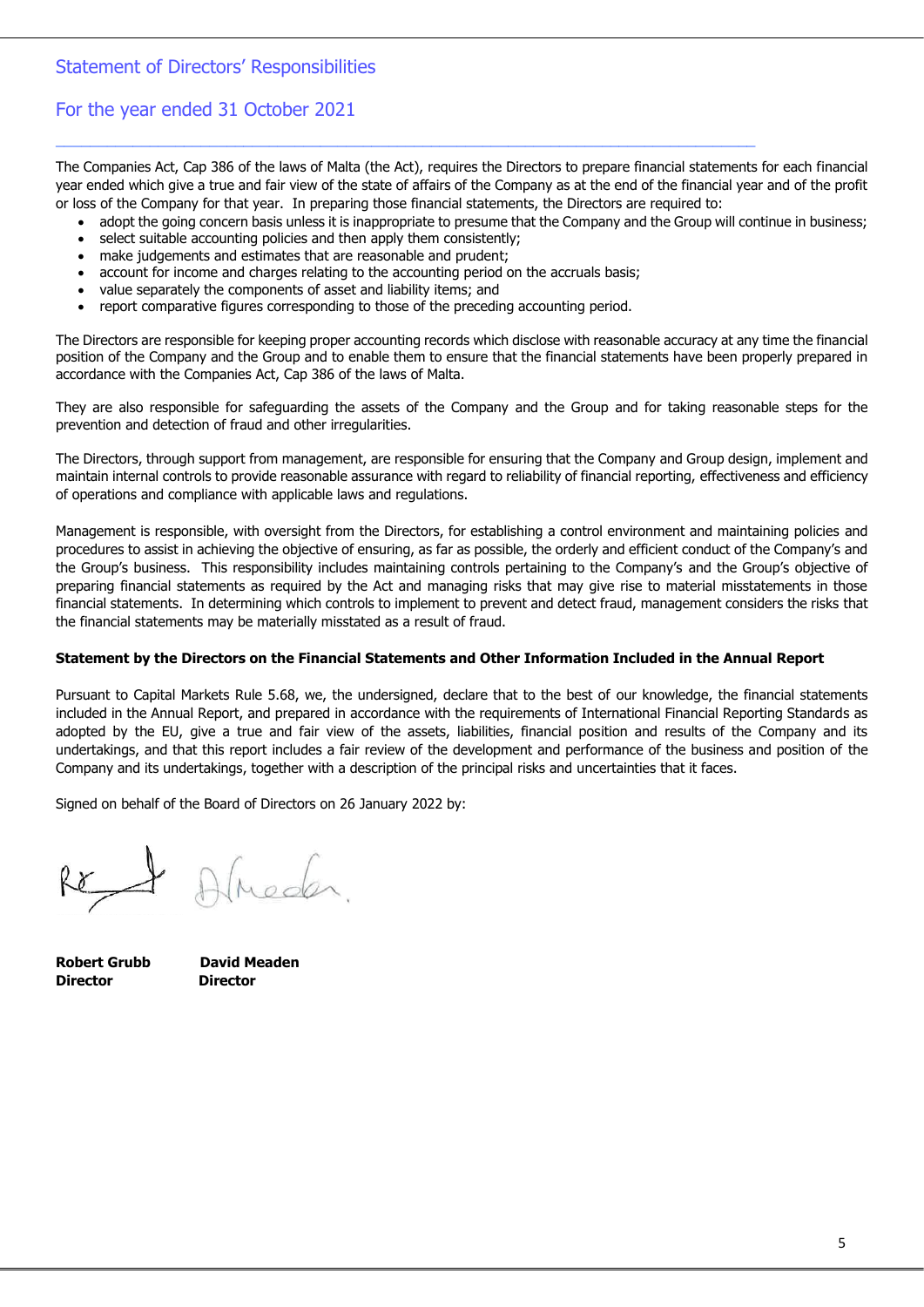### Directors' Statement of Compliance with the Code of Principles of Good Corporate Governance For the year ended 31 October 2021

 $\_$  ,  $\_$  ,  $\_$  ,  $\_$  ,  $\_$  ,  $\_$  ,  $\_$  ,  $\_$  ,  $\_$  ,  $\_$  ,  $\_$  ,  $\_$  ,  $\_$  ,  $\_$  ,  $\_$  ,  $\_$  ,  $\_$  ,  $\_$  ,  $\_$  ,  $\_$ 

6PM Holdings p.l.c. (the 'Company') is committed to observing the principles of transparent, responsible corporate governance. The Board considers compliance with corporate governance principles to constitute an important means of maintaining the confidence of present and future shareholders, bondholders, creditors, employees, business partners and the public. Pursuant to the Capital Markets Rules issued by the Malta Financial Services Authority 5.94 and 5.97, the Company is hereby presenting a statement of compliance with the Code of Principles of Good Corporate Governance ("the Principles" or "the Code") for the year ended 31 October 2021, which details the extent to which the Principles have been adopted, as well as the effective measures taken by the Company to ensure compliance with these Principles. Other than as stated in Part Two below, the Company has fully implemented the Principles set out in the Code.

The Board recognises that, in virtue of Capital Markets Rule 5.101, the Company is exempt from the requirement to disclose the information prescribed by Capital Markets Rules 5.97.1 to 5.97.3, 5.97.6 and 5.97.8.

#### **Compliance with the Code**

#### **Principle 1 – The Board**

The composition of the Board of Directors during the period ensures that the Company is led by individuals who have the necessary skills and diversity of knowledge. The Board considers strategic issues, key projects and regularly monitors performance against delivery of the key targets of the business plan.

In fulfilling its mandate, the Board assumes responsibility for:

- reviewing the Company's strategy on an on-going basis, as well as setting the appropriate business objectives;
- reviewing the effectiveness of the Company's system of internal controls;
- implementing an appropriate organisational structure for planning, executing, controlling and monitoring business operations in order to achieve the Company's objectives;
- identifying and ensuring that significant risks are managed satisfactorily; and
- ensuring that Company policies are being rigorously observed.

#### **Principle 2 – Chairman and Chief Executive**

The roles of the Chairman and the Chief Executive, set out in writing and agreed by the Board, were held separately for the period to ensure that there was a clear distinction between the running of the Board and the executive responsibility for the running of the business of the Company.

#### **Principle 3 – Composition of the Board**

Consistent with prior periods, the number of Directors shall be not less than three (3) and not more than six (6) individuals. This range provides diversity of knowledge and experience without hindering effective discussion or diminishing individual accountability.

The Board of the Company who served during the year is disclosed on page 3 of the Directors report.

Dr Luca Vella acted as secretary to the Board.

The Board considers that, save for as indicated in Part Two of this Report, the independent non-executive Directors are independent of management and free from any business or other relationship that could materially interfere with the exercise of their independent judgment. The members of the Board have the balance of knowledge and experience as well as a strong non-executive presence to allow continued scrutiny of performance, strategy and governance.

For the purpose of Capital Markets Rules 5.118 and 5.119, the independent non-executive Directors are deemed independent. The Board believes that the independence of its Directors is not compromised because of long service or the provision of any other service to the group. Each Director is mindful of maintaining independence, professionalism and integrity in carrying out their duties, responsibilities, whilst providing judgement as a Director of the Company.

The Board considers that none of the independent Directors of the Company:

- is or has been employed in any capacity by the Company;
- has or has had, over the past three years, a significant business relationship with the Company;
- has received or receives significant additional remuneration from the Company in addition to their Director's fee;
- has close family ties with any of the Company's executive Directors or senior employees; and
- has been within the last three years an engagement partner or a member of the audit team or past external auditor of the Company.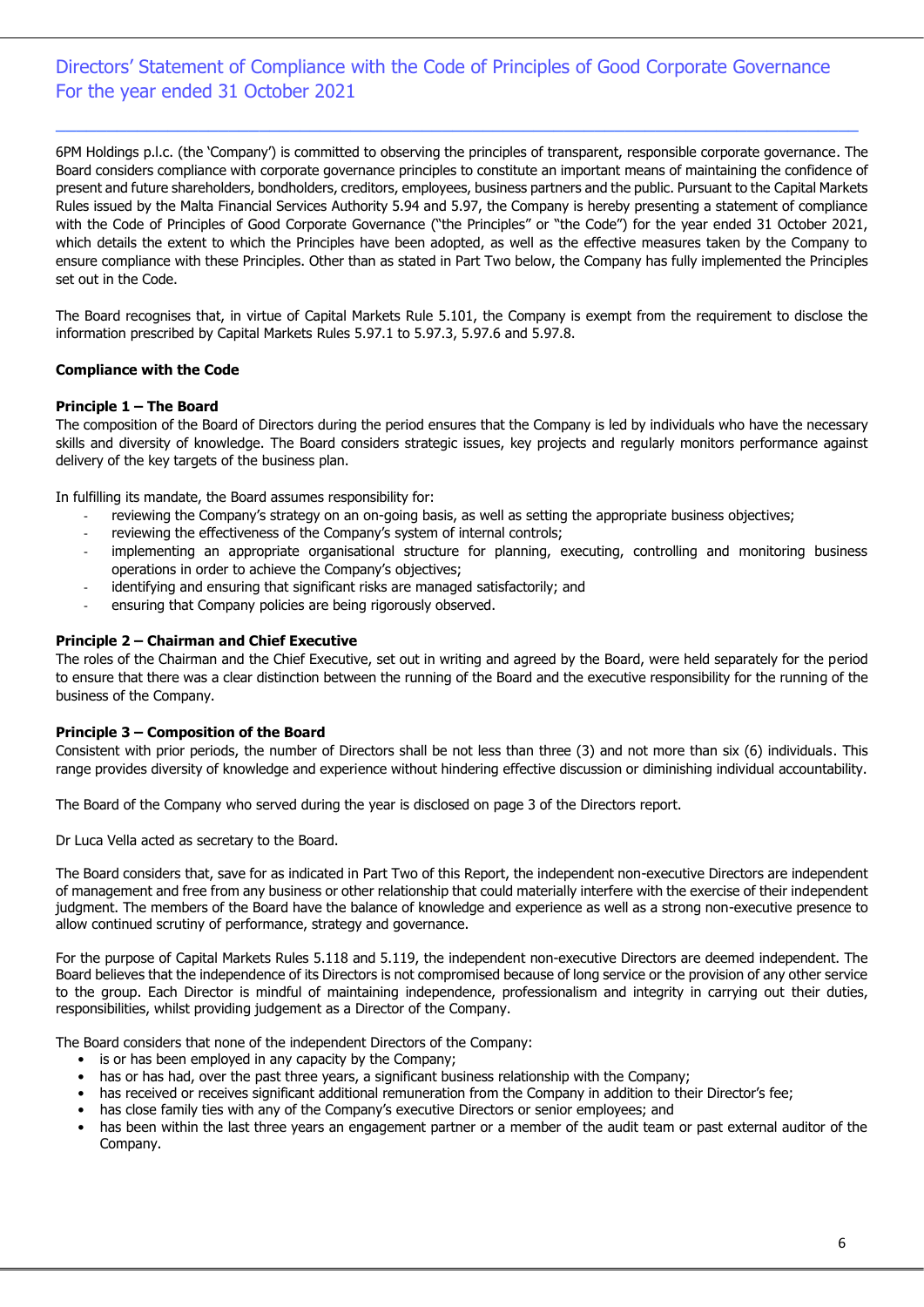# Directors' Statement of Compliance with the Code of Principles of Good Corporate Governance (continued)

For the year ended 31 October 2021

#### **Principle 3 – Composition of the Board (continued)**

Each of the independent Directors hereby declares that they undertake to:

- maintain in all circumstances their independence of analysis, decision and action;
- not seek or accept any unreasonable advantages that could be considered as compromising their independence; and

 $\_$  ,  $\_$  ,  $\_$  ,  $\_$  ,  $\_$  ,  $\_$  ,  $\_$  ,  $\_$  ,  $\_$  ,  $\_$  ,  $\_$  ,  $\_$  ,  $\_$  ,  $\_$  ,  $\_$  ,  $\_$  ,  $\_$  ,  $\_$  ,  $\_$  ,  $\_$  ,  $\_$  ,  $\_$  ,  $\_$  ,  $\_$  ,  $\_$  ,  $\_$  ,  $\_$  ,  $\_$  ,  $\_$  ,  $\_$  ,  $\_$  ,  $\_$  ,  $\_$  ,  $\_$  ,  $\_$  ,  $\_$  ,  $\_$  ,

• clearly express their opposition in the event that they find that a decision of the Board may harm the Company.

#### **Principle 4 – The Responsibilities of the Board**

The Board has responsibility for overseeing the strategic planning process and reviewing and monitoring management's execution of the corporate and business plan. The Board delegates certain powers, authorities and discretions to the audit committee. The role and competence of such committee is further described in Principle 8 hereunder.

#### **Principle 5 – Board Meetings**

The Board meets in accordance with the requirements of the Company. The Board has a schedule of matters reserved for it to discuss.

Each Director is expected to attend all meetings of the Board and Board committees of which the Director is a member. The Board recognises that occasional meetings may need to be scheduled on short notice when the participation of a Director is not possible and that conflicts may arise from time to time that will prevent a Director from attending or participating in a regularly scheduled meeting. However, the Board expects that each Director will make every possible effort to keep such absences to a minimum.

#### **Principle 6 – Information and Professional Development**

The Company firmly believes in the professional development of all the members in the organisation. The CEO, appointed by the Board, is responsible for establishing and implementing schemes which are aimed to maintain and recruit employees and management personnel. Furthermore, regular training exercises are held for the Group's employees to keep abreast of current technological trends and practices. Directors are encouraged to talk directly to any member of management regarding any questions or concerns the Directors may have. Senior management are invited to attend Board meetings from time to time when appropriate.

#### **Principle 7 – Evaluation of the Board's Performance**

The Board and each of its committees perform an annual self-evaluation of their performance.

#### **Principle 8 – Committees**

The Board delegates certain powers, authorities and discretions to the audit committee.

#### Audit Committee

The audit committee's primary role is to support the main Board in terms of quality control of the Company's financial reports, its internal controls and in managing the Board's relationships with the external auditors.

The audit committee comprised the following non-executive Directors throughout the reporting period:

Mr Philip Kelly - Independent non-executive Director Mrs Alice Cummings - Independent non-executive Director Mr Christopher Stone - Independent non-executive Director

The audit committee met four times during the year.

In compliance with the Capital Markets Rule 5.118A, Mrs Alice Cummings is an independent, non-executive Director who is competent in accounting and/or auditing matters in view of her professional qualifications and her considerable experience in the business and financial world.

#### **Principles 9 and 10 - Relations with Shareholders and with the Market and Institutional Shareholders**

The Company is committed to having an open and communicative relationship with its bondholders and investors. The Board believes that bondholders should have an opportunity to send communications to the Board. Any communication from a bondholder to the Board generally or a particular Director should be in writing, signed, contain the number of bonds held in the sender's name and should be delivered to the attention of the company secretary at the registered office of the Company.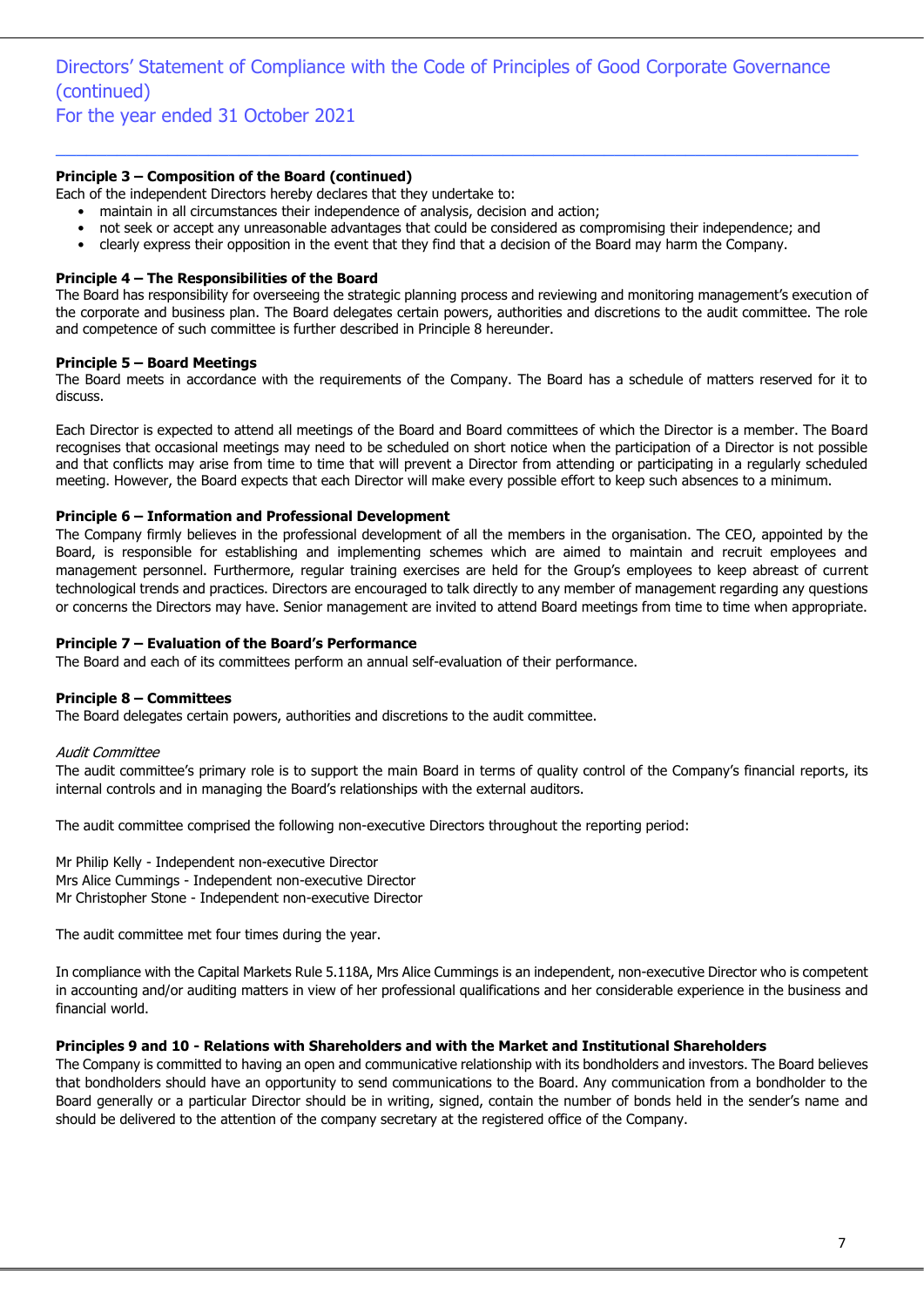### $\_$  ,  $\_$  ,  $\_$  ,  $\_$  ,  $\_$  ,  $\_$  ,  $\_$  ,  $\_$  ,  $\_$  ,  $\_$  ,  $\_$  ,  $\_$  ,  $\_$  ,  $\_$  ,  $\_$  ,  $\_$  ,  $\_$  ,  $\_$  ,  $\_$  ,  $\_$  ,  $\_$  ,  $\_$  ,  $\_$  ,  $\_$  ,  $\_$  ,  $\_$  ,  $\_$  ,  $\_$  ,  $\_$  ,  $\_$  ,  $\_$  ,  $\_$  ,  $\_$  ,  $\_$  ,  $\_$  ,  $\_$  ,  $\_$  , **Principles 9 and 10 - Relations with Shareholders and with the Market and Institutional Shareholders (continued)**

In this regard and as communicated by means of a Company Announcement dated 7 April 2020, with a view to retaining appropriate communication with investors a new communication channel was established by the Company through which bondholders may address any concerns in connection with their investment in the Company's 5.1% unsecured bonds 2025 directly to the Company. Specifically, bondholders may forward any such queries to the Company via email on [6PMInvestors@idoxgroup.com](mailto:6PMInvestors@idoxgroup.com) or by following the link to the dedicated investor channel at: [https://health.idoxgroup.com/investors/.](https://eur01.safelinks.protection.outlook.com/?url=https%3A%2F%2Fhealth.idoxgroup.com%2Finvestors%2F&data=02%7C01%7Cluca.vella%40gvzh.com.mt%7Cabb8f2e9a2204d791b8e08d7d70d9413%7C66cd26543fb64837900ffe8f64333337%7C0%7C1%7C637214325643659598&sdata=1vOmNef6%2BA3mmmJ4H8iOlPxhOkGFbeTZSYnXHP9aRBE%3D&reserved=0)

#### **Principle 11 - Conflicts of Interest**

Directors should always act in the best interests of the Company and its shareholders and investors. The procedures internally followed by the Board reflect how sensitive such situations, if and when they arise, are considered by the Company. In accordance with the provisions of the Articles of Association of the Company, any actual, potential or perceived conflict of interest must be immediately declared by a Director to the other members of the Board, who then (also possibly through a referral to the audit committee) decide on whether such a conflict exists. In the event that the Board perceives such interest to be conflicting with the Director's duties, the conflicted Director is required to leave the meeting and both the discussion on the matter and the vote, if any, on the matter concerned are conducted in the absence of the conflicted Director.

#### **Principle 12 - Corporate Social Responsibility**

The Company remains committed to be a responsible company and making a positive contribution to society and the environment. This helps the Group develop strong relationships with its stakeholders and create long-term value for society and its business where possible.

#### **Part Two - Non-Compliance with the Code**

Other than as stated below, the Company has fully implemented the principles set out in the Code.

#### **Principle 7 - Evaluation of the Board**

Even though the Board undertook a self-evaluation of its own performance, it did not appoint an ad hoc committee to carry out such evaluation. The Board believes that the outcome of such self-assessment exercise currently provides the deliverables needed.

#### **Principle 8 - Nomination Committee and Remuneration Committee**

The Memorandum and Articles of Association of the Company regulates the appointment of Directors. Article 55.1 of the Articles of Association provides that a member holding not less than 0.5% of the issued share capital of the Company having voting rights or a number of members who in the aggregate hold not less than 0.5% of the issued share capital of the Company having voting rights shall be entitled to nominate a fit and proper person for appointment as a Director of the Company. In addition, the Directors themselves or a committee appointed for the purpose by the Directors may make recommendations and nominations to the shareholders for the appointment of Directors at the next annual general meeting. Furthermore, in accordance with the provisions of 55.3 of the Articles of Association of the Company, in the event that the Board is of the opinion that none of the Directors appointed or elected in accordance with the provisions of these Articles is a non-executive independent Director competent in accounting and/or auditing as required by the Capital Markets Rules relating to the composition of the audit committee, the Board shall, during the first Board meeting after the annual general meeting, appoint a person who is independent and competent in accounting and/or auditing as a non-executive Director and shall appoint such person to the audit committee.

The Board believes that the setting up of a nomination committee is currently not suited to the Company as envisaged by the spirit of the Code.

The Board believes that the setting up of a remuneration committee is currently not suited to the Company. Idox plc, the ultimate parent company, has a remuneration committee which devises the appropriate packages needed to attract, retain and motivate Directors and senior executives possessing the necessary expertise and skills required for the Company's ongoing operations and future strategies.

Approved by the Board of Directors on 26 January 2022 and signed on its behalf by:

**Director Director**

**Robert Grubb David Meaden**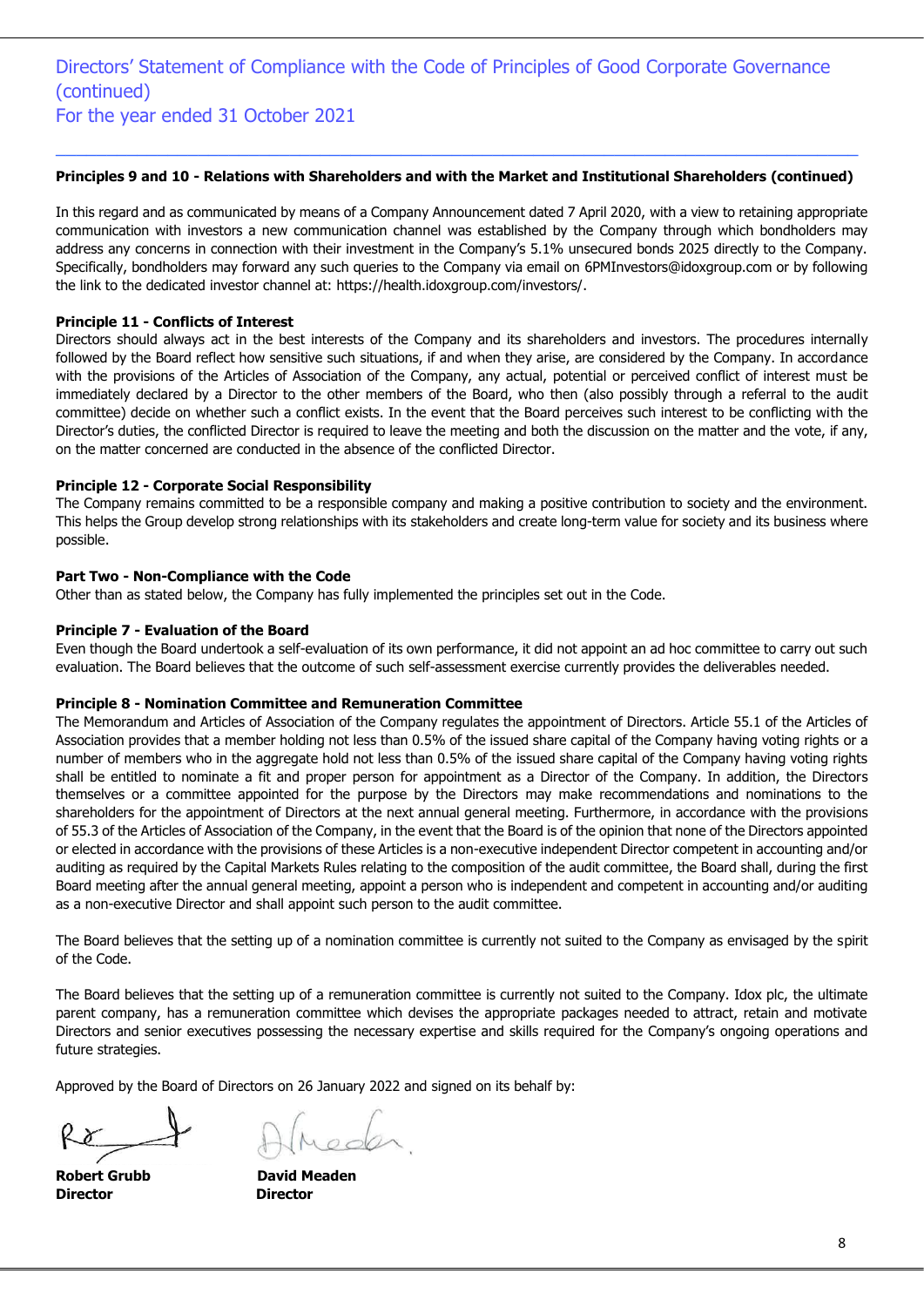#### **Remuneration Policy – Directors**

In accordance with the provisions of the Articles of Association of the Company, the aggregate emoluments of all Directors and any increases thereto were determined by the shareholders in a general meeting. Save for the previous Chairman of the Company, all other Directors had service contracts with the Company in the period under review. No Director is entitled to any share option, profit sharing, pension benefit or any other remuneration and no other fees were payable to any of the Directors during the period under review.

\_\_\_\_\_\_\_\_\_\_\_\_\_\_\_\_\_\_\_\_\_\_\_\_\_\_\_\_\_\_\_\_\_\_\_\_\_\_\_\_\_\_\_\_\_\_\_\_\_\_\_\_\_\_\_\_\_\_\_\_\_\_\_\_\_\_\_\_\_\_\_\_\_\_\_\_\_\_\_\_\_

#### **Remuneration Policy – Senior Executives**

The Board of Directors determines and establishes the overall remuneration policy for senior management. The current remuneration policy of the Company consists exclusively of fixed salaries, but senior executives are entitled to a bonus at the end of the year on the attainment of certain Key Performance Indicators (KPIs). The Board considers that the current remuneration policy adopted is fair and reasonable and enables the Company to attract, retain and motivate executives with the appropriate skills and qualities to ensure proper management. The contracts of employment of all senior executives are of an indefinite nature and are subject to statutory notice period. No senior executive is entitled to any payment upon termination.

For the financial year under review, the aggregate remuneration of the Directors of the Group and of the Company was as follows:

|               | <b>Total</b> |
|---------------|--------------|
|               | £            |
| Executive     | 769,071      |
| Non-executive | 170,000      |
| Total         | 939,071      |

The above noted Directors were paid via Idox Software Limited for their services.

Signed on behalf of the Board of Directors on 26 January 2022 by:

**Robert Grubb David Meaden Director Director**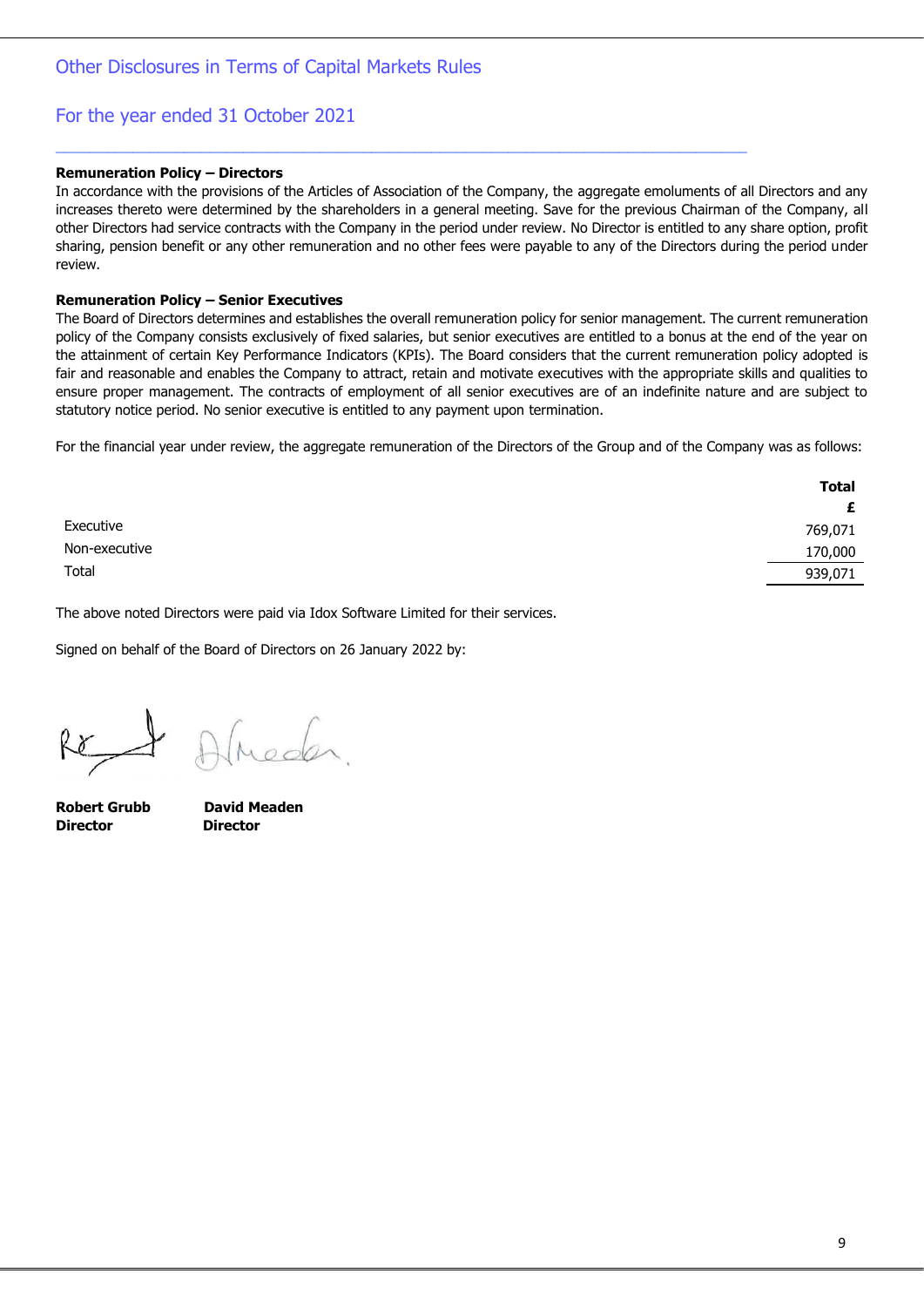#### **Statement by Directors**

#### **Pursuant to Capital Markets Rule 5.64.1 - Share Capital Structure**

The Company's issued share capital of £4,196,587.60 is divided into twenty million, nine hundred and eighty-two thousand nine hundred and thirty-eight (20,982,938) ordinary shares of £0.20 each, all fully paid up. All the issued share capital of the Company form part of one class of ordinary shares in the Company, which were listed on the Malta Stock Exchange prior to the acquisition of all shares issued in the capital of the Company by Idox plc on 20 March 2017. Following receipt of the necessary approval from the Malta Financial Services Authority on the 29 May 2017, the Company announced the discontinuance of the listing of all of the Company's issued share capital on the Official List of the Malta Stock Exchange effective from 27 July 2017. All shares in the Company have the same rights and entitlements and rank pari passu between themselves.

\_\_\_\_\_\_\_\_\_\_\_\_\_\_\_\_\_\_\_\_\_\_\_\_\_\_\_\_\_\_\_\_\_\_\_\_\_\_\_\_\_\_\_\_\_\_\_\_\_\_\_\_\_\_\_\_\_\_\_\_\_\_\_\_\_\_\_\_\_\_\_\_\_\_\_\_\_\_\_\_\_

#### **Pursuant to Capital Markets Rule 5.64.3 – Direct and Indirect Shareholdings**

At 31 October 2021 all shares were held by Idox plc, save for one (1) ordinary share which, with effect from 18 September 2018, is held by Idox Software Ltd (Registration No: 2933889), and there have been no changes in shareholding since that date to the date of authorisation of these financial statements.

#### **Pursuant to Capital Markets Rule 5.70.1 - Contracts of Significance**

There were no loans between any of the Directors and company within the Group. Furthermore, there were no significant contracts between any of the Directors and any of the Group companies aside from normal contracts of employment.

### **Pursuant to Capital Markets Rule 5.70.2 - Company Secretary and Registered Office**

Dr Luca Vella 52, St Christopher Street Valetta, VLT1462 Malta

E-mail address: [companysecretary@idoxgroup.com](mailto:companysecretary@idoxgroup.com)

Signed on behalf of the Board of Directors on 26 January 2022 by:

**Director Director**

**Robert Grubb David Meaden**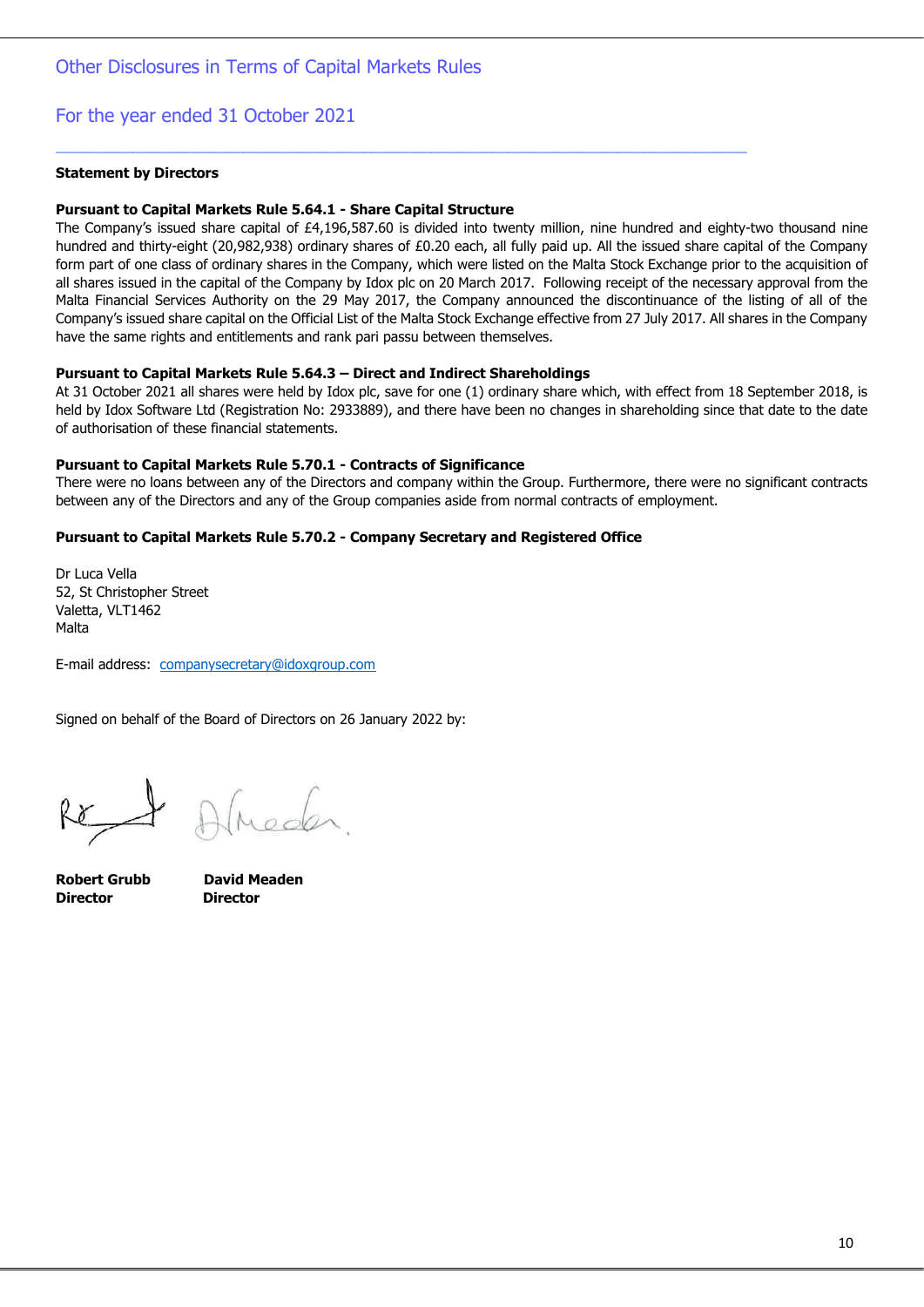# 6PM Holdings p.l.c

Consolidated Statements of Total Comprehensive Income

# For the year ended 31 October 2021

|                                                                                                                      | <b>Note</b> | <b>Group</b><br><b>Year ended</b><br>31 October<br>2021<br>£'000 | Group<br><b>Year ended</b><br>31 October<br>2020<br>£'000 | <b>Company</b><br><b>Year ended</b><br>31 October<br>2021<br>£'000 | <b>Company</b><br><b>Year ended</b><br>31 October<br>2020<br>£'000 |
|----------------------------------------------------------------------------------------------------------------------|-------------|------------------------------------------------------------------|-----------------------------------------------------------|--------------------------------------------------------------------|--------------------------------------------------------------------|
| Revenue                                                                                                              |             |                                                                  | 3,831                                                     |                                                                    |                                                                    |
| Cost of sales                                                                                                        |             |                                                                  | (426)                                                     |                                                                    |                                                                    |
| <b>Gross profit</b>                                                                                                  |             |                                                                  | 3,405                                                     |                                                                    |                                                                    |
| Administrative and other expenses                                                                                    |             | 590                                                              | (5, 179)                                                  | 683                                                                | (409)                                                              |
| Other operating income                                                                                               |             | 96                                                               | 461                                                       |                                                                    |                                                                    |
| Operating profit / (loss)                                                                                            |             | 686                                                              | (1, 313)                                                  | 683                                                                | (409)                                                              |
| Finance income                                                                                                       | 7           | 305                                                              | 3,064                                                     | 280                                                                | 2,561                                                              |
| Finance costs                                                                                                        | 7           | (970)                                                            | (1, 564)                                                  | (574)                                                              | (670)                                                              |
| <b>Profit before taxation</b>                                                                                        | 8           | 21                                                               | 187                                                       | 389                                                                | 1,482                                                              |
| Income tax charge                                                                                                    | 9           | (5)                                                              | (305)                                                     |                                                                    |                                                                    |
| Profit / (loss) after taxation                                                                                       |             | 16                                                               | (118)                                                     | 389                                                                | 1,482                                                              |
| Profit / (loss) for the financial year<br>attributable to:<br>Owners of the parent<br>Non-controlling interest       |             | 16<br>16                                                         | (118)<br>(118)                                            | 389<br>389                                                         | 1,482<br>1,482                                                     |
| Other comprehensive profit / (loss)<br>- items that may subsequently be<br>reclassified to profit and loss:          |             |                                                                  |                                                           |                                                                    |                                                                    |
| Foreign exchange loss on consolidation                                                                               |             | 727                                                              | (221)                                                     |                                                                    |                                                                    |
| Other comprehensive profit / (loss) for<br>the financial year, net of tax<br>Total comprehensive profit / (loss) for |             | 727                                                              | (221)                                                     |                                                                    |                                                                    |
| the financial year                                                                                                   |             | 743                                                              | (339)                                                     | 389                                                                | 1,482                                                              |
| Total comprehensive profit / (loss) for<br>the financial year attributable to:                                       |             |                                                                  |                                                           |                                                                    |                                                                    |
| Owners of the parent                                                                                                 |             | 743                                                              | (339)                                                     | 389                                                                | 1,482                                                              |
|                                                                                                                      |             | 743                                                              | (339)                                                     | 389                                                                | 1,482                                                              |
| Basic earnings per share                                                                                             | 10          | 0.00                                                             | (0.01)                                                    |                                                                    |                                                                    |
| Diluted earnings per share                                                                                           | $10\,$      | 0.00                                                             | (0.01)                                                    |                                                                    |                                                                    |

 $\_$  ,  $\_$  ,  $\_$  ,  $\_$  ,  $\_$  ,  $\_$  ,  $\_$  ,  $\_$  ,  $\_$  ,  $\_$  ,  $\_$  ,  $\_$  ,  $\_$  ,  $\_$  ,  $\_$  ,  $\_$  ,  $\_$  ,  $\_$  ,  $\_$  ,  $\_$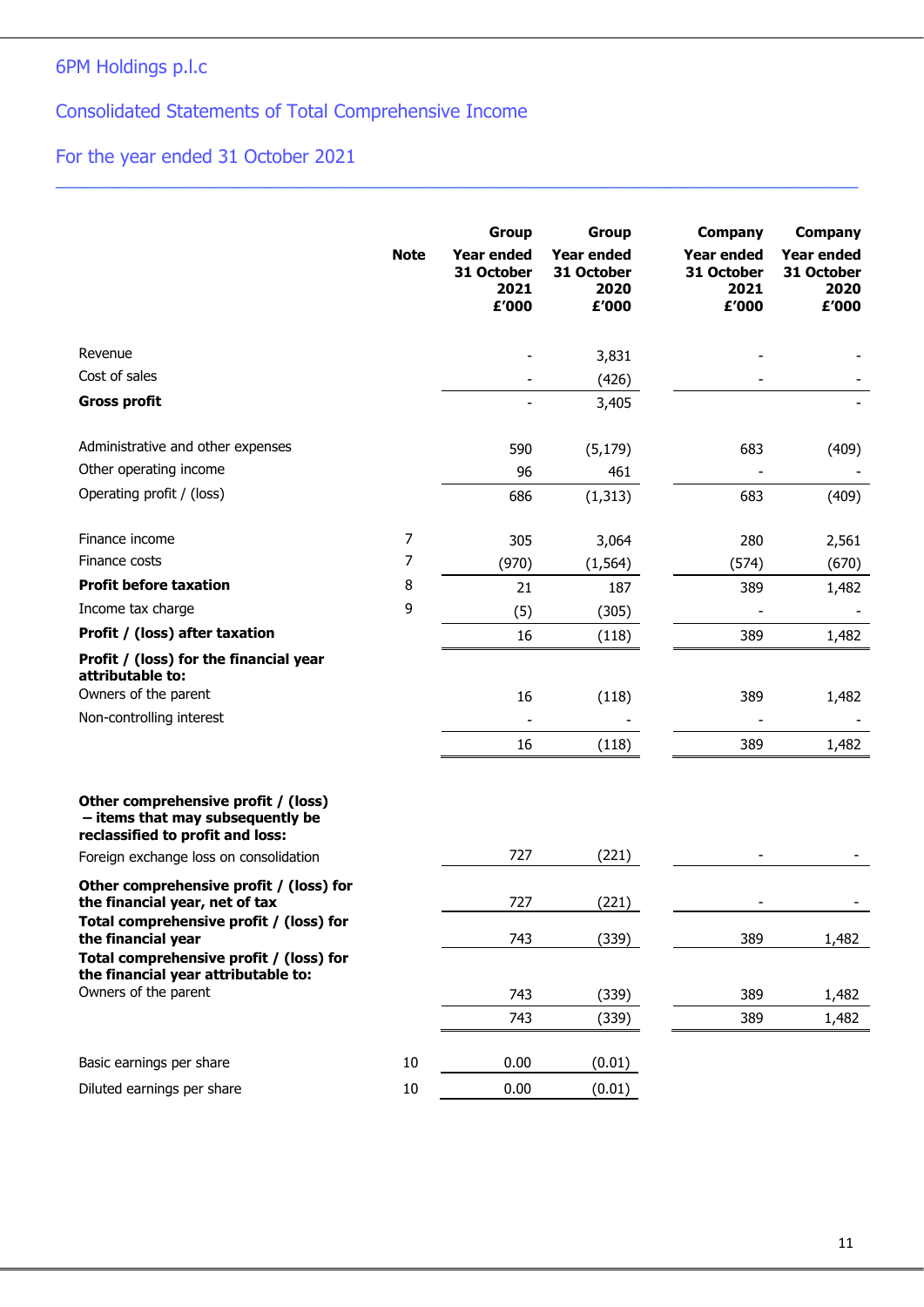### Consolidated Statements of Financial Position

# For the year ended 31 October 2021

| <b>Assets</b>                  | <b>Note</b> | 31 October<br>2021<br>£'000 | 31 October<br>2020<br>£'000 |
|--------------------------------|-------------|-----------------------------|-----------------------------|
| <b>Non-current assets</b>      |             |                             |                             |
| Intangible assets              | 12          |                             | 2                           |
| Property, plant and equipment  | 13          |                             | 15                          |
| Investment in associate        | 17.2        |                             | 19                          |
| Receivables                    | 17.1        |                             | 18                          |
|                                |             |                             | 54                          |
| <b>Current assets</b>          |             |                             |                             |
| Trade and other receivables    | 14          | 32                          | 65                          |
| Cash and cash equivalents      | 15          | 53                          | 354                         |
|                                |             | 85                          | 419                         |
| <b>Total assets</b>            |             | 85                          | 473                         |
|                                |             |                             |                             |
| <b>Current liabilities</b>     |             |                             |                             |
| Trade and other payables       | 16          | (7,618)                     | (7, 891)                    |
| Current tax liabilities        |             |                             | (8)                         |
|                                |             | (7,618)                     | (7, 899)                    |
|                                |             |                             |                             |
| <b>Non-current liabilities</b> |             |                             |                             |
| Bonds in issue                 | 17.3        | (10, 998)                   | (11, 848)                   |
| <b>Total liabilities</b>       |             | (18, 616)                   | (19, 747)                   |
|                                |             |                             |                             |
| <b>Net liabilities</b>         |             | (18, 531)                   | (19, 274)                   |
| <b>Equity</b>                  |             |                             |                             |
| Share capital                  | 20.1        | 4,151                       | 4,151                       |
| <b>Accumulated losses</b>      |             | (22,069)                    | (22,085)                    |
| <b>Translation reserve</b>     | 20.2        | (613)                       | (1, 340)                    |
| <b>Total deficit</b>           |             | (18, 531)                   | (19, 274)                   |

 $\_$  ,  $\_$  ,  $\_$  ,  $\_$  ,  $\_$  ,  $\_$  ,  $\_$  ,  $\_$  ,  $\_$  ,  $\_$  ,  $\_$  ,  $\_$  ,  $\_$  ,  $\_$  ,  $\_$  ,  $\_$  ,  $\_$  ,  $\_$  ,  $\_$  ,  $\_$ 

The financial statements were approved by the Board of Directors and authorised for issue on 26 January 2022 and were signed on its behalf by:

Re

neder.

**Director Director**

**Robert Grubb David Meaden**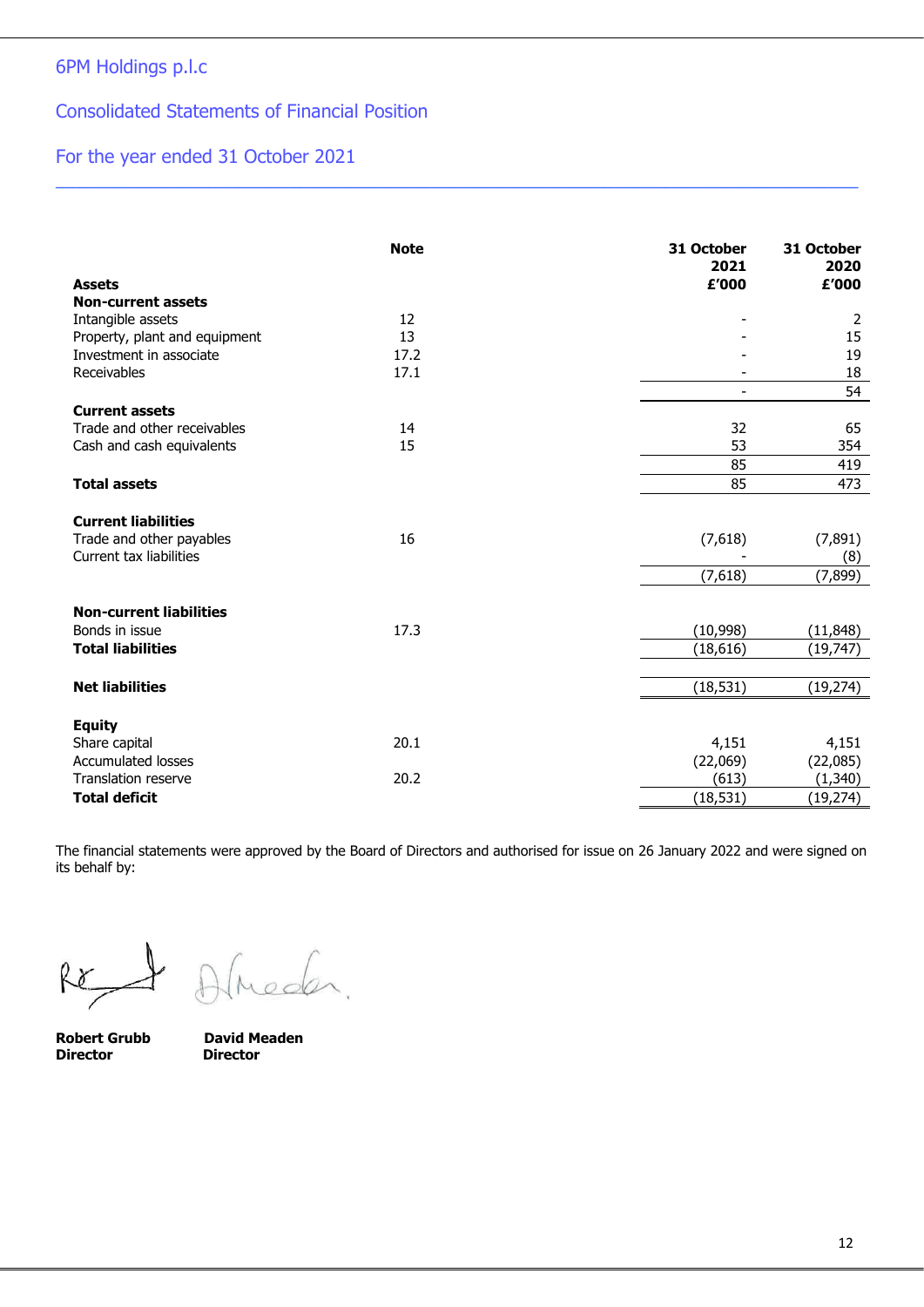### Company Statements of Financial Position

### For the year ended 31 October 2021

|                                | <b>Note</b> | 31 October<br>2021 | 31 October<br>2020 |
|--------------------------------|-------------|--------------------|--------------------|
| <b>Assets</b>                  |             | £'000              | £'000              |
| <b>Non-current assets</b>      |             |                    |                    |
| Investments in subsidiaries    | 11          | 1                  | 1                  |
| Investment in associate        | 17.2        |                    | 19                 |
| Receivables                    | 17.1        |                    | 18                 |
|                                |             | 1                  | 38                 |
| <b>Current assets</b>          |             |                    |                    |
| Trade and other receivables    | 14          | 3,941              | 4,237              |
| Cash and cash equivalents      | 15          | 38                 | 176                |
|                                |             | 3,979              | 4,413              |
| <b>Total assets</b>            |             | 3,980              | 4,451              |
| <b>Current liabilities</b>     |             |                    |                    |
| Trade and other payables       | 16          | (239)              | (249)              |
|                                |             | (239)              | (249)              |
| <b>Non-current liabilities</b> |             |                    |                    |
| Bonds in issue                 | 17.3        | (10,998)           | (11, 848)          |
| <b>Total liabilities</b>       |             | (11, 237)          | (12,097)           |
|                                |             |                    |                    |
| <b>Net liabilities</b>         |             | (7, 257)           | (7,646)            |
| <b>Equity</b>                  |             |                    |                    |
| Share capital                  | 20.1        | 4,151              | 4,151              |
| <b>Accumulated losses</b>      |             | (11, 408)          | (11, 797)          |
| <b>Total deficit</b>           |             | (7, 257)           | (7,646)            |

\_\_\_\_\_\_\_\_\_\_\_\_\_\_\_\_\_\_\_\_\_\_\_\_\_\_\_\_\_\_\_\_\_\_\_\_\_\_\_\_\_\_\_\_\_\_\_\_\_\_\_\_\_\_\_\_\_\_\_\_\_\_\_\_\_\_\_\_\_\_\_\_\_\_\_\_\_\_\_\_\_\_

The financial statements were approved by the Board of Directors and authorised for issue on 26 January 2022 and were signed on its behalf by:

Ret

Almeder.

**Robert Grubb David Meaden<br>
Director Director Director**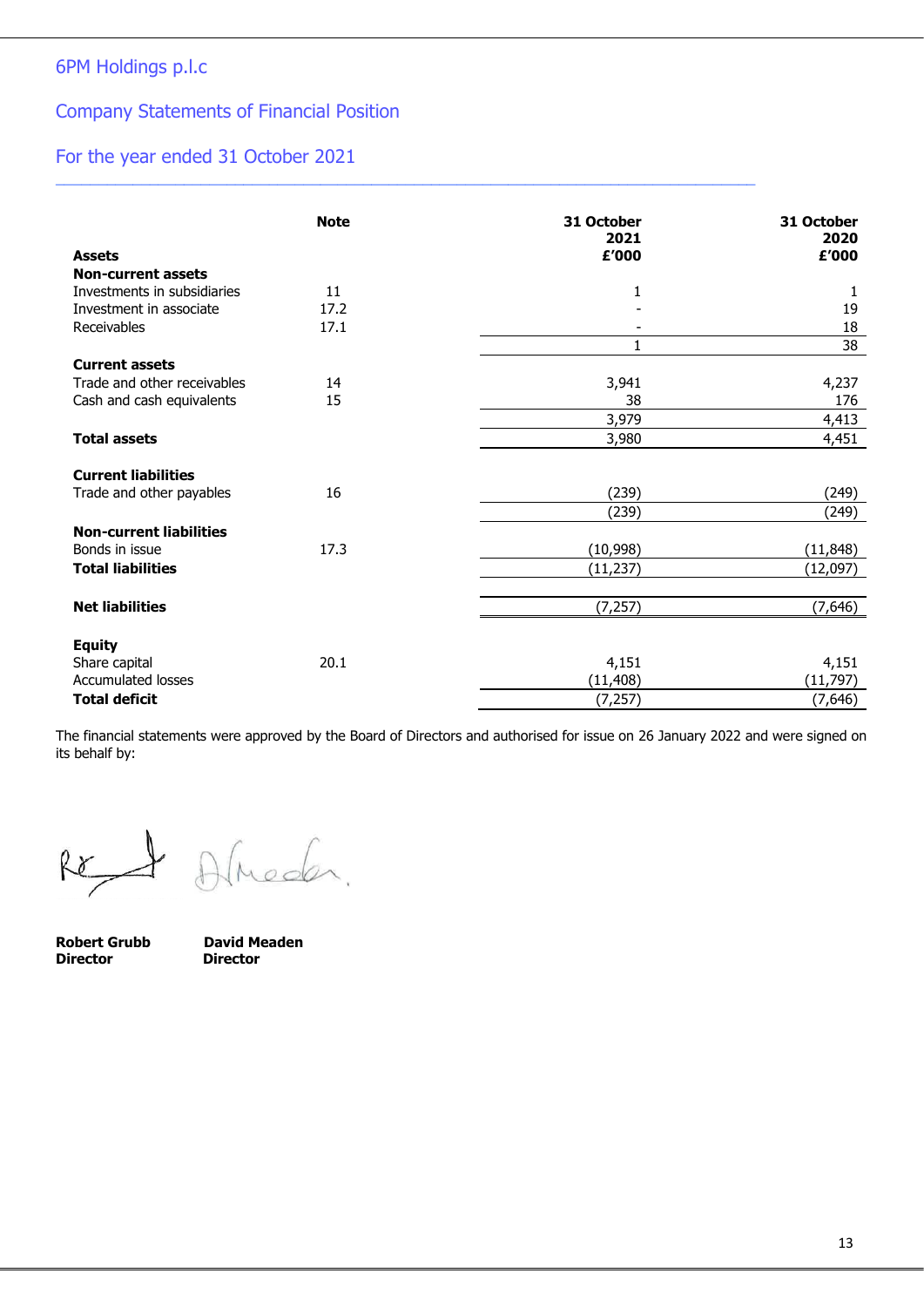# Consolidated Statements of Changes in Equity

# For the year ended 31 October 2021

|                                         | <b>Share</b><br>capital<br>£'000 | <b>Accumulated</b><br><b>losses</b><br>£'000 | <b>Translation</b><br>reserve<br>£'000 | <b>Deficit</b><br>attributable<br>to owners of<br>the parent<br>£'000 | Non-<br>controlling<br>interest<br>£'000 | Total<br>£'000 |
|-----------------------------------------|----------------------------------|----------------------------------------------|----------------------------------------|-----------------------------------------------------------------------|------------------------------------------|----------------|
| At 1 November 2019                      | 4,151                            | (21, 642)                                    | (1,304)                                | (18,795)                                                              | (88)                                     | (18,883)       |
| Comprehensive loss for the year:        |                                  |                                              |                                        |                                                                       |                                          |                |
| Loss for the year                       |                                  | (118)                                        |                                        | (118)                                                                 | -                                        | (118)          |
| Reserve transfer                        |                                  | (325)                                        | 185                                    | (140)                                                                 |                                          | (140)          |
| Disposal of investment                  |                                  |                                              |                                        |                                                                       | 88                                       | 88             |
| Foreign exchange difference             |                                  |                                              | (221)                                  | (221)                                                                 | $\overline{\phantom{a}}$                 | (221)          |
| <b>Total comprehensive loss for the</b> |                                  |                                              |                                        |                                                                       |                                          |                |
| year                                    |                                  | (443)                                        | (36)                                   | (479)                                                                 | 88                                       | (391)          |
| <b>At 31 October 2020</b>               | 4,151                            | (22,085)                                     | (1,340)                                | (19,274)                                                              | $\overline{\phantom{a}}$                 | (19,274)       |
| Profit for the year                     |                                  | 16                                           | 727                                    | 743                                                                   | ۰                                        | 743            |
| Total comprehensive profit for          |                                  |                                              |                                        |                                                                       |                                          |                |
| the year                                |                                  | 16                                           | 727                                    | 743                                                                   | -                                        | 743            |
| At 31 October 2021                      | 4,151                            | (22,069)                                     | (613)                                  | (18,531)                                                              | -                                        | (18,531)       |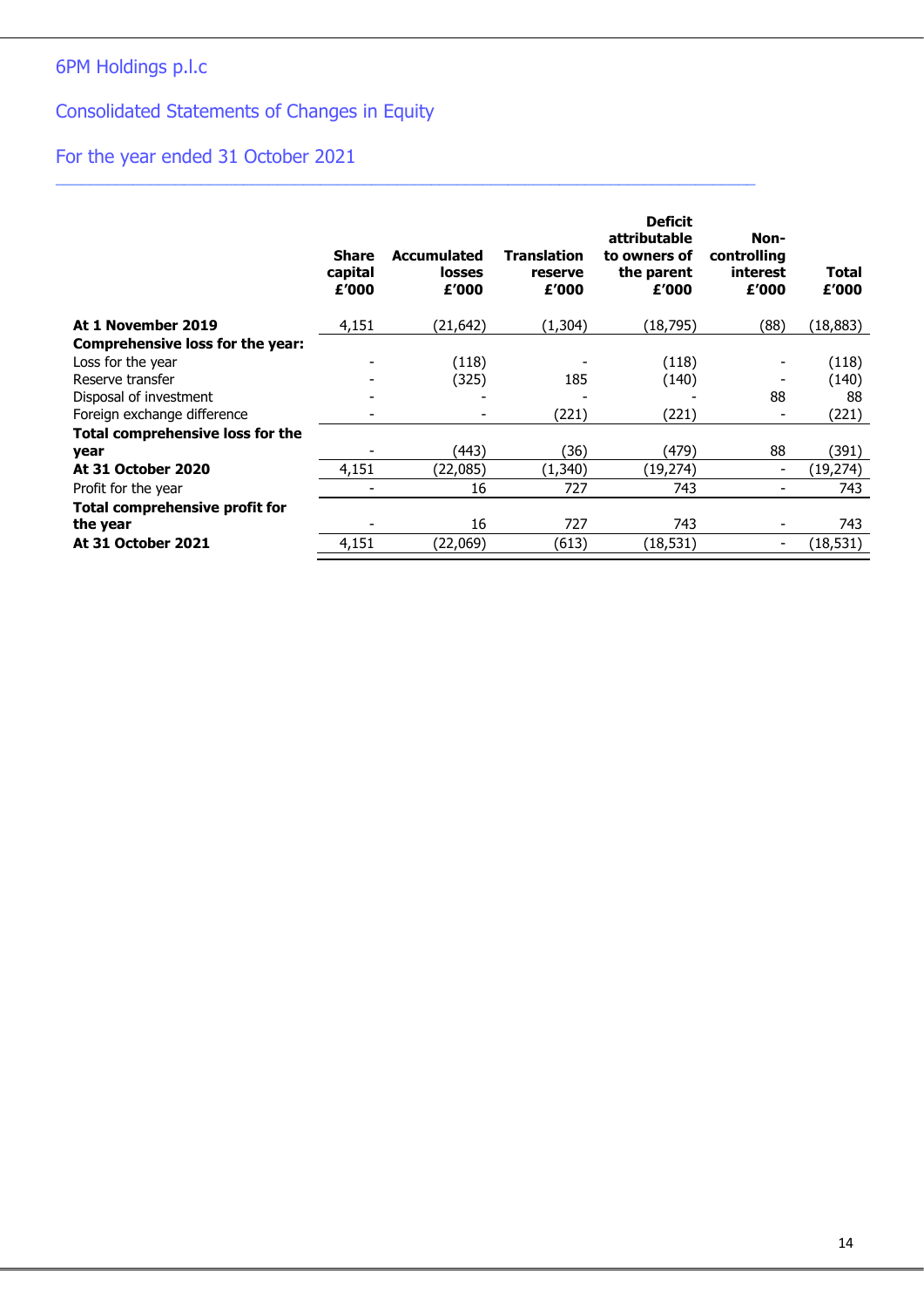# 6PM Holdings p.l.c

# Company Statements of Changes in Equity

# For the year ended 31 October 2021

|                                         | <b>Share</b><br>capital<br>£'000 | <b>Accumulated</b><br>losses<br>£'000 | Total<br>£'000 |
|-----------------------------------------|----------------------------------|---------------------------------------|----------------|
| At 1 November 2019                      | 4,151                            | (13, 279)                             | (9, 128)       |
| Comprehensive profit for the year:      |                                  |                                       |                |
| Profit for the year                     | $\overline{\phantom{a}}$         | 1,482                                 | 1,482          |
| Total comprehensive profit for the year |                                  | 1,482                                 | 1,482          |
| At 31 October 2020                      | 4,151                            | (11,797)                              | (7,646)        |
| Comprehensive profit for the year:      |                                  |                                       |                |
| Profit for the year                     | ۰                                | 389                                   | 389            |
| Total comprehensive profit for the year |                                  | 389                                   | 389            |
| At 31 October 2021                      | 4,151                            | (11, 408)                             | (7, 257)       |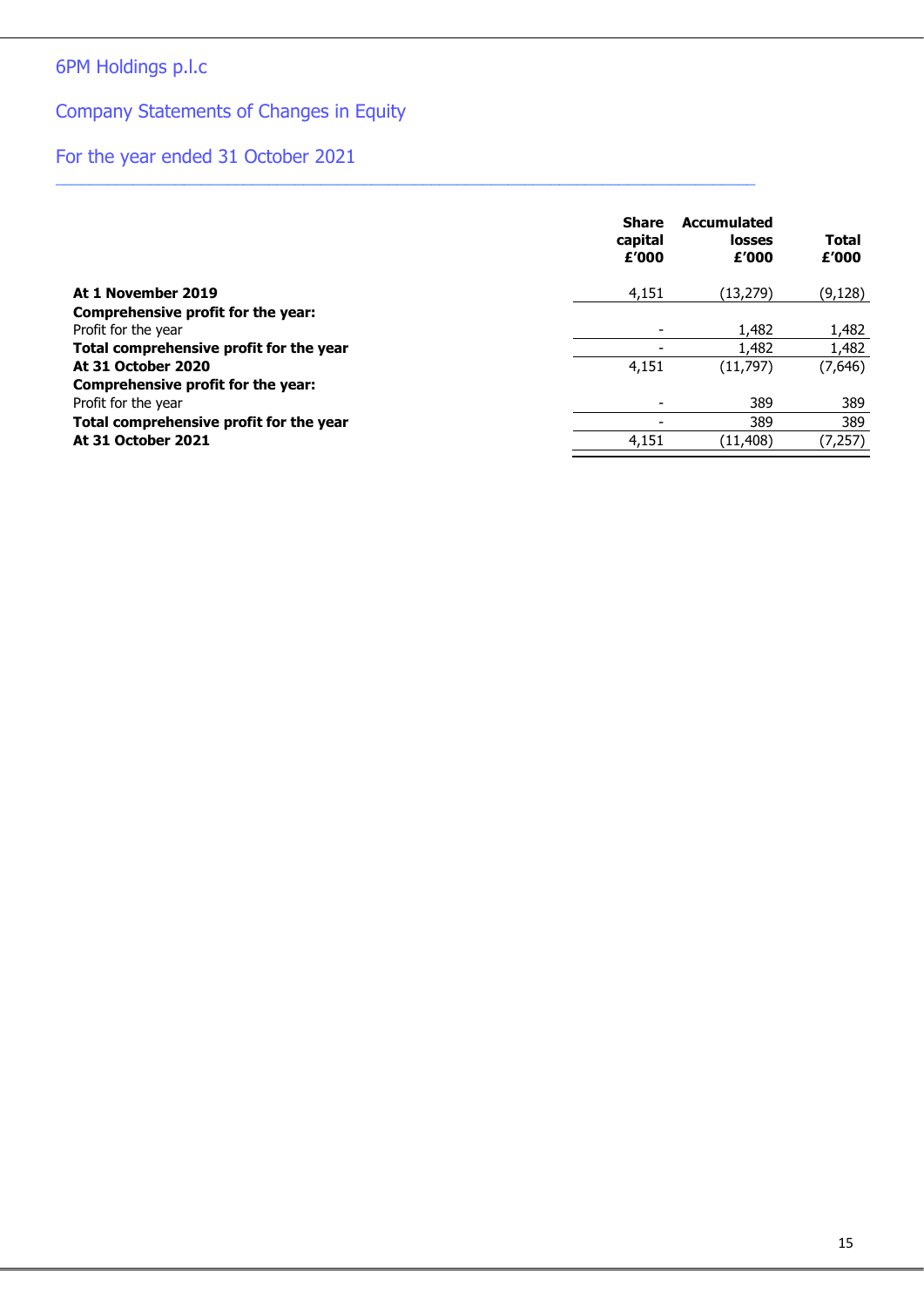## Consolidated Statement of Cash Flows

# For the year ended 31 October 2021

|                                                                                                                                                                                                                                                                   | <b>Note</b>               | <b>Group</b><br>Year<br>ended<br>31 October<br>2021<br>£'000 | Group<br>Year<br>ended<br>31 October<br>2020<br>£'000 | Company<br>Year<br>ended<br>31 October<br>2021<br>£'000 | <b>Company</b><br>Year<br>ended<br>31 October<br>2020<br>£'000 |
|-------------------------------------------------------------------------------------------------------------------------------------------------------------------------------------------------------------------------------------------------------------------|---------------------------|--------------------------------------------------------------|-------------------------------------------------------|---------------------------------------------------------|----------------------------------------------------------------|
| Cash flows from operating activities                                                                                                                                                                                                                              |                           |                                                              |                                                       |                                                         |                                                                |
| Profit before taxation                                                                                                                                                                                                                                            |                           | 21                                                           | 187                                                   | 389                                                     | 1,482                                                          |
| Finance income                                                                                                                                                                                                                                                    | 7                         | (305)                                                        | (3,064)                                               | (280)                                                   | (2, 561)                                                       |
| Finance costs                                                                                                                                                                                                                                                     | 7                         | 970                                                          | 1,564                                                 | 574                                                     | 670                                                            |
| Depreciation of property, plant and equipment & lease<br>right of use assets                                                                                                                                                                                      | 13                        | 2                                                            | 49                                                    |                                                         |                                                                |
| Amortisation of intangible assets                                                                                                                                                                                                                                 | 12                        |                                                              | 261                                                   |                                                         |                                                                |
| Disposal of intangible assets                                                                                                                                                                                                                                     | 17.2                      | 19                                                           | 665                                                   | 19                                                      |                                                                |
| Gain/(loss) on disposal of PPE                                                                                                                                                                                                                                    |                           | 14                                                           | (24)                                                  |                                                         |                                                                |
| Adjusted profit / (loss) from operations before<br>changes in working capital                                                                                                                                                                                     |                           | 721                                                          | (362)                                                 | 702                                                     | (409)                                                          |
| Decrease in inventories                                                                                                                                                                                                                                           |                           |                                                              | 77                                                    |                                                         |                                                                |
| Increase / (decrease) in trade and other receivables                                                                                                                                                                                                              | 14                        | 51                                                           | 2,443                                                 | 314                                                     | (1, 412)                                                       |
| (Decrease) / increase in trade and other payables                                                                                                                                                                                                                 | 16                        | (272)                                                        | (3,480)                                               | (9)                                                     | 55                                                             |
| Cash inflows / outflows) from operations                                                                                                                                                                                                                          |                           | 500                                                          | (1, 322)                                              | 1,007                                                   | (1,766)                                                        |
| Income tax paid                                                                                                                                                                                                                                                   |                           | (14)                                                         | (282)                                                 |                                                         |                                                                |
| Net cash inflow / (outflow) from operating<br>activities                                                                                                                                                                                                          |                           | 486                                                          | (1,604)                                               | 1,007                                                   | (1,766)                                                        |
| <b>Cash flows from investing activities</b><br>Deferred payments made for the acquisition of<br>subsidiaries<br>Acquisition/disposal of property, plant and equipment<br>Gain on sales of investments<br>Net cash (outflow) / inflow from investing<br>activities | 1<br>13<br>$\overline{7}$ | 2<br>(466)<br>(464)                                          | 99<br>3,064<br>3,073                                  | (492)<br>(492)                                          | 23<br>2,561<br>2,584                                           |
| <b>Cash flows from financing activities</b>                                                                                                                                                                                                                       |                           |                                                              |                                                       |                                                         |                                                                |
| Interest paid and other finance income                                                                                                                                                                                                                            |                           | (855)                                                        | (1, 537)                                              | (458)                                                   | (643)                                                          |
| Net cash outflow from financing activities                                                                                                                                                                                                                        |                           | (855)                                                        | (1, 537)                                              | (342)                                                   | (643)                                                          |
| Net (Decrease) /increase in cash and cash                                                                                                                                                                                                                         |                           |                                                              |                                                       |                                                         |                                                                |
| equivalents                                                                                                                                                                                                                                                       |                           | (833)                                                        | (68)                                                  | 57                                                      | 175                                                            |
| Cash and cash equivalents at beginning of year                                                                                                                                                                                                                    |                           | 354                                                          | 462                                                   | 176                                                     | 1                                                              |
| Exchange gain / (loss) on cash and cash equivalents                                                                                                                                                                                                               |                           | 532                                                          | (400)                                                 | (195)                                                   |                                                                |
| Cash and cash equivalents at end of year                                                                                                                                                                                                                          |                           | 53                                                           | 354                                                   | 38                                                      | 176                                                            |
| <b>Comprising:</b><br>Cash at bank                                                                                                                                                                                                                                | 15                        | 53                                                           | 354                                                   | 38                                                      | 176                                                            |
|                                                                                                                                                                                                                                                                   |                           | 53                                                           | 354                                                   | 38                                                      | 176                                                            |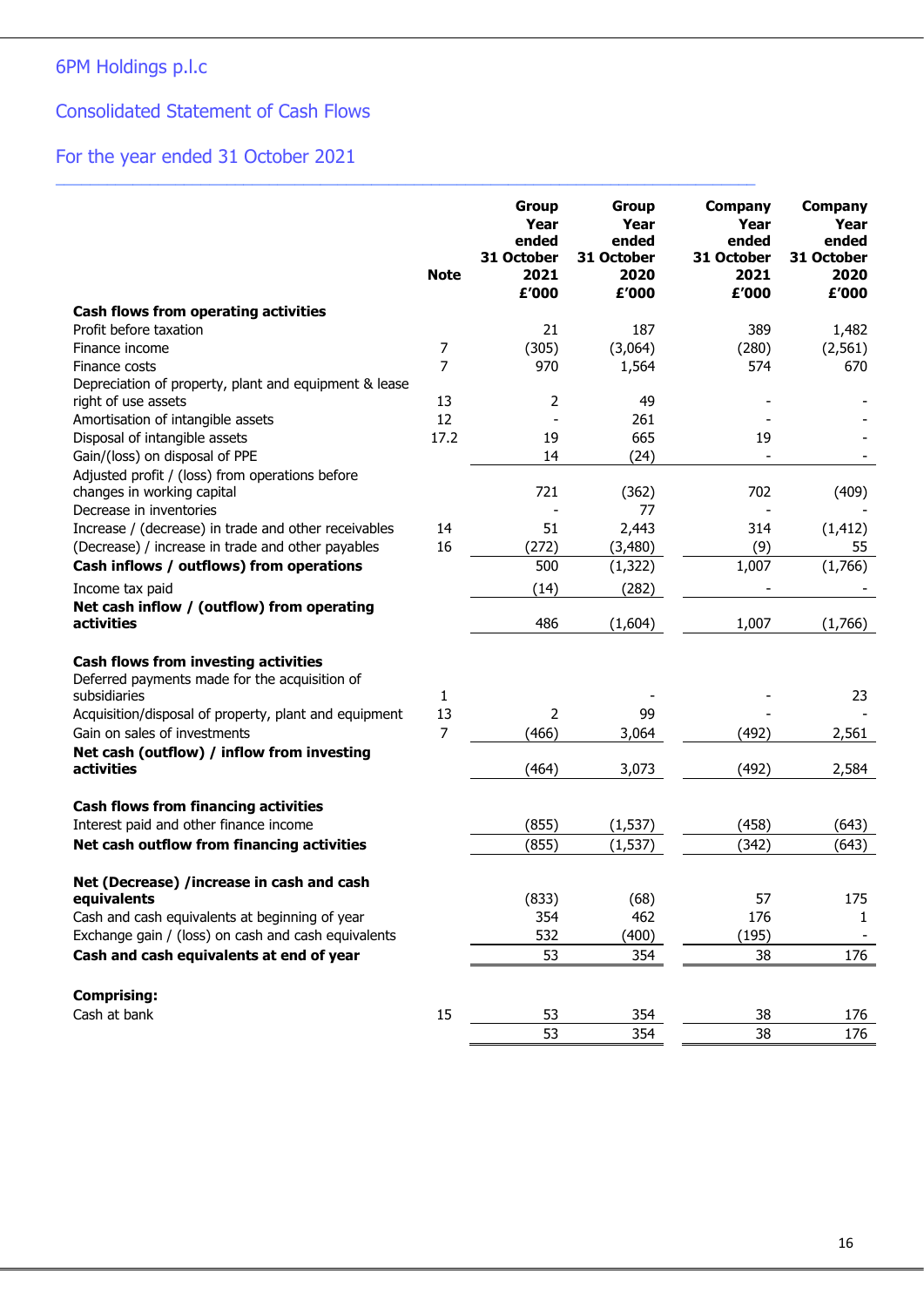### Notes to the Accounts

### For the year ended 31 October 2021

#### **1. Nature of operations**

6PM Holdings p.l.c. (the "Company") and its subsidiary company (the "Group") is non-trading.

\_\_\_\_\_\_\_\_\_\_\_\_\_\_\_\_\_\_\_\_\_\_\_\_\_\_\_\_\_\_\_\_\_\_\_\_\_\_\_\_\_\_\_\_\_\_\_\_\_\_\_\_\_\_\_\_\_\_\_\_\_\_\_\_\_\_\_\_\_\_\_\_\_\_\_\_\_\_\_\_\_\_

#### **2. General information and statement of compliance with IFRS**

6PM Holdings p.l.c. is a public limited liability company incorporated and domiciled in Malta. Its registered office is 52, St Christopher Street, Valetta, VLT1462, Malta, and its principal place of business is in the United Kingdom.

The consolidated financial statements of the Group and the Company financial statements have been prepared in accordance with International Financial Reporting Standards (IFRSs) as issued by the International Accounting Standards Board (IASB) and adopted by the European Union, and in accordance with the Companies Act, 1995, Cap.386.

The financial statements are presented in thousands of Great British pounds (£'000) which is also the functional currency of the Company.

The consolidated financial statements and the Company financial statements for the year ended 31 October 2021 (including comparatives) were approved and authorised for issue by the Board of Directors on 26 January 2022.

#### **3. Changes in accounting policies**

#### **International Financial Reporting Standards and Interpretations issued but not yet effective**

At the date of authorisation of these financial statements, the following new standards, amendments and interpretations to existing standards have been published. These are mandatory for forthcoming financial periods, but which the Group has not adopted early. These are not expected to have a material impact on the Group's consolidated financial statements:

•IFRS 17 Insurance Contracts – effective for periods commencing on or after 1 January 2023.

•IFRS 10 and IAS 28 (amendments) Sale or Contribution of Assets between an Investor and its Associate or Joint Venture.

•Amendments to IAS 1 Classification of Liabilities as Current or Non-current - effective for periods commencing on or after 1 January 2022.

•Amendments to IFRS 3 Reference to the Conceptual Framework – effective for periods commencing on or after 1 January 2022.

•Amendments to IAS 16 Property, Plant and Equipment – Proceeds Before Intended Use - effective for periods commencing on or after 1 January 2022.

•Amendments to IAS 37 Onerous Contracts – Cost of Fulfilling a Contract - effective for periods commencing on or after 1 January 2022.

#### **Adoption of new and revised standards**

There were no additional standards, amendments and interpretations that had a material impact on the Group's financial statements during the year.

#### **4. Summary of accounting policies**

#### **4.1 Going concern**

The Directors, having made suitable enquiries and analysis of the accounts, consider that the Idox Group ("Group") has adequate resources to continue in business for the foreseeable future. In making this assessment, the Directors have considered the Group's budget, cash flow forecasts, available banking facility with appropriate headroom in facilities and financial covenants, and levels of recurring revenue.

In December 2019 the Group had refinanced with the Royal Bank of Scotland plc, Silicon Valley Bank and Santander UK plc. The facilities, which comprise a revolving credit facility of £35,000,000, were extended during the year and are committed until June 2024.

Idox along with most companies has been impacted by the Covid-19 pandemic, however the impact on our Group has in the main been limited to the initial disruption of the early stages of the emerging challenges in 2020, including restrictions on physical movement. We have largely seen our operations return to their pre-Covid 19 pandemic levels across our Group.

We remain cautious in respect of the ongoing impact of the Covid-19 pandemic and associated restrictions but are confident we are fundamentally resilient due to the Group's high recurring revenue base, its focus on public sector markets and the high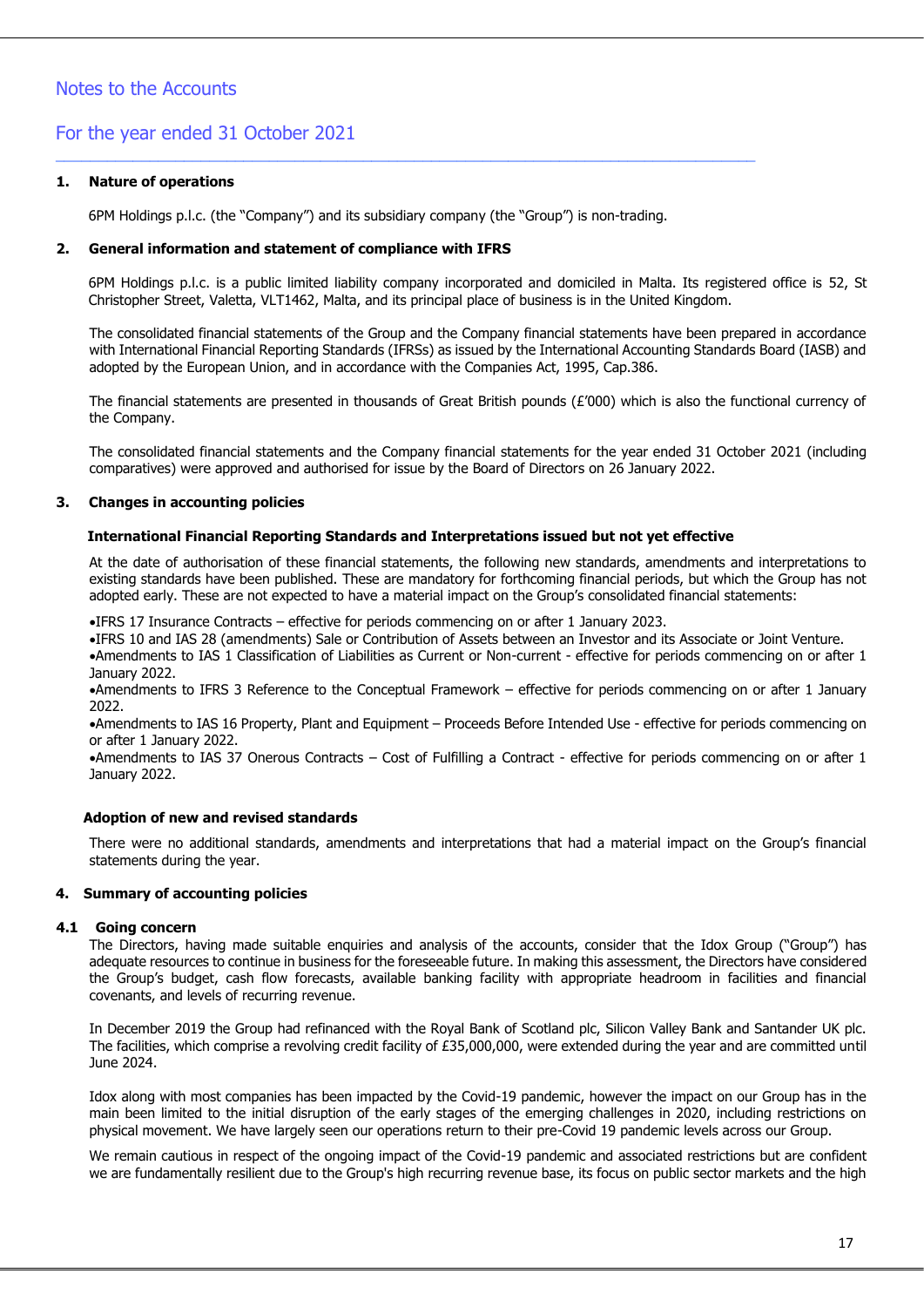#### **4.1 Going concern (continued)**

proportion of staff that routinely work from home. The Group retains significant liquidity with cash and available committed bank facilities and has strong headroom against financial covenants.

\_\_\_\_\_\_\_\_\_\_\_\_\_\_\_\_\_\_\_\_\_\_\_\_\_\_\_\_\_\_\_\_\_\_\_\_\_\_\_\_\_\_\_\_\_\_\_\_\_\_\_\_\_\_\_\_\_\_\_\_\_\_\_\_\_\_\_\_\_\_\_\_\_\_\_\_\_\_\_\_\_\_

Therefore, this supports the going concern assessment for the business.

#### **4.2 Statement of Compliance**

The consolidated financial statements have been prepared and presented in accordance with the requirements of the International Financial Reporting Standards as adopted by the EU and Companies Act, 1995, enacted in Malta.

#### **4.3 Basis of preparation**

The consolidated financial statements have been prepared under the historical cost convention and in accordance with the significant accounting policies and measurement bases summarised below.

The Directors consider that the Group and the Company have adequate resources to continue in operational existence for the foreseeable future. Thus, they continue to adopt the going concern basis of accounting in preparing these consolidated financial statements.

#### **4.4 Basis of consolidation**

The consolidated financial statements incorporate the results of 6PM Holdings p.l.c. and the entities that it controls (its subsidiaries).

 A subsidiary is a company controlled directly by the Company. Control is achieved where the Company has the power over the investee, rights to variable returns and the ability to use the power to affect the investee's returns.

Income and expenses of subsidiaries acquired during the year are included in the consolidated statement of total comprehensive income from the effective date of control until the date that control ceases. When necessary, adjustments are made to the financial statements of subsidiaries to bring their accounting policies into line with those used by the Company.

All intra-Group transactions and balances, and any unrealised income and expenses arising from intra-group transactions, are eliminated in preparing the consolidated financial statements. Unrealised gains arising from transactions with equity accounted investees are eliminated against the investment to the extent of the Group's interest in the investee. Unrealised losses are eliminated in the same as unrealised gains, but only to the extent that there is no evidence of impairment.

Non-controlling interests in the net assets of Group subsidiaries are identified separately from the Group's equity therein. Non-controlling interests consist of the amount of those interests at the date of the original business combination and the noncontrolling shareholder's share of changes in equity since the date of the combination.

#### **4.5 Business combinations**

The Group applies the acquisition method of accounting to account for business combinations. The consideration transferred for the acquisition of a subsidiary is the fair values of the assets transferred, the liabilities incurred, and the equity interests issued by the Group. Any adjustment to the cost of the combination contingent on future events is measured at the acquisitiondate fair value. Subsequent changes in the fair value of contingent consideration that are the result of additional information obtained after the acquisition date about facts and circumstances that existed at the acquisition date and that qualify as measurement period adjustments are adjusted against the cost of acquisition; all other subsequent changes in the fair value of contingent consideration are accounted for in accordance with the relevant IFRSs. Identifiable assets acquired and liabilities and contingent liabilities assumed in a business combination are measured initially at their fair values at the acquisition date. The Group recognises identifiable assets acquired and liabilities assumed in a business combination regardless of whether they have been previously recognised in the acquiree's financial statements prior to the acquisition.

Non-controlling interests are measured initially either at the non-controlling interest's proportionate share of the recognised amounts of the acquiree's identifiable net assets or at fair value. The choice of measurement basis is made on acquisition-byacquisition basis.

#### **4.6 Foreign currency translation**

#### **Foreign currency transactions and balances**

Foreign currency transactions by Group companies are recorded in their functional currencies at the exchange rate at the date of the transaction. Monetary assets and liabilities have been translated at rates in effect at the reporting date, with any exchange adjustments being charged or credited to profit or loss. These are generally included within operating profit/loss except in the case of significant exchange differences arising on investing or financing activities, which are classified within investment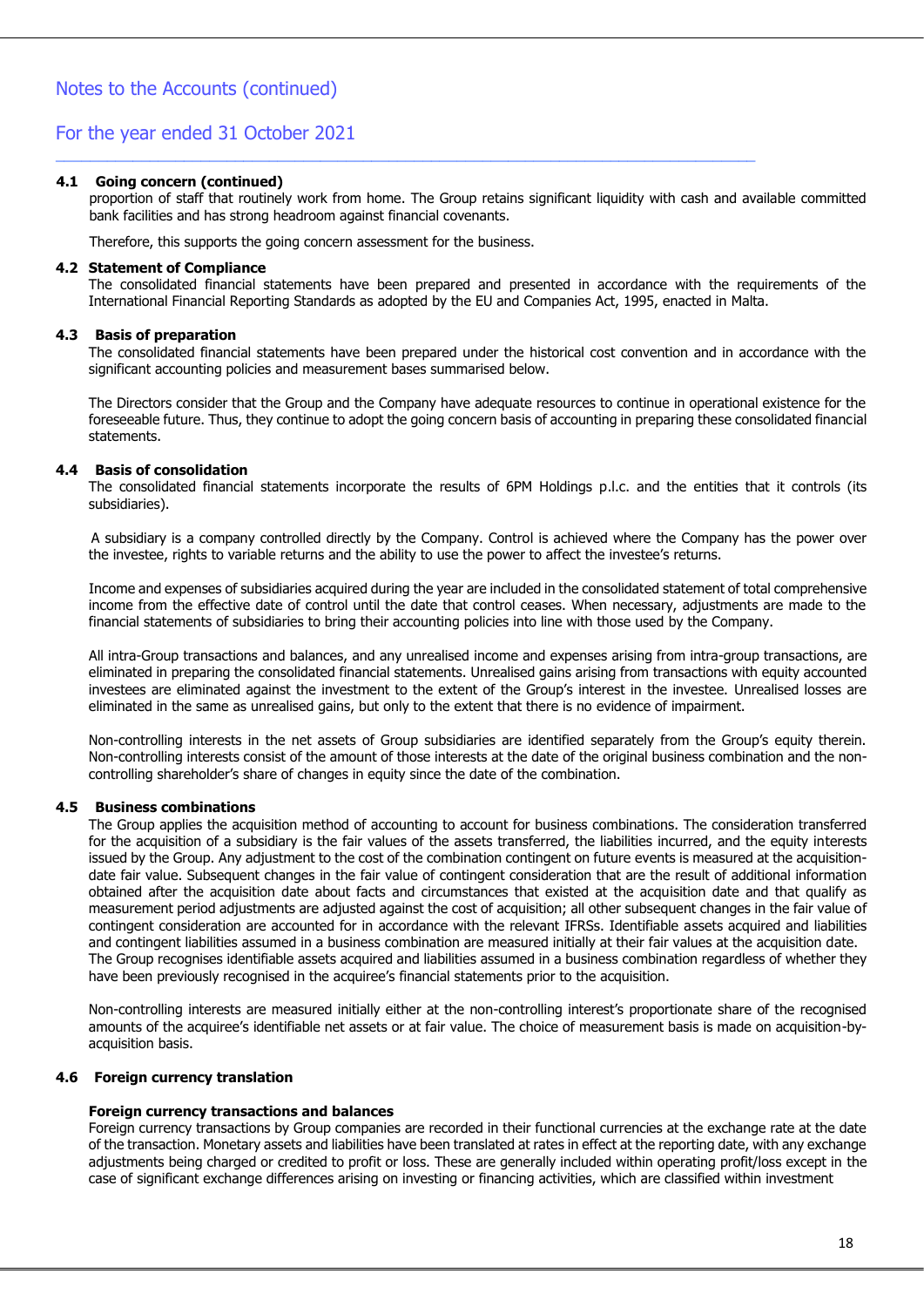#### **4.6 Foreign currency transactions and balances (continued)**

income, investment losses or finance costs as appropriate and in the case of exchange gains and losses arising on intra-group balances of a capital nature, are recognised within the translation reserve.

\_\_\_\_\_\_\_\_\_\_\_\_\_\_\_\_\_\_\_\_\_\_\_\_\_\_\_\_\_\_\_\_\_\_\_\_\_\_\_\_\_\_\_\_\_\_\_\_\_\_\_\_\_\_\_\_\_\_\_\_\_\_\_\_\_\_\_\_\_\_\_\_\_\_\_\_\_\_\_\_\_\_

#### **4.7 Segment reporting**

An operating segment is a component of an entity that engages in business activities from which it may earn revenues and incur expenses (including revenues and expenses related to transactions with other components of the same entity), whose operating results are regularly reviewed by the entity's chief operating decision maker to make decisions about resources to be allocated to the segment and assess its performance, and for which discrete financial information is available. The chief operating decision maker has been identified as the Board of Directors, at which level strategic decisions are made.

#### **4.8 Administrative and other expenses**

Administrative and other expenses are recognised in profit or loss upon utilisation of the goods or services or as incurred.

#### **4.9 Borrowing costs**

Borrowing costs directly attributable to the acquisition, construction or production of a qualifying asset are capitalised during the period of time that is necessary to complete and prepare the asset for its intended use or sale. Other borrowing costs are expensed in the period in which they are incurred and reported in finance costs.

#### **4.10 Intangible assets**

#### **Initial recognition**

An intangible asset is recognised if it is probable that the expected future economic benefits that are attributable to the asset will flow to the Group and the cost of the asset can be measured reliably.

#### **Subsequent measurement**

The useful lives of intangible assets are assessed as finite, with the exception of agencies which are considered to have an indefinite useful life and are therefore subject to annual impairment review.

Intangible assets with finite lives are amortised over the useful economic life and assessed for impairment whenever there is an indication that the intangible asset may be impaired. The amortisation period and the amortisation method for an intangible asset with a finite useful life are reviewed at least at the end of each reporting period. Changes in the expected useful life or the expected pattern of consumption of future economic benefits embodied in the asset are accounted for by changing the amortisation period or method, as appropriate, and are treated as changes in accounting estimates.

The amortisation expense on intangible assets with finite lives is recognised in total comprehensive income as administrative expenses.

Amortisation is calculated on a straight-line basis over the estimate useful life of the asset as follows:

- Developed software5 years
- Computer software and licences5 years
- Web page design5 years

Any capitalised internally developed software that is not yet complete is not amortised but is subject to impairment testing.

Amortisation has been included within administrative and other expenses.

Subsequent expenditures on the maintenance of computer software and brand names are expensed as incurred.

#### **4.11 Property, plant and equipment**

Property, plant and equipment are initially recognised at acquisition cost or manufacturing cost, including any costs directly attributable to bringing the assets to the location and condition necessary for them to be capable of operating in the manner intended by the Group's management.

Motor vehicles, furniture, fittings and other equipment are subsequently measured at cost less accumulated depreciation and impairment losses.

Subsequent costs are included in the asset's carrying amount only when it is probable that future economic benefits associated with the item will flow to the Group and the costs can be measured reliably. All other costs, including repairs and maintenance costs, are expensed in the period in which they are incurred.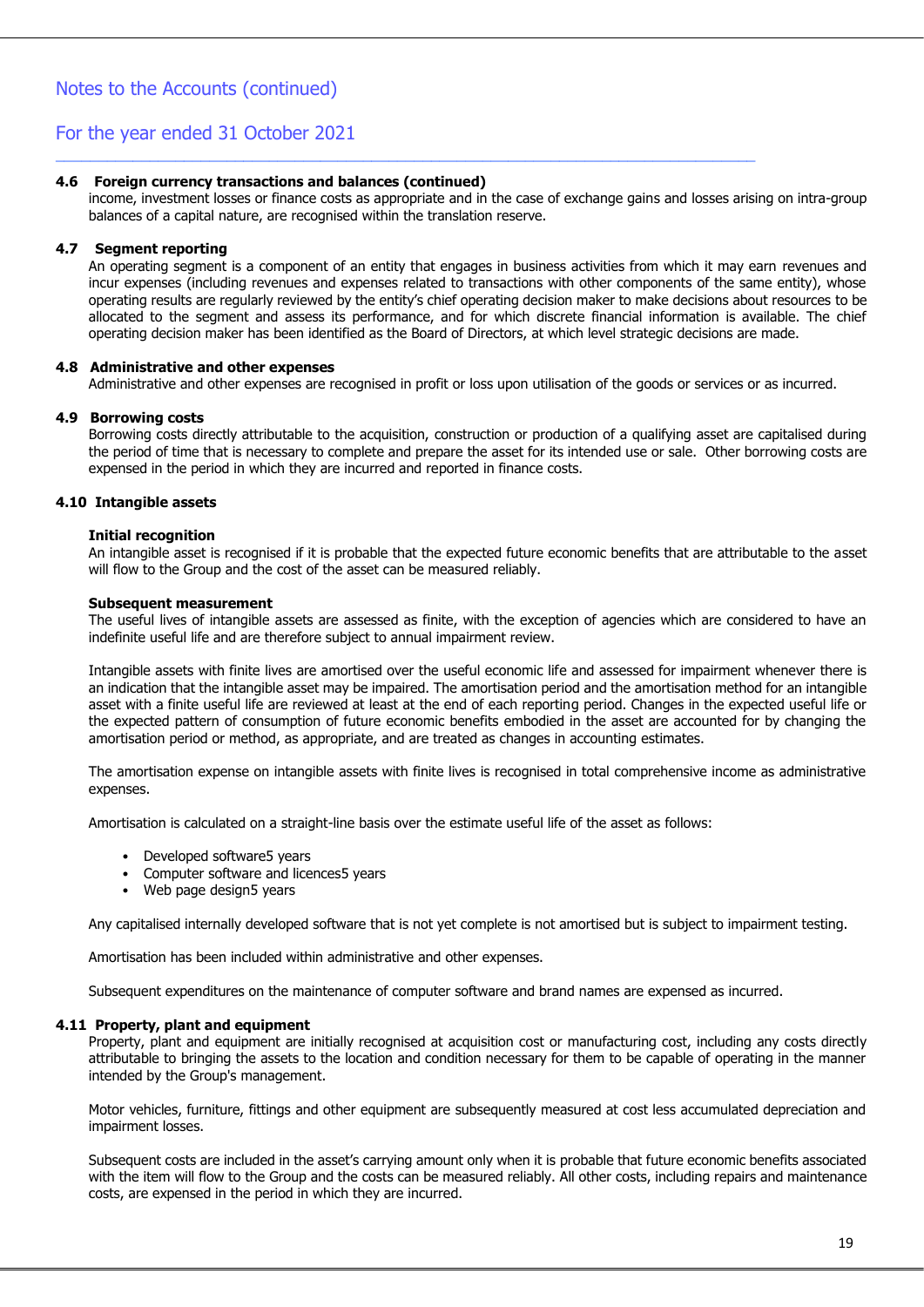#### **4.11 Property, plant and equipment (continued)**

Depreciation is provided on all property, plant and equipment and is calculated on a straight-line basis as follows:

\_\_\_\_\_\_\_\_\_\_\_\_\_\_\_\_\_\_\_\_\_\_\_\_\_\_\_\_\_\_\_\_\_\_\_\_\_\_\_\_\_\_\_\_\_\_\_\_\_\_\_\_\_\_\_\_\_\_\_\_\_\_\_\_\_\_\_\_\_\_\_\_\_\_\_\_\_\_\_\_\_\_

- Motor vehicles4 years
- Furniture, fittings and other equipment2-4 years

Depreciation is provided on cost less residual value. The residual value, depreciation methods and useful lives are annually reassessed.

Each asset's estimated useful life has been assessed with regard to its own physical life limitations and to possible future variations in those assessments. Estimates of remaining useful lives are made on a regular basis for all plant and equipment, with annual reassessments for major items. Changes in estimates are accounted for prospectively.

The gain or loss arising on disposal or scrapping of an asset is determined as the difference between the sales proceeds, net of selling costs, and the carrying amount of the asset and is recognised in total comprehensive income within other income or other expenses.

#### **4.12 Leased assets**

#### **Operating leases**

All the Group's leases are classified as operating leases.

Operating lease payments are recognised as an expense on a straight-line basis over the lease term, except where another systematic basis is more representative of the time pattern in which economic benefits from the leased asset are consumed.

#### **4.13 Impairment of intangible assets, property, plant and equipment, investment in subsidiaries and associate**

All assets are tested for impairment, to determine whether there is any indication that those assets have suffered an impairment loss. If any such indication exists, the recoverable amount of the asset is estimated in order to determine the extent of the impairment loss, if any. Where the asset does not generate cash flows that are independent from other assets, the Directors estimate the recoverable amount of the cash-generating unit to which the asset belongs.

A cash-generating unit is tested for impairment annually, or more frequently when there is indication that the unit may be impaired. All other individual assets or cash-generating units are tested for impairment whenever events or changes in circumstances indicate that the carrying amount may not be recoverable.

An impairment loss is recognised for the amount by which the asset's (or cash-generating unit's) carrying amount exceeds its recoverable amount, which is the higher of fair value less costs of disposal and value-in-use. To determine the value-in-use, management estimates expected future cash flows from each cash-generating unit and determines a suitable discount rate in order to calculate the present value of those cash flows. The data used for impairment testing procedures are directly linked to the Group's latest approved budget, adjusted as necessary to exclude the effects of future reorganisations and asset enhancements. Discount factors are determined individually for each cash-generating unit and reflect current market assessments of the time value of money and asset-specific risk factors.

Impairment losses for cash-generating units reduce first the carrying amount of goodwill, if any, allocated to that cashgenerating unit. Any remaining impairment loss is charged pro rata to the other assets in the cash-generating unit. With the exception of goodwill, all assets are subsequently reassessed for indications that an impairment loss previously recognised may no longer exist. An impairment loss is reversed if the asset's or cash-generating unit's recoverable amount exceeds its carrying amount. An impairment loss is recognised as an expense immediately.

Where an impairment loss on other non-financial assets subsequently reverses, the carrying amount of the asset or cashgenerating unit is increased to the revised estimate of its recoverable amount, but so that the increased carrying amount does not exceed the carrying amount that would have been determined had no impairment loss been recognised for the asset or cash-generating unit in prior periods. A reversal of an impairment loss is recognised in profit or loss immediately.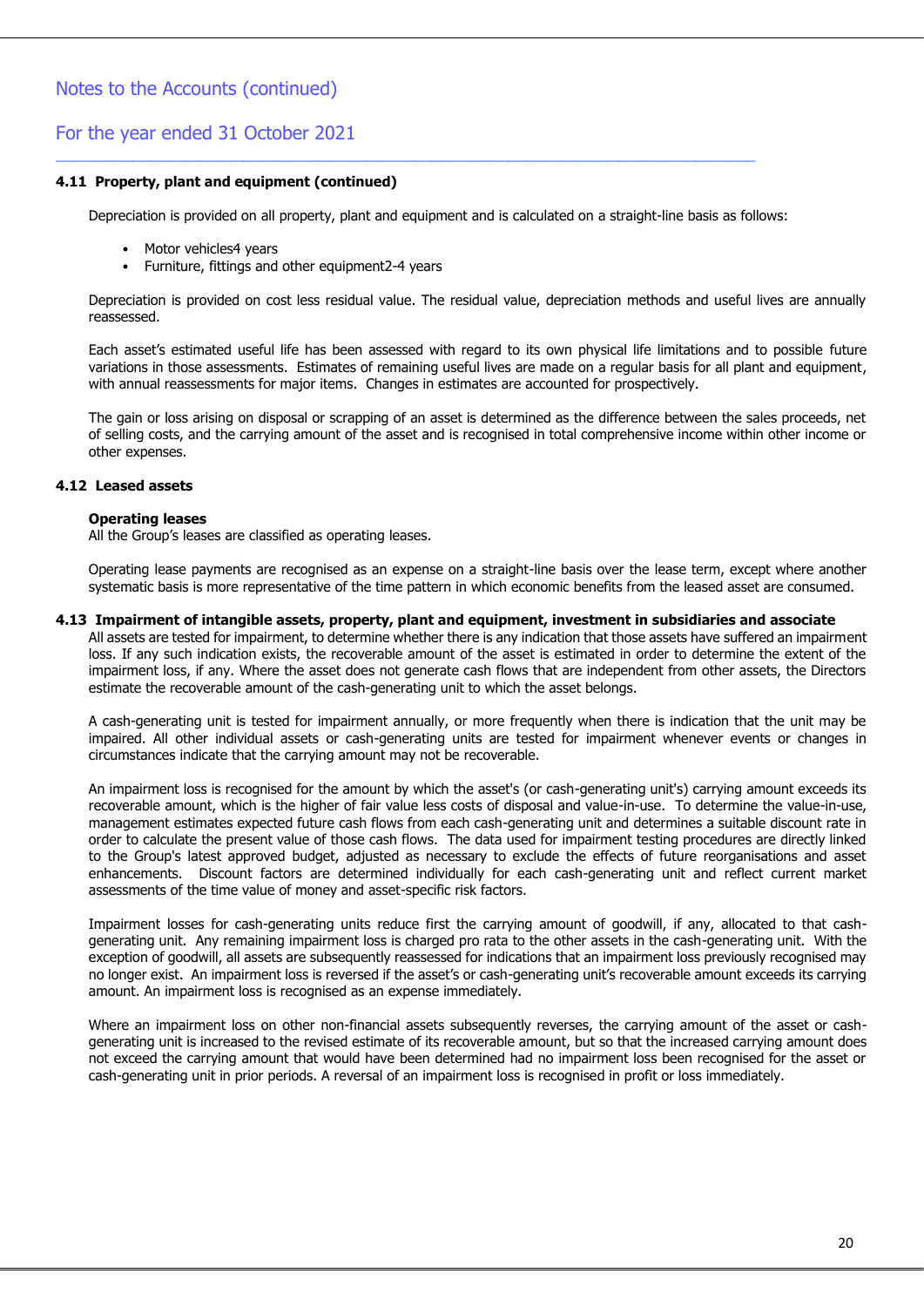#### **4.14 Financial instruments**

Financial assets and financial liabilities are recognised on the Group's balance sheet when the Group has become a party to the contractual provisions of the instrument.

#### **Financial assets**

#### **Classification**

From 1 November 2018, the Group classifies its financial assets in the following measurement categories:

\_\_\_\_\_\_\_\_\_\_\_\_\_\_\_\_\_\_\_\_\_\_\_\_\_\_\_\_\_\_\_\_\_\_\_\_\_\_\_\_\_\_\_\_\_\_\_\_\_\_\_\_\_\_\_\_\_\_\_\_\_\_\_\_\_\_\_\_\_\_\_\_\_\_\_\_\_\_\_\_\_\_

- those to be measured subsequently at fair value (either through OCI or through profit or loss), and
- those to be measured at amortised cost.

The classification depends on the entity's business model for managing the financial assets and the contractual terms of the cash flows. The Group's financial assets are classified at amortised cost.

For assets measured at fair value, gains and losses will either be recorded in profit or loss or OCI. For investments in equity instruments that are not held-for-trading, this will depend on whether the Group has made an irrevocable election at the time of initial recognition to account for the equity investment at fair value through other comprehensive income (FVOCI). The Group reclassifies debt instruments when and only when its business model for managing those assets changes.

#### **Recognition and derecognition**

The Group recognises a financial asset in its statement of financial position when it becomes a party to the contractual provisions of the instrument.

#### **Measurement**

Subsequent measurement of debt instruments depends on the Group's business model for managing the asset and the cash flow characteristics of the asset. There are three measurement categories into which the Group classifies its debt instruments:

- (a) **Amortised cost**: Assets that are held for collection of contractual cash flows where those cash flows represent solely payments of principal and interest are measured at amortised cost. Interest income from these financial assets is included in finance income using the effective interest rate method. Any gain or loss arising on derecognition is recognised directly in profit or loss and presented in other gains/(losses) together with foreign exchange gains and losses. Impairment losses are presented as separate line item in the statement of profit or loss.
- (b) **FVOCI**: Assets that are held for collection of contractual cash flows and for selling the financial assets, where the assets' cash flows represent solely payments of principal and interest, are measured at FVOCI. Movements in the carrying amount are taken through OCI, except for the recognition of impairment gains or losses, interest income and foreign exchange gains and losses which are recognised in profit or loss. When the financial asset is derecognised, the cumulative gain or loss previously recognised in OCI is reclassified from equity to profit or loss and recognised in other gains/(losses). Interest income from these financial assets is included in finance income using the effective interest rate method. Foreign exchange gains and losses are presented in other gains/(losses) and impairment expenses are presented as separate line item in the statement of profit or loss.
- (c) **FVPL**: Assets that do not meet the criteria for amortised cost or FVOCI are measured at FVPL. A gain or loss on a debt investment that is subsequently measured at FVPL is recognised in profit or loss and presented net within other gains/(losses) in the period in which it arises. From 1 November 2018, the Group assesses on a forward looking basis the expected credit losses associated with its debt instruments carried at amortised cost and FVOCI. The impairment methodology applied depends on whether there has been a significant increase in credit risk.

#### **Impairment**

From 1 November 2018, the Group assesses on a forward-looking basis the expected credit losses associated with its debt instruments carried at amortised cost and FVOCI. The impairment methodology applied depends on whether there has been a significant increase in credit risk.

#### Assets carried at amortised costs

For financial assets carried at amortised costs, the amount of the loss is measured as the difference between the asset's carrying amount and the present value of estimated future cash flows (excluding future credit losses that have not been incurred) discounted at the financial asset's original effective interest rate. The asset's carrying amount is reduced and the amount of the loss decreases and the decrease can be related objectively to an event occurring after the impairment was recognised, the reversal of the previously recognised impairment loss is recognised in the profit or loss.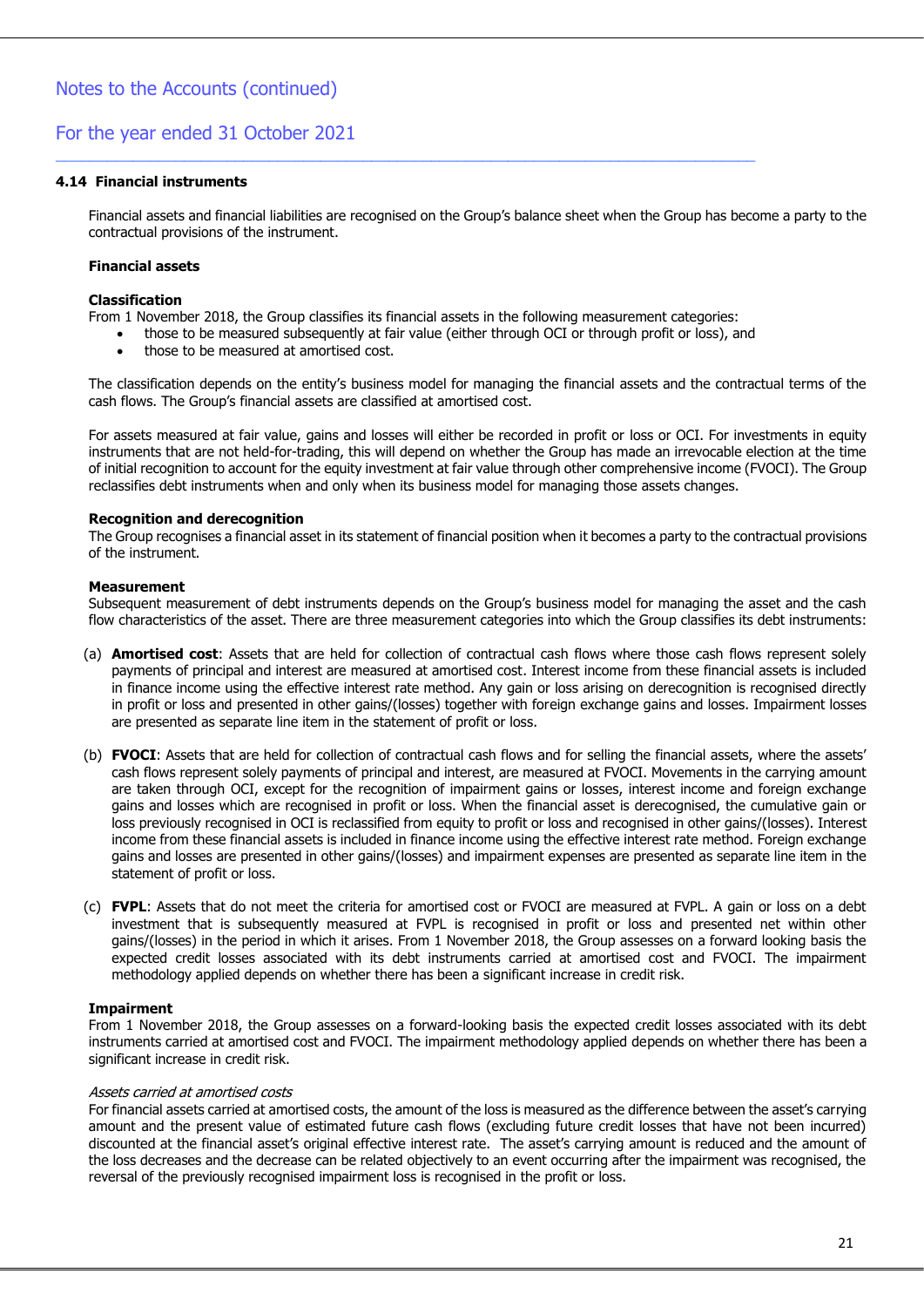#### **4.14 Financial instruments (continued)**

#### Accounting policies applied until 31 December 2017

The Group has applied IFRS 9 retrospectively, but has elected not to restate comparative information. As a result, the comparative information provided continues to be accounted for in accordance with the Group's previous accounting policy.

Until 31 October 2018, the Group classified its financial assets, other than investment in subsidiary, in the following categories: loans and receivables and held-to-maturity. The classification depends on the purpose for which the financial assets were acquired. Management determines the classification of its financial assets at initial recognition.

(a) Loans and receivables

- (b) Financial Assets at fair value through profit or loss (FVTPL)
- (c) Held to maturity (HTM) investments
- (d) Available for sale (AFS) Investments

Financial assets are classified according to the substance of the contractual arrangements entered into.

\_\_\_\_\_\_\_\_\_\_\_\_\_\_\_\_\_\_\_\_\_\_\_\_\_\_\_\_\_\_\_\_\_\_\_\_\_\_\_\_\_\_\_\_\_\_\_\_\_\_\_\_\_\_\_\_\_\_\_\_\_\_\_\_\_\_\_\_\_\_\_\_\_\_\_\_\_\_\_\_\_\_

#### **Other receivables**

Other receivables are recognised initially at fair value and subsequently measured at amortised cost using the effective interest method.

#### **Cash and cash equivalents**

Cash and cash equivalents comprise cash on hand and on deposit with a maturity of 3 months or less from inception and are subject to an insignificant risk of changes in value.

#### **Financial liabilities and equity**

Financial liabilities and equity instruments are classified according to the substance of the contractual arrangements entered into. An equity instrument is any contract that evidences a residual interest in the assets of the Group after deducting all of its financial liabilities.

#### **Bond**

Bonds in issue are recorded initially at fair value, net of direct transaction costs. The bonds are subsequently carried at their amortised cost and finance charges are recognised in profit or loss over the term of the instrument using an effective rate of interest.

#### **Trade and other payables**

Trade and other payables are not interest-bearing, these are initially stated at their fair value and subsequently at amortised cost.

#### **Equity instruments**

Equity instruments issued by the Company are recorded at the proceeds received, net of direct issue costs.

#### **4.15 Income taxes**

Tax expense recognised in profit or loss comprises the sum of deferred tax and current tax not recognised in other comprehensive income or directly in equity.

Calculation of current tax is based on tax rates and tax laws that have been enacted or substantively enacted by the end of the reporting period.

Current tax payable or recoverable is based on taxable profit for the year. Taxable profit differs from profit as reported because some items of income or expense are taxable or deductible in different years or may never be taxable or deductible. The Group's and the Company's liability for current tax is calculated using rates and laws that have been enacted or substantively enacted by the end of reporting period date.

Deferred tax assets are recognised to the extent that it is probable that the underlying tax loss or deductible temporary difference will be utilised against future taxable income. This is assessed based on the Group's and the Company's forecast of future operating results, adjusted for significant non-taxable income and expenses and specific limits on the use of any unused tax loss or credit.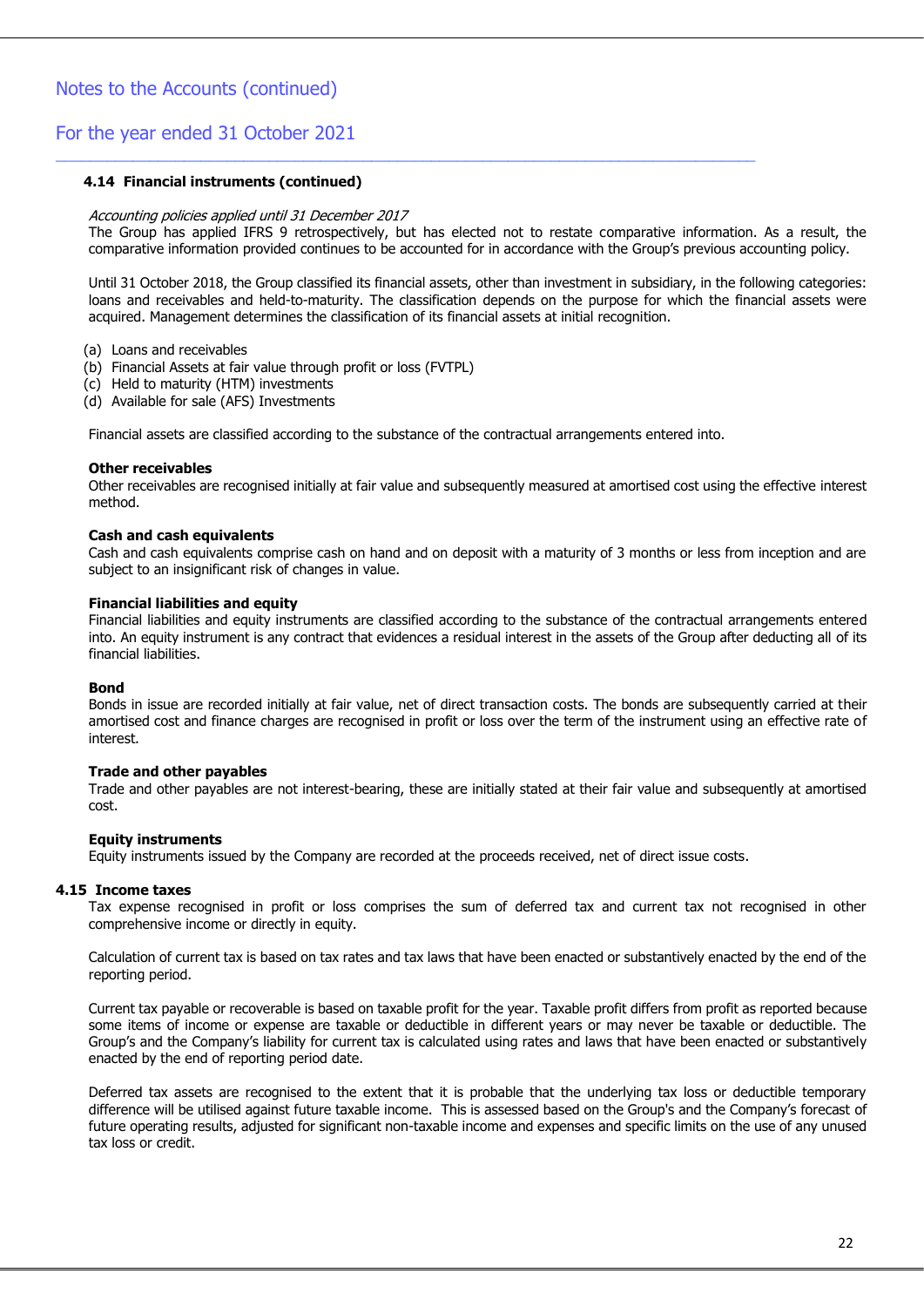#### **4.15 Income taxes (continued)**

Deferred taxation is calculated using the liability method, on temporary differences arising between the tax bases of assets and liabilities and their carrying amounts in the consolidated financial statements. However, if the deferred tax arises from the initial recognition of an asset or liability in a transaction other than a business combination that at the time of the transaction affects neither accounting nor taxable profit or loss, it is not accounted for. No deferred tax is recognised on initial recognition of goodwill.

\_\_\_\_\_\_\_\_\_\_\_\_\_\_\_\_\_\_\_\_\_\_\_\_\_\_\_\_\_\_\_\_\_\_\_\_\_\_\_\_\_\_\_\_\_\_\_\_\_\_\_\_\_\_\_\_\_\_\_\_\_\_\_\_\_\_\_\_\_\_\_\_\_\_\_\_\_\_\_\_\_\_

Deferred tax liabilities are not recognised for taxable temporary differences arising on investments in subsidiaries where the Group and the Company are able to control the timing of the reversal of the temporary difference and it is probable that the temporary difference will not reverse in the foreseeable future. Deferred tax assets are recognised for deductible temporary differences arising on investments in subsidiaries where it is probable that taxable profit will be available against which the temporary difference can be utilised, and it is probable that the temporary difference will reverse in the foreseeable future.

Deferred tax is determined using tax rates and laws that have been enacted or substantively enacted at the reporting date and are expected to apply when the related deferred tax asset is realised, or the deferred tax liability is settled.

Deferred tax liabilities are provided in full and are not discounted.

Changes in deferred tax assets or liabilities are recognised as a component of tax expense in profit or loss, except where they relate to items that are charged or credited directly to equity in which case the related deferred tax is also charged or credited directly to equity.

Deferred income tax assets and liabilities are offset when there is a legally enforceable right to offset current tax assets against current tax liabilities and when the deferred income tax assets and liabilities relate to income taxes levied by the same taxation authority on either the same taxable entity or different taxable entities where there is an intention to settle the balances on a net basis.

#### **4.16 Equity, reserves and dividend payments**

Equity comprises the following:

- Ordinary shares are classified as equity. Incremental costs directly attributable to issue of ordinary shares are recognised as a deduction from equity.
- "translation reserve" represents the exchange differences arising from the translation of the financial statements of subsidiaries into the Group's presentational currency;
- "accumulated losses" represent the accumulated losses attributable to equity shareholders; and
- "non-controlling interest" represents the share of a subsidiary's profit or loss and net assets that is not held by the Group. The Group attributes total comprehensive income or loss of subsidiaries between the owners of the parent and the noncontrolling interests based on their respective ownership interests.

All transactions with owners of the parent are recorded separately within equity.

Dividend distributions payable to equity shareholders are included in other liabilities when the dividends have been approved in a general meeting prior to the reporting date.

#### **4.17 Provisions, contingent assets and contingent liabilities**

Provisions are recognised when the Group and the Company have a present legal or constructive obligation as a result of a past event, it is probable that an outflow of economic resources will be required from the Group or the Company and amounts can be estimated reliably. Timing or amount of the outflow may still be uncertain.

Provisions are measured at the estimated expenditure required to settle the present obligation, based on the most reliable evidence available at the reporting date, including the risks and uncertainties associated with the present obligation. Where there are several similar obligations, the likelihood that an outflow will be required in settlement is determined by considering the class of obligations as a whole. Provisions are discounted to their present values, where the time value of money is material.

Any reimbursement that the Group and the Company are virtually certain to collect from a third party with respect to the obligation is recognised as a separate asset. However, this asset may not exceed the amount of the related provision.

No liability is recognised if an outflow of economic resources as a result of present obligations is not probable. Such situations are disclosed as contingent liabilities unless the outflow of resources is remote.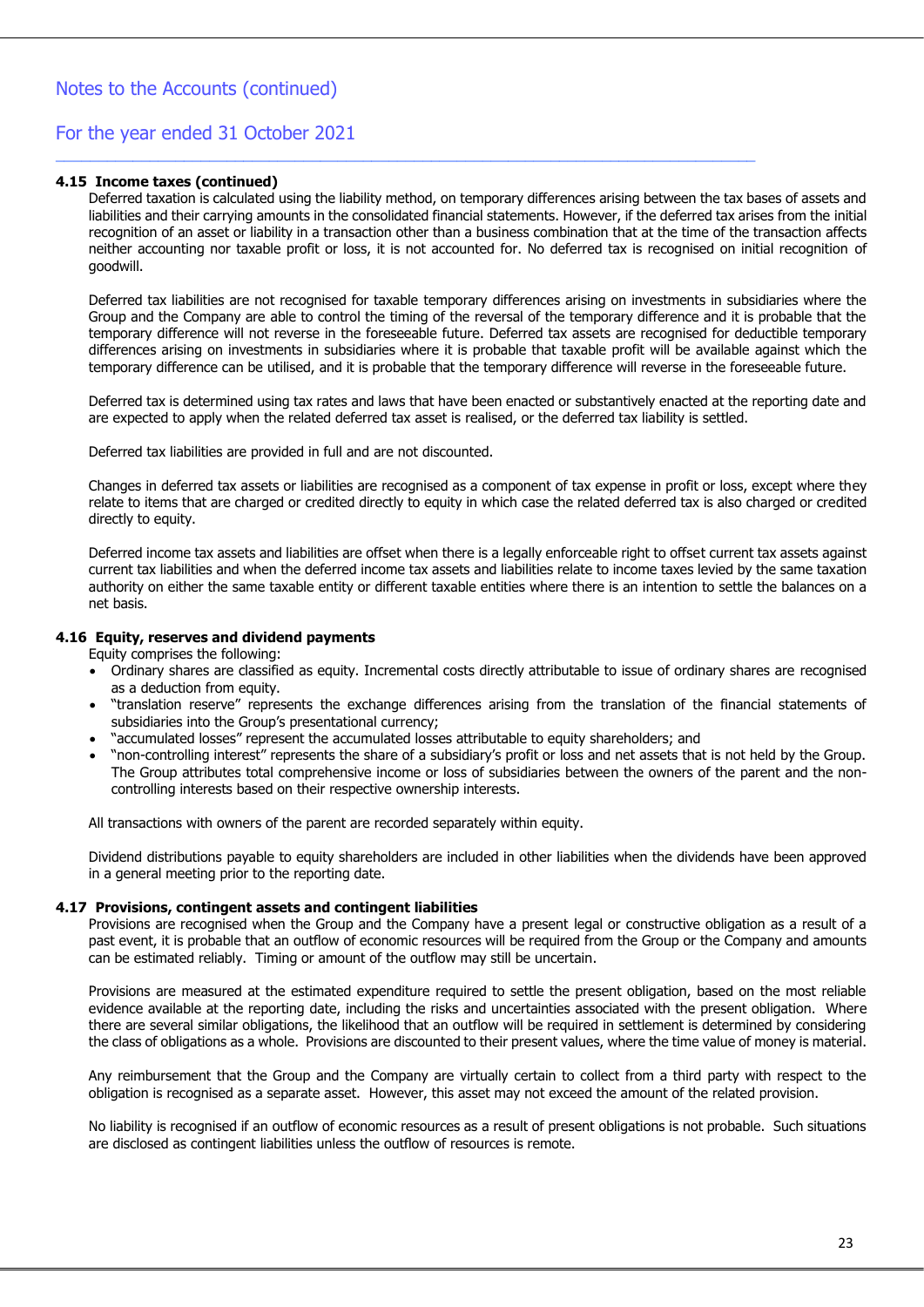#### **4.18 Investment in subsidiaries**

Subsidiary undertakings are all entities over which the Group has the power to govern the financial and operating policies generally accompanying a shareholding of more than one half of the voting rights. Subsidiaries are fully consolidated from the date on which control is transferred to the Group. They are de-consolidated from the date that control ceases.

\_\_\_\_\_\_\_\_\_\_\_\_\_\_\_\_\_\_\_\_\_\_\_\_\_\_\_\_\_\_\_\_\_\_\_\_\_\_\_\_\_\_\_\_\_\_\_\_\_\_\_\_\_\_\_\_\_\_\_\_\_\_\_\_\_\_\_\_\_\_\_\_\_\_\_\_\_\_\_\_\_\_

Investment in subsidiaries is included in the company's statement of financial position at cost less any impairment loss that may have arisen. Income from investment is recognised only to the extent of distributions received by the company from postacquisition profits. Distributions received in excess of such profits are regarded as a recovery of the investment and are recognised as a reduction of the cost of the investment.

At the end of each reporting period, the company reviews the carrying amount of its investment in subsidiaries to determine whether there is any indication of impairment and, if any such indication exists, the recoverable amount of the investment is estimated. An impairment loss is the amount by which the carrying amount of an investment exceeds its recoverable amount. The recoverable amount is the higher of fair value less costs to sell and value in use. An impairment loss that has been previously recognised is reversed if the carrying amount of the investment exceeds its recoverable amount. An impairment loss is reversed only to the extent that the carrying amount of the investment does not exceed the carrying amount that would have been determined if no impairment loss had been previously recognised. Impairment losses and reversals are recognised immediately in profit or loss.

#### **4.19 Investment in associates**

The results and assets and liabilities of associates are incorporated in these financial statements using the equity method of accounting, except when the investment is classified as held for sale, in which case it is accounted for in accordance with IFRS 5.

#### **4.20 Significant management judgements in applying accounting policies and key sources of estimation uncertainty**

The preparation of financial statements in conformity with generally accepted accounting practice requires management to make estimates and judgements that affect the reported amounts of assets and liabilities as well as the disclosure of contingent assets and liabilities at the reporting date and the reported amounts of revenues and expenses during the reporting period.

Estimates and judgements are continually evaluated and are based on historical experience and other factors, including expectations of future events that are believed to be reasonable under the circumstances. Assumptions and accounting estimates are subject to regular review. Any revisions required to accounting estimates are recognised in the period in which the revisions are made including all future periods affected.

#### **Significant management judgements**

The following are significant management judgements in applying the accounting policies of the Group and the Company that have the most significant effect on the financial statements.

#### **Recognition of deferred tax assets**

The extent to which deferred tax assets can be recognised is based on an assessment of the probability that future taxable income will be available against which the deductible temporary differences and tax loss carry-forwards can be utilised. In addition, significant judgement is required in assessing the impact of any legal or economic limits or uncertainties in various tax jurisdictions.

#### **Estimation uncertainty**

Information about estimates and assumptions that have the most significant effect on recognition and measurement of assets, liabilities, income and expenses is provided below. Actual results may be substantially different.

#### **Impairment of non-financial assets**

In assessing impairment, management estimates the recoverable amount of each asset or cash-generating units based on expected future cash flows and uses an interest rate to discount them. Estimation uncertainty relates to assumptions about future operating results and the determination of a suitable discount rate.

#### **Useful lives of depreciable assets**

Management reviews its estimate of the useful lives of depreciable assets at each reporting date, based on the expected utility of the assets. Uncertainties in these estimates relate to technological obsolescence that may change the utility of these depreciable assets.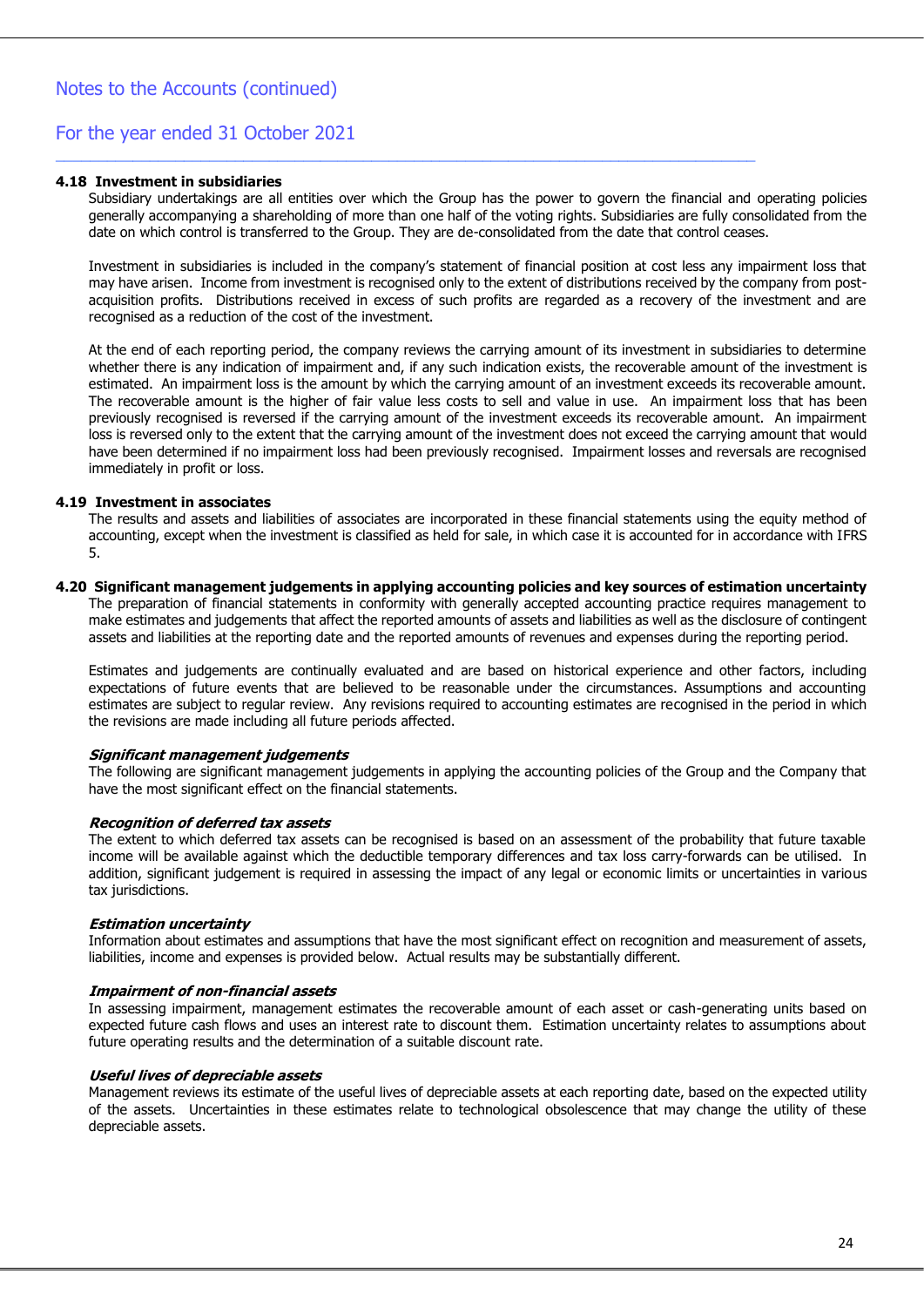#### **5. Segmental reporting - Group**

IFRS 8 requires operating segments to be identified based on internal reports about components of the Group that are regularly reviewed by the chief operating decision maker in order to allocate resources to the segments and to assess their performance.

\_\_\_\_\_\_\_\_\_\_\_\_\_\_\_\_\_\_\_\_\_\_\_\_\_\_\_\_\_\_\_\_\_\_\_\_\_\_\_\_\_\_\_\_\_\_\_\_\_\_\_\_\_\_\_\_\_\_\_\_\_\_\_\_\_\_\_\_\_\_\_\_\_\_\_\_\_\_\_\_\_\_

Information reporting to the Group's chief operating decision maker (the Board of Directors) for the purpose of resource allocation and assessment performance is focussed on the service provided. The Group's reportable segments under IFRS 8 are therefore as follows:

- licences and products;
- services; and
- support and maintenance.

Information regarding the Group's reportable segments is presented below.

#### **Operating segments**

The following is an analysis of the Group's revenue and results from continuing operations by reportable segments:

#### **Year ended 31 October 2021**

|                                   | <b>Licences and</b><br>products | <b>Services</b> | <b>Support and</b><br>maintenance | <b>Unallocated</b> | <b>Total</b> |
|-----------------------------------|---------------------------------|-----------------|-----------------------------------|--------------------|--------------|
|                                   | £'000                           | £'000           | £'000                             | £'000              | £'000        |
| Administrative and other expenses |                                 |                 |                                   | 590                | 590          |
| Other operating income            |                                 |                 |                                   | 96                 | 96           |
|                                   |                                 |                 |                                   |                    |              |
| Finance income                    |                                 |                 |                                   | 305                | 305          |
| Finance costs                     |                                 |                 |                                   | (970)              | (970)        |
|                                   |                                 |                 |                                   |                    |              |
| Profit before tax                 |                                 |                 |                                   | 21                 | 21           |
|                                   |                                 |                 |                                   |                    |              |
| Segment assets                    |                                 |                 |                                   |                    | 85           |
| Segment liabilities               |                                 |                 |                                   | -                  | (18, 616)    |
| Depreciation and amortisation     |                                 |                 |                                   |                    | 2            |
| Non-current assets                |                                 |                 |                                   |                    |              |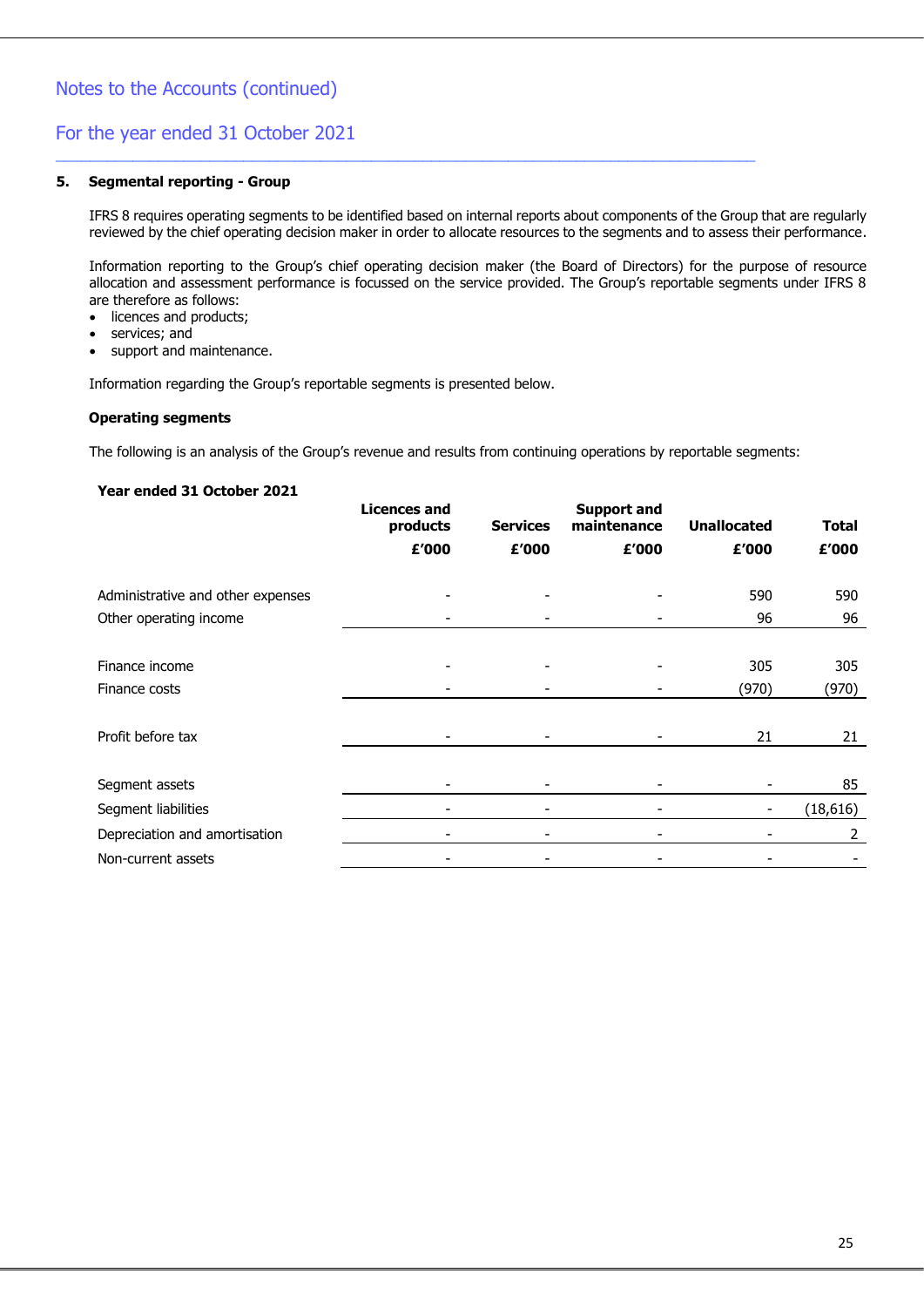### For the year ended 31 October 2021

#### **5. Segmental reporting – Group (continued)**

#### **Year ended 31 October 2020**

|                                                             | <b>Licences and</b><br>products<br>£'000 | <b>Services</b><br>£'000 | <b>Support and</b><br>maintenance<br>£'000 | <b>Unallocated</b><br>£'000 | <b>Total</b><br>£'000 |
|-------------------------------------------------------------|------------------------------------------|--------------------------|--------------------------------------------|-----------------------------|-----------------------|
| Revenue                                                     | 1,354                                    | 220                      | 2,257                                      | ٠                           | 3,831                 |
| Gross profit                                                | 1,203                                    | 196                      | 2,006                                      | ۰                           | 3,405                 |
| Administrative and other expenses<br>Other operating income |                                          |                          |                                            | (5, 179)<br>461             | (5, 179)<br>461       |
| Inter-company revenue<br>Finance costs                      |                                          |                          |                                            | 3,064<br>(1, 564)           | 3,064<br>(1, 564)     |
| Profit / (loss) before tax                                  | 1,203                                    | 196                      | 2,006                                      | (3, 218)                    | 187                   |
| Segment assets                                              |                                          |                          |                                            | 473                         | 473                   |
| Segment liabilities                                         |                                          |                          |                                            | (19, 747)                   | (19, 747)             |
| Depreciation, amortisation and<br>impairment                |                                          |                          |                                            | 310                         | 310                   |
| Non-current assets                                          |                                          |                          |                                            | 54                          | 54                    |

\_\_\_\_\_\_\_\_\_\_\_\_\_\_\_\_\_\_\_\_\_\_\_\_\_\_\_\_\_\_\_\_\_\_\_\_\_\_\_\_\_\_\_\_\_\_\_\_\_\_\_\_\_\_\_\_\_\_\_\_\_\_\_\_\_\_\_\_\_\_\_\_\_\_\_\_\_\_\_\_\_\_

All assets, liabilities, other income, administrative and other expenses are unallocated. Revenue from Malta, being the Company's country of domicile, amounted to:

|       | Year ended                  | Year ended |
|-------|-----------------------------|------------|
|       | 31 October<br>2021<br>£'000 |            |
| Malta | ۰                           | 230        |

Segment revenue above is generated from external customers. The accounting policies of the reportable segments have been consistently applied and are the same as the Group accounting policies. Segment profit represents the operating profit by each segment without allocation of administrative expenditure, finance costs and income taxes. This is the measure reported to the chief operating decision maker for the purposes of resource allocation and assessment of segment performance.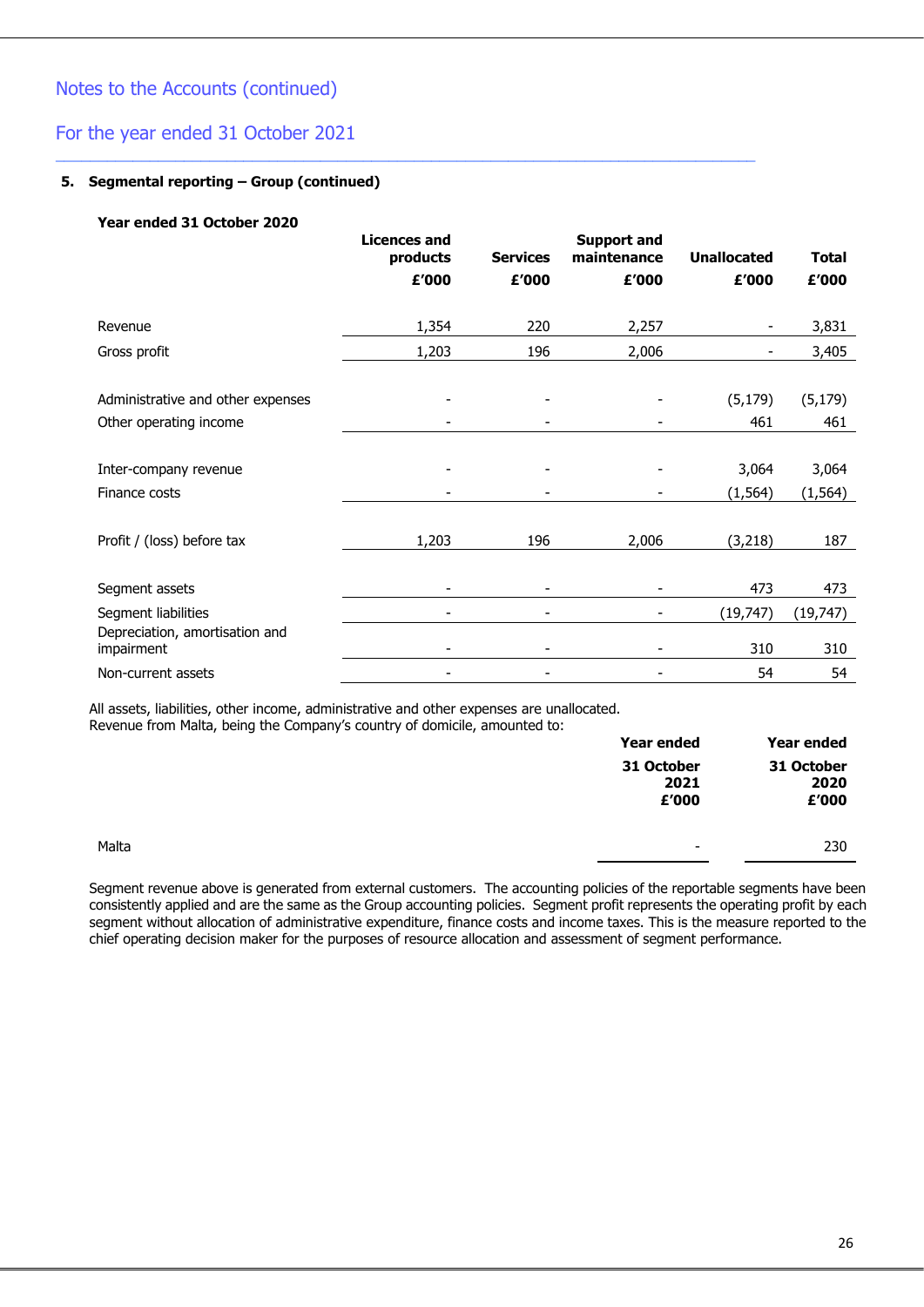### For the year ended 31 October 2021

#### **5. Segmental reporting – Group (continued)**

#### **Geographic segments**

The Group operated in three geographic areas – Malta, other EU and other. The Group's revenue from external customers and information about its non-current assets (other than financial instruments, investments accounted for using the equity method, deferred tax assets and post-employment benefit assets) by geographical location are detailed below.

\_\_\_\_\_\_\_\_\_\_\_\_\_\_\_\_\_\_\_\_\_\_\_\_\_\_\_\_\_\_\_\_\_\_\_\_\_\_\_\_\_\_\_\_\_\_\_\_\_\_\_\_\_\_\_\_\_\_\_\_\_\_\_\_\_\_\_\_\_\_\_\_\_\_\_\_\_\_\_\_\_\_

#### **Year ended 31 October 2021**

|                    | <b>Malta</b>             | <b>Other EU</b>          | <b>Other</b>             | <b>Total</b> |
|--------------------|--------------------------|--------------------------|--------------------------|--------------|
|                    | £'000                    | £'000                    | £'000                    | £'000        |
| Revenue            | $\overline{\phantom{0}}$ | $\overline{\phantom{0}}$ | $\overline{\phantom{0}}$ | ۰            |
| Non-current assets | -                        | ٠                        | $\overline{\phantom{0}}$ | ۰            |
|                    |                          |                          |                          |              |

#### **Year ended 31 October 2020**

|                    | <b>Malta</b> | <b>Other EU</b> | <b>Other</b>             | Total |
|--------------------|--------------|-----------------|--------------------------|-------|
|                    | £'000        | £'000           | £'000                    | £'000 |
| Revenue            | 230          | 3,601           | $\overline{\phantom{0}}$ | 3,831 |
| Non-current assets | -            | 18              | 36                       | 54    |

#### **6. Employee remuneration**

#### **6.1 Employee benefits expense**

Expenses recognised for employee benefits are analysed below:

|                                       | Group                    | <b>Group</b> |
|---------------------------------------|--------------------------|--------------|
|                                       | Year ended               | Year ended   |
|                                       | 31 October               | 31 October   |
|                                       | 2021                     | 2020         |
|                                       | £'000                    | £'000        |
| Wages and salaries                    | 43                       | 1,536        |
| Social security costs                 | 22                       | 115          |
| Pensions - defined contribution plans | $\overline{\phantom{a}}$ | 48           |
|                                       | 65                       | 1.699        |

To simplify operations in line with the wider Idox strategy, the Group was further restructured in 2021. No further staff costs will be incurred going forward.

The average number of employees during the year were as follows:

|                | <b>Group</b><br>Year ended<br>31 October<br>2021 | <b>Group</b><br>Year ended<br>31 October<br>2020 |
|----------------|--------------------------------------------------|--------------------------------------------------|
| Administrative |                                                  |                                                  |
| Operational    | 19                                               | 54                                               |
|                | 20                                               | 57                                               |

#### **6.2 Key management personnel compensation**

There are no key management personnel.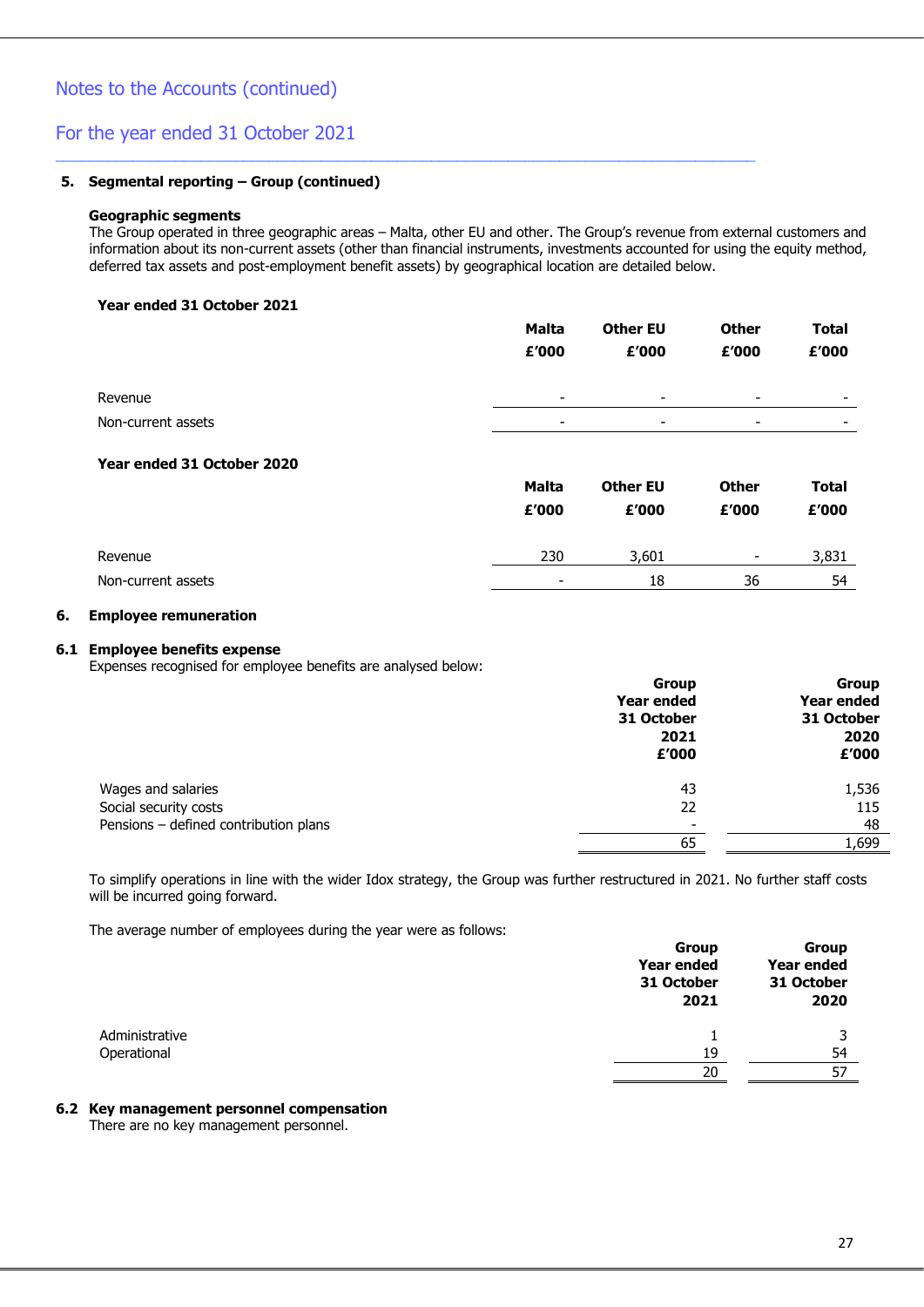### **7. Finance income/costs**

**Finance income** for the year presented consist of the following:

|                                    | <b>Group</b><br><b>Year ended</b><br>31 October<br>2021<br>£'000 | <b>Group</b><br><b>Year ended</b><br>31 October<br>2020<br>£'000 | Company<br><b>Year ended</b><br>31 October<br>2021<br>£'000 | Company<br><b>Year ended</b><br>31 October<br>2020<br>£'000 |
|------------------------------------|------------------------------------------------------------------|------------------------------------------------------------------|-------------------------------------------------------------|-------------------------------------------------------------|
| Gain on sale of investments        | ۰                                                                | 3,000                                                            | ۰                                                           | 2,355                                                       |
| Inter group revenue                | 189                                                              | 64                                                               | 164                                                         | 206                                                         |
| Effective interest rate adjustment | 116                                                              | ٠                                                                | 116                                                         |                                                             |
|                                    | 305                                                              | 3,064                                                            | 280                                                         | 2,561                                                       |
|                                    |                                                                  |                                                                  |                                                             |                                                             |

\_\_\_\_\_\_\_\_\_\_\_\_\_\_\_\_\_\_\_\_\_\_\_\_\_\_\_\_\_\_\_\_\_\_\_\_\_\_\_\_\_\_\_\_\_\_\_\_\_\_\_\_\_\_\_\_\_\_\_\_\_\_\_\_\_\_\_\_\_\_\_\_\_\_\_\_\_\_\_\_\_\_

**Finance costs** for the year presented consist of the following:

|                                    | <b>Group</b><br><b>Year ended</b><br>31 October<br>2021<br>£'000 | <b>Group</b><br><b>Year ended</b><br>31 October<br>2020<br>£'000 | Company<br><b>Year ended</b><br>31 October<br>2021<br>£'000 | Company<br>Year ended<br>31 October<br>2020<br>£'000 |
|------------------------------------|------------------------------------------------------------------|------------------------------------------------------------------|-------------------------------------------------------------|------------------------------------------------------|
| Interest on bond securities        | 549                                                              | 596                                                              | 506                                                         | 511                                                  |
| Effective interest rate adjustment |                                                                  | 27                                                               |                                                             | 27                                                   |
| Other interest                     | 310                                                              | 350                                                              | 68                                                          | 132                                                  |
| Loss on disposal on subsidiaries   | 111                                                              | 591                                                              |                                                             |                                                      |
|                                    | 970                                                              | 1,564                                                            | 574                                                         | 670                                                  |

### **8. Profit / (loss) before taxation**

The profit / (loss) before taxation is stated after charging:

|                                           | <b>Group</b>      | <b>Group</b>      | Company                  | Company           |
|-------------------------------------------|-------------------|-------------------|--------------------------|-------------------|
|                                           | <b>Year ended</b> | <b>Year ended</b> | <b>Year ended</b>        | <b>Year ended</b> |
|                                           | 31 October        | 31 October        | 31 October               | 31 October        |
|                                           | 2021              | 2020              | 2021                     | 2020              |
|                                           | £'000             | £'000             | £'000                    | £'000             |
| Depreciation on tangible assets           |                   | 24                | $\overline{\phantom{0}}$ |                   |
| Depreciation on lease right of use assets |                   | 25                | -                        |                   |
| Amortisation                              |                   | 261               | -                        |                   |

Information on auditor's remuneration is as follows:

| Group                                                                                                                                                          | <b>Year ended</b><br>31 October<br>2021<br>£'000 | <b>Year ended</b><br>31 October<br>2020<br>£'000 |
|----------------------------------------------------------------------------------------------------------------------------------------------------------------|--------------------------------------------------|--------------------------------------------------|
| Total remuneration payable to the parent Company's auditor (in respect of the<br>undertakings included in the consolidation) for the audit of the consolidated |                                                  |                                                  |
| financial statements                                                                                                                                           | 26                                               | 36                                               |
| Total fees payable to other auditors                                                                                                                           |                                                  | 37                                               |
| Total fees payable to the parent Company's auditor for non-audit services                                                                                      |                                                  | 10                                               |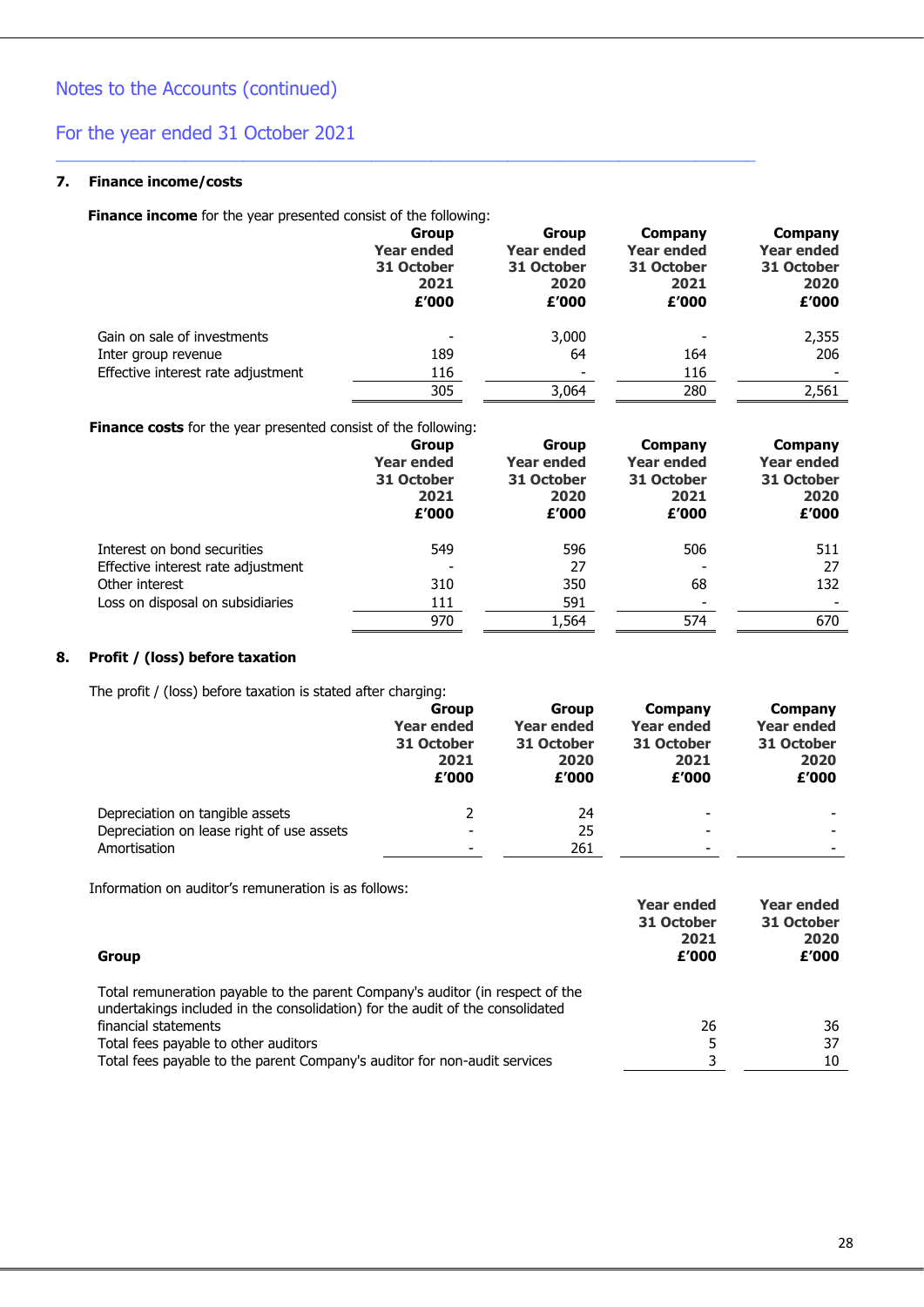### For the year ended 31 October 2021

#### **8. Profit / (loss) before taxation (continued)**

| Company                                                                  |              |                   | <b>Year ended</b><br>31 October<br>2021<br>£'000 | <b>Year ended</b><br>31 October<br>2020<br>£'000 |
|--------------------------------------------------------------------------|--------------|-------------------|--------------------------------------------------|--------------------------------------------------|
| Total remuneration payable to the Company's auditor for the audit of the |              |                   |                                                  |                                                  |
| Company's financial statements                                           |              |                   | 26                                               | 22                                               |
| Total fees payable to other auditors                                     |              |                   | 5                                                | 7                                                |
| Total fees payable to the Company's auditor for non-audit services       |              |                   | 3                                                |                                                  |
| Other financial items consist of the following:                          |              |                   |                                                  |                                                  |
|                                                                          | <b>Group</b> | <b>Group</b>      | Company                                          | Company                                          |
|                                                                          | Year ended   | <b>Year ended</b> | Year ended                                       | Year ended                                       |
|                                                                          | 31 October   | 31 October        | 31 October                                       | 31 October                                       |

\_\_\_\_\_\_\_\_\_\_\_\_\_\_\_\_\_\_\_\_\_\_\_\_\_\_\_\_\_\_\_\_\_\_\_\_\_\_\_\_\_\_\_\_\_\_\_\_\_\_\_\_\_\_\_\_\_\_\_\_\_\_\_\_\_\_\_\_\_\_\_\_\_\_\_\_\_\_\_\_\_\_

|                                      | 2021<br>£'000 | 2020<br>£'000 | 2021<br>£'000            | 2020<br>£'000            |
|--------------------------------------|---------------|---------------|--------------------------|--------------------------|
| Gain from exchange differences on    |               |               |                          |                          |
| receivables/translation of euro bond | 773           | 237           | $\overline{\phantom{0}}$ | $\overline{\phantom{0}}$ |

These other financial items have been recognised within administrative and other expenses.

#### **9. Income tax**

The major components of tax expense and the reconciliation of the expected tax income based on the domestic effective tax rate of the Company at 35% (2020: 35%) and the reported tax expense in profit or loss are as follows:

|                                              | <b>Group</b><br>Year ended<br>31 October<br>2021<br>£'000 | <b>Group</b><br>Year ended<br>31 October<br>2020<br>£'000 | Company<br><b>Year ended</b><br>31 October<br>2021<br>£'000 | <b>Company</b><br><b>Year ended</b><br>31 October<br>2020<br>£'000 |
|----------------------------------------------|-----------------------------------------------------------|-----------------------------------------------------------|-------------------------------------------------------------|--------------------------------------------------------------------|
| <b>Profit before taxation</b>                | 21                                                        | 187                                                       | 389                                                         | 1,482                                                              |
| Expected tax expense                         | (5)                                                       | (66)                                                      | (136)                                                       | (518)                                                              |
| Factors affecting tax expense for the year:  |                                                           |                                                           |                                                             |                                                                    |
| International losses not recognised          |                                                           | (137)                                                     |                                                             |                                                                    |
| Different tax rates in foreign jurisdictions |                                                           | 213                                                       |                                                             |                                                                    |
| Disallowed (expenses) / income               |                                                           | (334)                                                     | 136                                                         | 518                                                                |
| Group relief                                 |                                                           | 53                                                        |                                                             |                                                                    |
| Other timing differences                     |                                                           | 4                                                         |                                                             |                                                                    |
| Adjustment to tax in prior periods           |                                                           | (38)                                                      |                                                             |                                                                    |
| <b>Actual tax expense</b>                    | (5)                                                       | (305)                                                     |                                                             |                                                                    |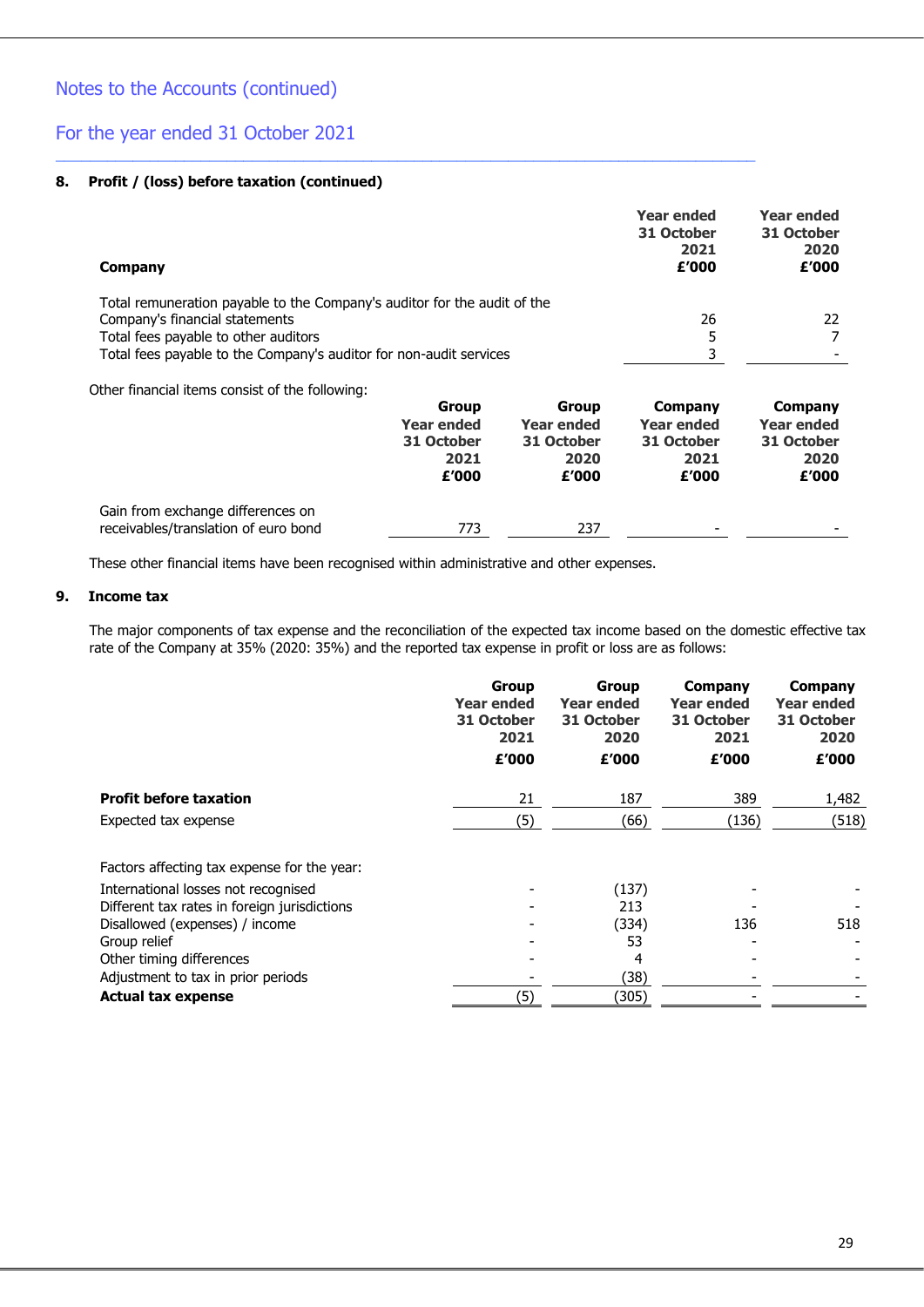### For the year ended 31 October 2021

#### **9. Income tax (continued)**

|                        | Group<br><b>Year ended</b><br>31 October<br>2021<br>£'000 | Group<br><b>Year ended</b><br>31 October<br>2020<br>£'000 | Company<br><b>Year ended</b><br>31 October<br>2021<br>£'000 | Company<br><b>Year ended</b><br>31 October<br>2020<br>£'000 |
|------------------------|-----------------------------------------------------------|-----------------------------------------------------------|-------------------------------------------------------------|-------------------------------------------------------------|
| Tax expense comprises: |                                                           |                                                           |                                                             |                                                             |
| Current tax expense    | (5)                                                       | (305)                                                     | ۰                                                           | $\overline{\phantom{0}}$                                    |
| Tax expense            | (5)                                                       | (305)                                                     | -                                                           |                                                             |

\_\_\_\_\_\_\_\_\_\_\_\_\_\_\_\_\_\_\_\_\_\_\_\_\_\_\_\_\_\_\_\_\_\_\_\_\_\_\_\_\_\_\_\_\_\_\_\_\_\_\_\_\_\_\_\_\_\_\_\_\_\_\_\_\_\_\_\_\_\_\_\_\_\_\_\_\_\_\_\_\_\_

A deferred tax asset in respect of trading losses, unabsorbed capital allowances and group loss relief of £9,898,000 has not been recognised due to the uncertainty over timing of future profits (2020: £10,480,000). This unprovided deferred tax asset is recoverable against suitable future trading profits.

#### **10. Earnings per share and dividends**

#### **Earnings per share - Group**

Basic earnings per share is based on the total profit after tax for the year attributable to the owners of the parent and the weighted average number of shares in issue during the year.

|                                                                     | Year ended<br>31 October<br>2021 | <b>Year ended</b><br>31 October<br>2020 |
|---------------------------------------------------------------------|----------------------------------|-----------------------------------------|
| Profit / loss attributable to equity holders of the Group $(E'000)$ | 16                               | (118)                                   |
| Weighted average number of shares in issue                          | 20,982,938                       | 20,982,938                              |
| Basic earnings per share $(E)$                                      | 0.00                             | (0.01)                                  |

Diluted earnings per share is calculated by adjusting the average number of shares in issue during the year to assume conversion of all dilutive potential ordinary shares. The Group had no potentially dilutive shares in the year ended 31 October 2021 or the year ended 31 October 2020. Diluted earnings per share is therefore the same as basic earnings per share.

#### **Dividends**

During the year ended 31 October 2021, no dividends were paid to the equity shareholders of 6PM Holdings plc (year ended 31 October 2020: £Nil).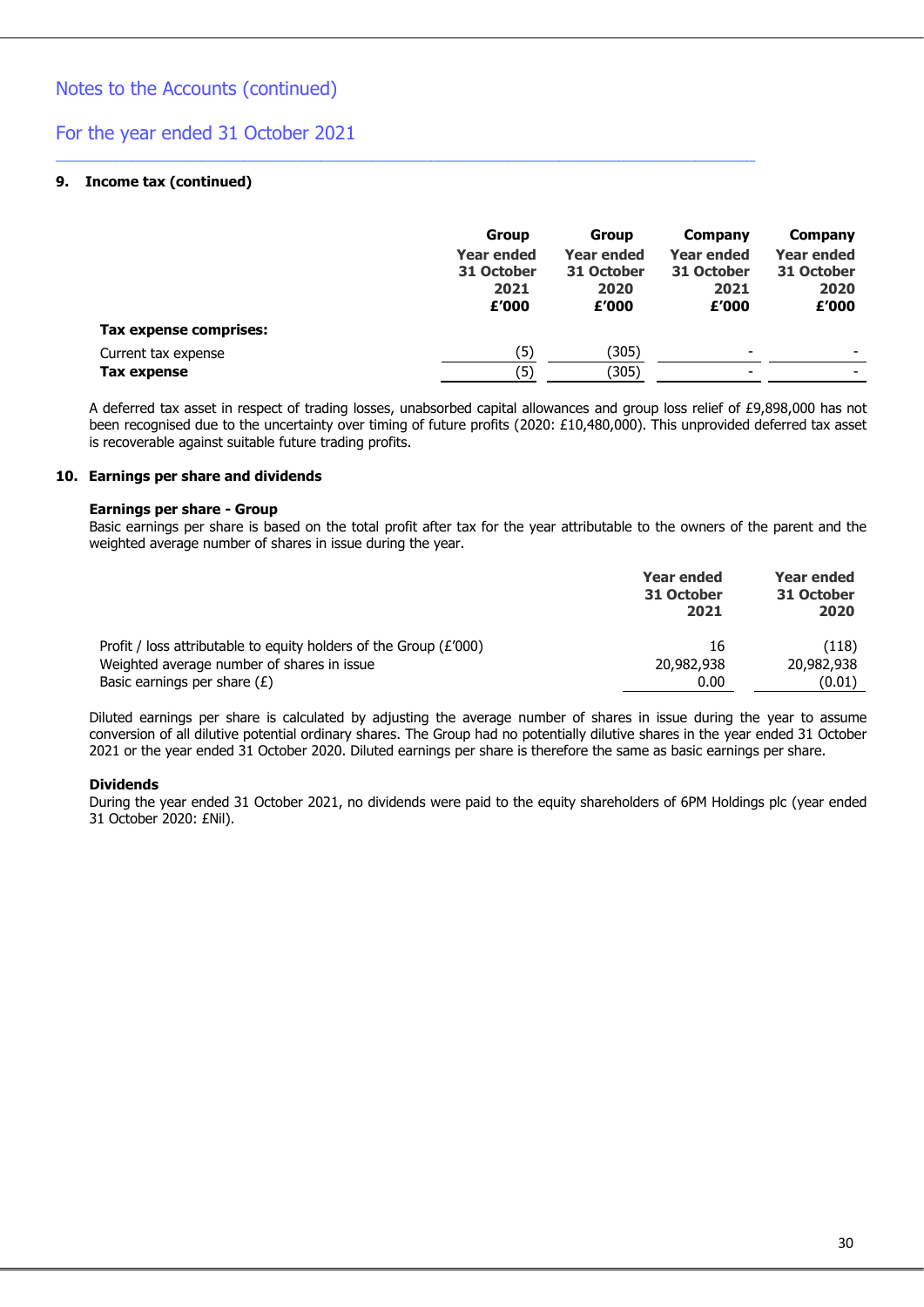#### **11. Investments in subsidiaries**

|                          | £'000 |
|--------------------------|-------|
| Cost                     |       |
| At 1 November 2020       | 7,459 |
| Adjustment to prior year | (10)  |
| Disposal of subsidiary   | (4)   |
| At 31 October 2021       | 7,445 |
| <b>Impairment</b>        |       |
| At 1 November 2020       | 7,458 |
| Adjustment to prior year | (10)  |
| Disposal of subsidiary   | (4)   |
| At 31 October 2021       | 7,444 |
| Net book value           |       |
| At 31 October 2021       |       |
| At 31 October 2020       |       |

\_\_\_\_\_\_\_\_\_\_\_\_\_\_\_\_\_\_\_\_\_\_\_\_\_\_\_\_\_\_\_\_\_\_\_\_\_\_\_\_\_\_\_\_\_\_\_\_\_\_\_\_\_\_\_\_\_\_\_\_\_\_\_\_\_\_\_\_\_\_\_\_\_\_\_\_\_\_\_\_\_\_

#### **Composition of the Group**

Details of the Company's subsidiaries are as follows:

| Name of                         | <b>Registered address</b>                             | <b>Principal</b>           | Place of                       | % ownership held   |                    |
|---------------------------------|-------------------------------------------------------|----------------------------|--------------------------------|--------------------|--------------------|
| subsidiary                      |                                                       | <b>Activity</b>            | incorporation<br>and operation | 31 October<br>2021 | 31 October<br>2020 |
| 6PM Limited*                    | 52, St Christopher Street, Valetta,<br>VLT1462, Malta | Healthcare IT<br>solutions | Malta                          |                    | 99.99              |
| Idox DOOEL**                    | 5, Vasil Gjorgov Street<br>1000 Skopje, Macedonia     | Software<br>development    | Macedonia                      |                    | 100                |
| 6PM<br>Infrastructure<br>$Ltd*$ | 52, St Christopher Street, Valetta,<br>VLT1462, Malta | IT services                | Malta                          |                    | 100                |
| 6PM Agencies<br>$Ltd*$          | 52, St Christopher Street, Valetta,<br>VLT1462, Malta | Dormant                    | Malta                          |                    | 100                |
| emCare360 Ltd*                  | 52, St Christopher Street, Valetta,<br>VLT1462, Malta | Healthcare IT<br>solutions | Malta                          |                    | 100                |
| emCare Group<br>Malta Limited*  | 52, St Christopher Street, Valetta,<br>VLT1462, Malta | Healthcare IT<br>solutions | Malta                          |                    | 100                |

\* These subsidiaries merged with 6PM Limited on 30 December 2020

\*\* Idox DOOEL was transferred to Idox plc ownership in February 2021.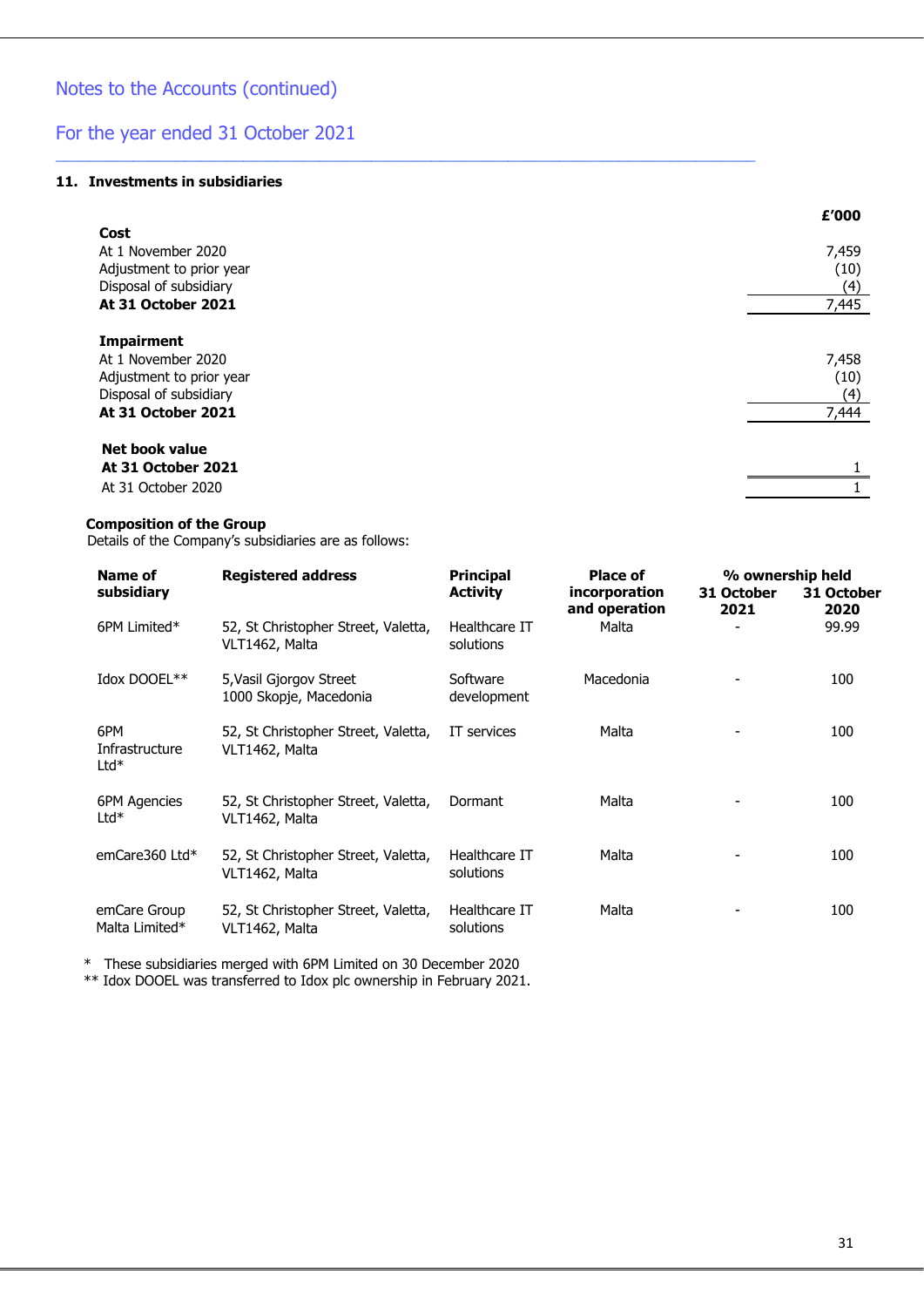# For the year ended 31 October 2021

### **12. Intangible assets - Group**

|                                 | <b>Computer</b><br>software<br>and<br>licences | <b>Developed</b><br>software | Web<br>page<br>design | <b>Agencies</b> | <b>Total</b>   |
|---------------------------------|------------------------------------------------|------------------------------|-----------------------|-----------------|----------------|
|                                 | £'000                                          | £'000                        | £'000                 | £'000           | £'000          |
| Cost                            |                                                |                              |                       |                 |                |
| At 1 November 2019              | 416                                            | 7,071                        | 43                    | 342             | 7,872          |
| Additions                       |                                                | 116                          |                       |                 | 116            |
| Transfer on novation of trade   | (406)                                          | (7, 187)                     | (43)                  | (342)           | (7, 978)       |
| At 31 October 2020              | 10                                             |                              |                       |                 | 10             |
| <b>Disposals</b>                | (10)                                           |                              |                       |                 | (10)           |
| At 31 October 2021              |                                                |                              |                       |                 |                |
| <b>Accumulated amortisation</b> |                                                |                              |                       |                 |                |
| At 1 November 2019              | 411                                            | 6,148                        | 43                    | 342             | 6,944          |
| Charge for year                 | $\overline{2}$                                 | 259                          |                       |                 | 261            |
| Transfer on novation of trade   | (406)                                          | (6, 407)                     | (43)                  | (342)           | (7, 198)       |
| Foreign exchange differences    | 1                                              |                              |                       |                 | 1              |
| At 31 October 2020              | 8                                              |                              |                       |                 | 8              |
| Disposals                       | (8)                                            |                              |                       |                 | (8)            |
| Charge for year                 |                                                |                              |                       |                 |                |
| At 31 October 2021              |                                                |                              |                       |                 |                |
| <b>Net book value</b>           |                                                |                              |                       |                 |                |
| At 31 October 2021              |                                                |                              |                       |                 |                |
| At 31 October 2020              | 2                                              |                              |                       |                 | $\overline{2}$ |

\_\_\_\_\_\_\_\_\_\_\_\_\_\_\_\_\_\_\_\_\_\_\_\_\_\_\_\_\_\_\_\_\_\_\_\_\_\_\_\_\_\_\_\_\_\_\_\_\_\_\_\_\_\_\_\_\_\_\_\_\_\_\_\_\_\_\_\_\_\_\_\_\_\_\_\_\_\_\_\_\_\_

Amortisation is included within administrative and other expenses.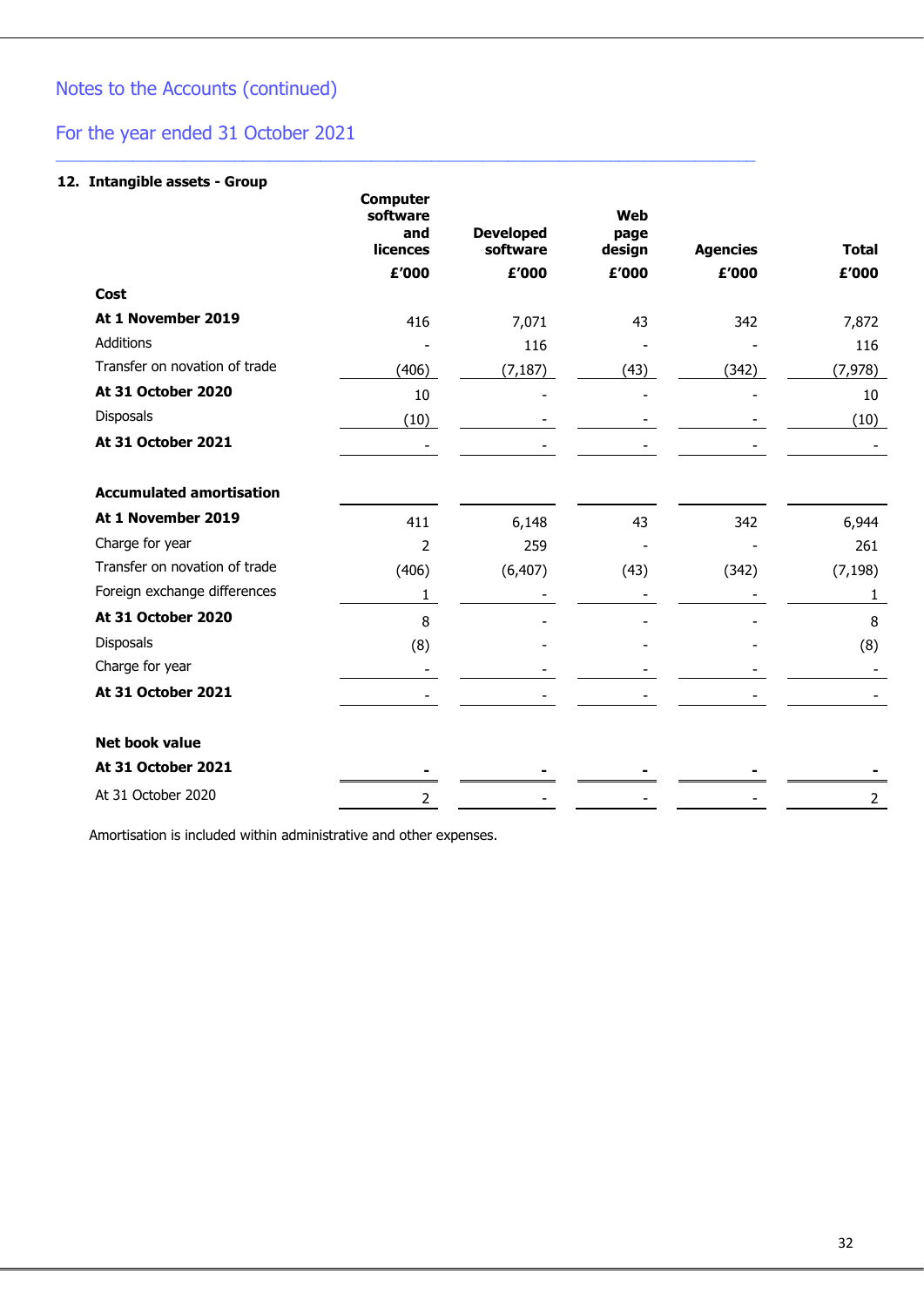# For the year ended 31 October 2021

### **13. Property, plant and equipment - Group**

|                                 | Furniture,<br>fittings and<br>equipment | <b>Motor</b><br><b>Vehicles</b> | <b>Total</b>   |
|---------------------------------|-----------------------------------------|---------------------------------|----------------|
|                                 | £'000                                   | £'000                           | £'000          |
| Cost                            |                                         |                                 |                |
| At 1 November 2019              | 2,787                                   | 171                             | 2,958          |
| <b>Additions</b>                | 9                                       |                                 | 9              |
| Transfer on novation of trade   | (2,709)                                 |                                 | (2,709)        |
| Disposals                       |                                         | (171)                           | (171)          |
| Foreign exchange differences    | 7                                       |                                 | $\overline{7}$ |
| At 31 October 2020              | 94                                      |                                 | 94             |
| <b>Additions</b>                | 1                                       |                                 | $\mathbf{1}$   |
| Disposals                       | (95)                                    |                                 | (95)           |
| At 31 October 2021              |                                         |                                 |                |
| <b>Accumulated depreciation</b> |                                         |                                 |                |
| At 1 November 2019              | 2,740                                   | 172                             | 2,912          |
| Charge for year                 | 24                                      |                                 | 24             |
| <b>Disposals</b>                |                                         | (172)                           | (172)          |
| Transfer on novation of trade   | (2,687)                                 |                                 | (2,687)        |
| Foreign exchange differences    | $\overline{2}$                          |                                 | $\overline{2}$ |
| At 31 October 2020              | 79                                      |                                 | 79             |
| Charge for year                 | $\overline{2}$                          |                                 | $\overline{2}$ |
| Disposals                       | (81)                                    |                                 | (81)           |
| At 31 October 2021              |                                         |                                 |                |
| <b>Net book value</b>           |                                         |                                 |                |
| At 31 October 2021              |                                         |                                 |                |
| At 31 October 2020              | 15                                      |                                 | 15             |

\_\_\_\_\_\_\_\_\_\_\_\_\_\_\_\_\_\_\_\_\_\_\_\_\_\_\_\_\_\_\_\_\_\_\_\_\_\_\_\_\_\_\_\_\_\_\_\_\_\_\_\_\_\_\_\_\_\_\_\_\_\_\_\_\_\_\_\_\_\_\_\_\_\_\_\_\_\_\_\_\_\_

Depreciation is included within administrative and other expenses.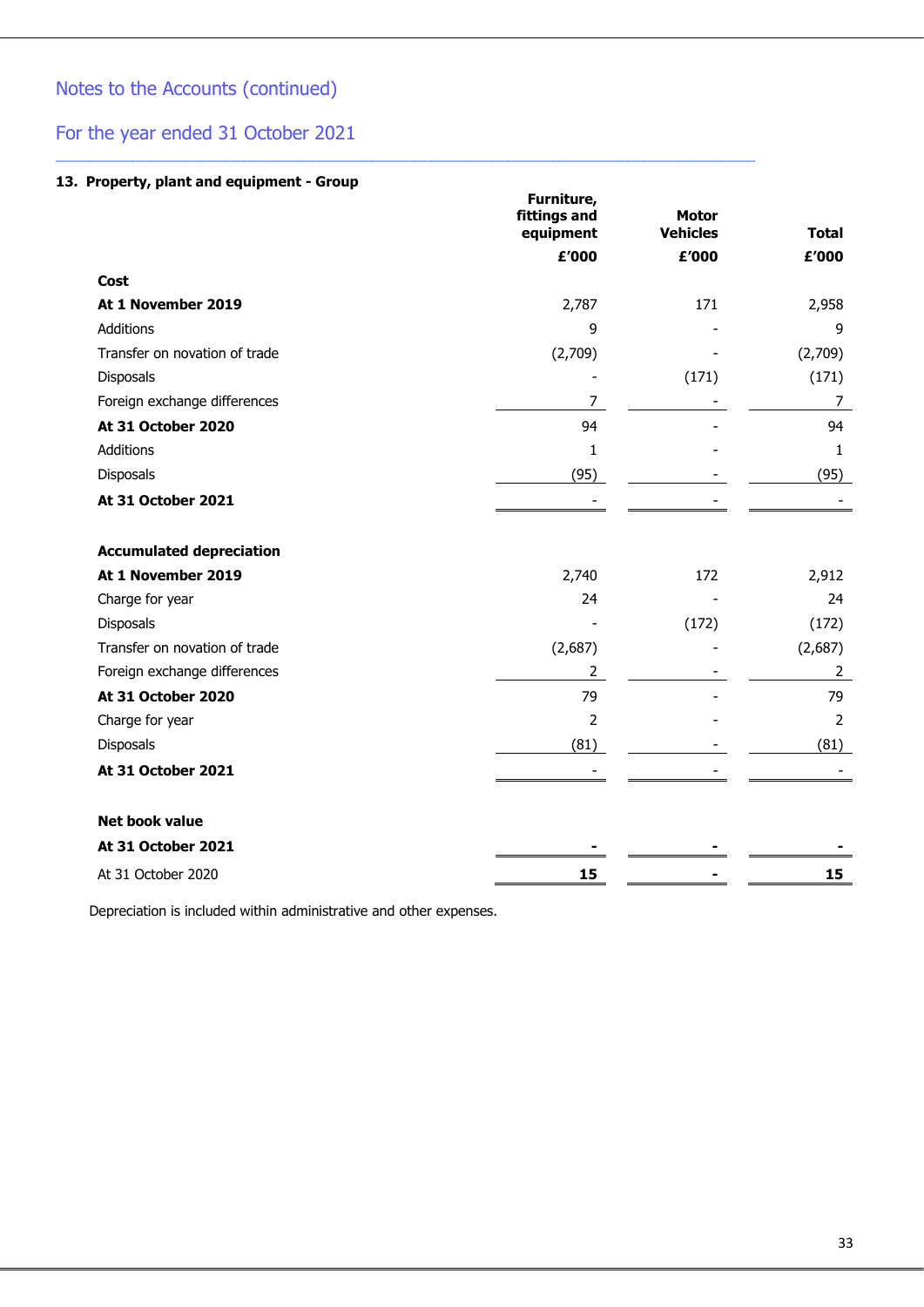### For the year ended 31 October 2021

#### **14. Other receivables**

Other receivables consist of the following:

|                                               | <b>Group</b><br>31 October<br>2021 | <b>Group</b><br>31 October<br>2020 | Company<br>31 October<br>2021 | Company<br>31 October<br>2020 |
|-----------------------------------------------|------------------------------------|------------------------------------|-------------------------------|-------------------------------|
|                                               | £'000                              | £'000                              | £'000                         | £'000                         |
| Other receivables<br>Prepayments and contract | 25                                 | 32                                 |                               | 18                            |
| receivables<br>Amounts owed by group/related  | 7                                  | 33                                 | 6                             | 6                             |
| companies                                     | -                                  | ۰                                  | 3,935                         | 4,213                         |
|                                               | 32                                 | 65                                 | 3,941                         | 4,237                         |

\_\_\_\_\_\_\_\_\_\_\_\_\_\_\_\_\_\_\_\_\_\_\_\_\_\_\_\_\_\_\_\_\_\_\_\_\_\_\_\_\_\_\_\_\_\_\_\_\_\_\_\_\_\_\_\_\_\_\_\_\_\_\_\_\_\_\_\_\_\_\_\_\_\_\_\_\_\_\_\_\_\_

The Directors consider the carrying value of other receivables is approximate to its fair value. All the Group's and Company's other receivables have been reviewed for indicators of impairment.

#### **15. Cash and cash equivalents**

Cash and cash equivalents consist of the following:

|                           | Group<br>31 October<br>2021<br>£'000 | Group<br>31 October<br>2020<br>£'000 | Company<br>31 October<br>2021<br>£'000 | Company<br>31 October<br>2020<br>£'000 |
|---------------------------|--------------------------------------|--------------------------------------|----------------------------------------|----------------------------------------|
| Cash at bank and in hand: |                                      |                                      |                                        |                                        |
| <b>GBP</b>                | 38                                   | 176                                  | 38                                     | 176                                    |
| <b>EUR</b>                | 15                                   | 126                                  |                                        |                                        |
| <b>MKD</b>                |                                      | 52                                   |                                        |                                        |
| Cash and cash equivalents | 53                                   | 354                                  | 38                                     | 176                                    |

As at 31 October 2021 and 31 October 2020, no amounts were held by a third party in a bank deposit account.

#### **16. Trade and other payables**

Trade and other payables consist of the following:

| <b>Group</b>                | <b>Group</b>                |                             | <b>Company</b>              |
|-----------------------------|-----------------------------|-----------------------------|-----------------------------|
| 31 October<br>2021<br>£'000 | 31 October<br>2020<br>£'000 | 31 October<br>2021<br>£'000 | 31 October<br>2020<br>£'000 |
| 8                           |                             | 8                           |                             |
| 231                         | 266                         | 231                         | 249                         |
| 6,906                       | 6,875                       |                             |                             |
| 473                         | 747                         | $\overline{\phantom{0}}$    |                             |
| 7,618                       | 7,891                       | 239                         | 249                         |
|                             |                             |                             | Company                     |

Related party payables are due to Idox Software Ltd and Idox plc. (see note 22.1).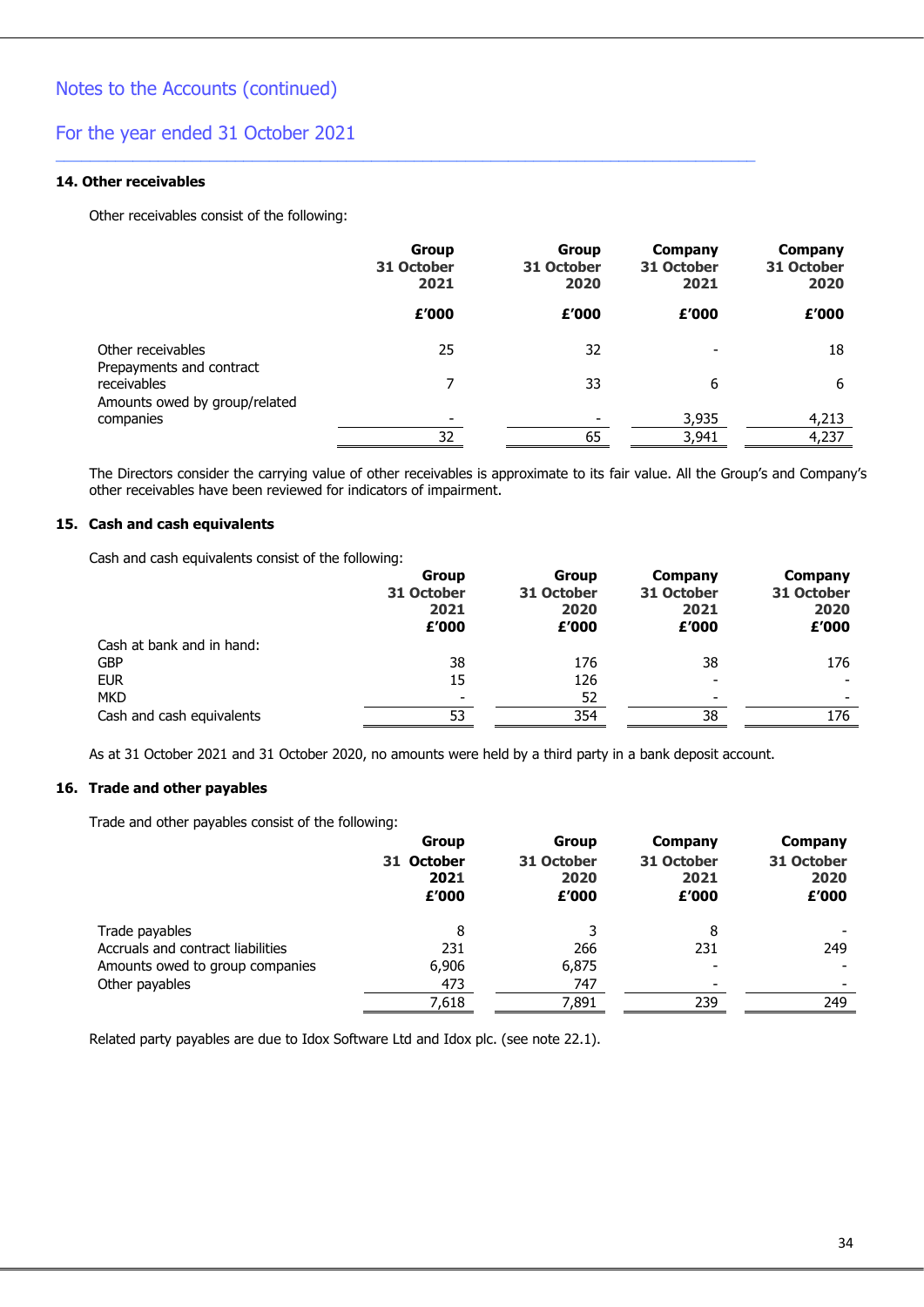#### **17. Financial instruments**

#### **17.1 Categories of financial assets and financial liabilities**

The carrying amounts of financial assets and financial liabilities in each category are as follows:

\_\_\_\_\_\_\_\_\_\_\_\_\_\_\_\_\_\_\_\_\_\_\_\_\_\_\_\_\_\_\_\_\_\_\_\_\_\_\_\_\_\_\_\_\_\_\_\_\_\_\_\_\_\_\_\_\_\_\_\_\_\_\_\_\_\_\_\_\_\_\_\_\_\_\_\_\_\_\_\_\_\_

| Group<br><b>31 October 2021</b>                                    |    | <b>Investment in</b><br><b>Associate</b><br>£'000 | <b>Loans and</b><br><b>Receivables</b><br>(amortised cost)<br>£'000 | <b>Total</b><br>£'000 |
|--------------------------------------------------------------------|----|---------------------------------------------------|---------------------------------------------------------------------|-----------------------|
| <b>Financial assets</b><br>Other investment<br>Long-term financial | a) |                                                   |                                                                     |                       |
| assets<br>Other receivables<br>Cash and cash equivalents           | b) |                                                   | 25<br>53                                                            | 25<br>53              |
| <b>Short-term financial</b><br>assets                              |    |                                                   | 78<br>78                                                            | 78<br>78              |

| <b>Group</b><br>31 October 2020                            |    | Investment in<br><b>Associate</b><br>£'000 | <b>Loans and</b><br><b>Receivables</b><br>(amortised cost)<br>£'000 | <b>Total</b><br>£'000 |
|------------------------------------------------------------|----|--------------------------------------------|---------------------------------------------------------------------|-----------------------|
| <b>Financial assets</b><br>Receivables<br>Other investment | a) | 19                                         | 18                                                                  | 18<br>19              |
| Long-term financial<br>assets                              |    | 19                                         | 18                                                                  | 37                    |
| Other receivables<br>Cash and cash equivalents             | b) | -                                          | 32<br>354                                                           | 32<br>354             |
| <b>Short-term financial</b><br>assets                      |    |                                            | 386                                                                 | 386                   |
|                                                            |    | 19                                         | 404                                                                 | 423                   |

a)Includes an equity investment carried at cost less impairment charges because fair value cannot be determined reliably. b)These amounts only represent trade and other receivables that are financial assets.

#### **Group**

| 31 October<br>2021<br>£'000 | 31 October<br>2020<br>£'000 |
|-----------------------------|-----------------------------|
|                             | 11,848                      |
| 8                           |                             |
| 473                         | 747                         |
|                             | 8                           |
| 6,906                       | 6,875                       |
| 231                         | 266                         |
| 18,616                      | 19,947                      |
|                             | 10,998                      |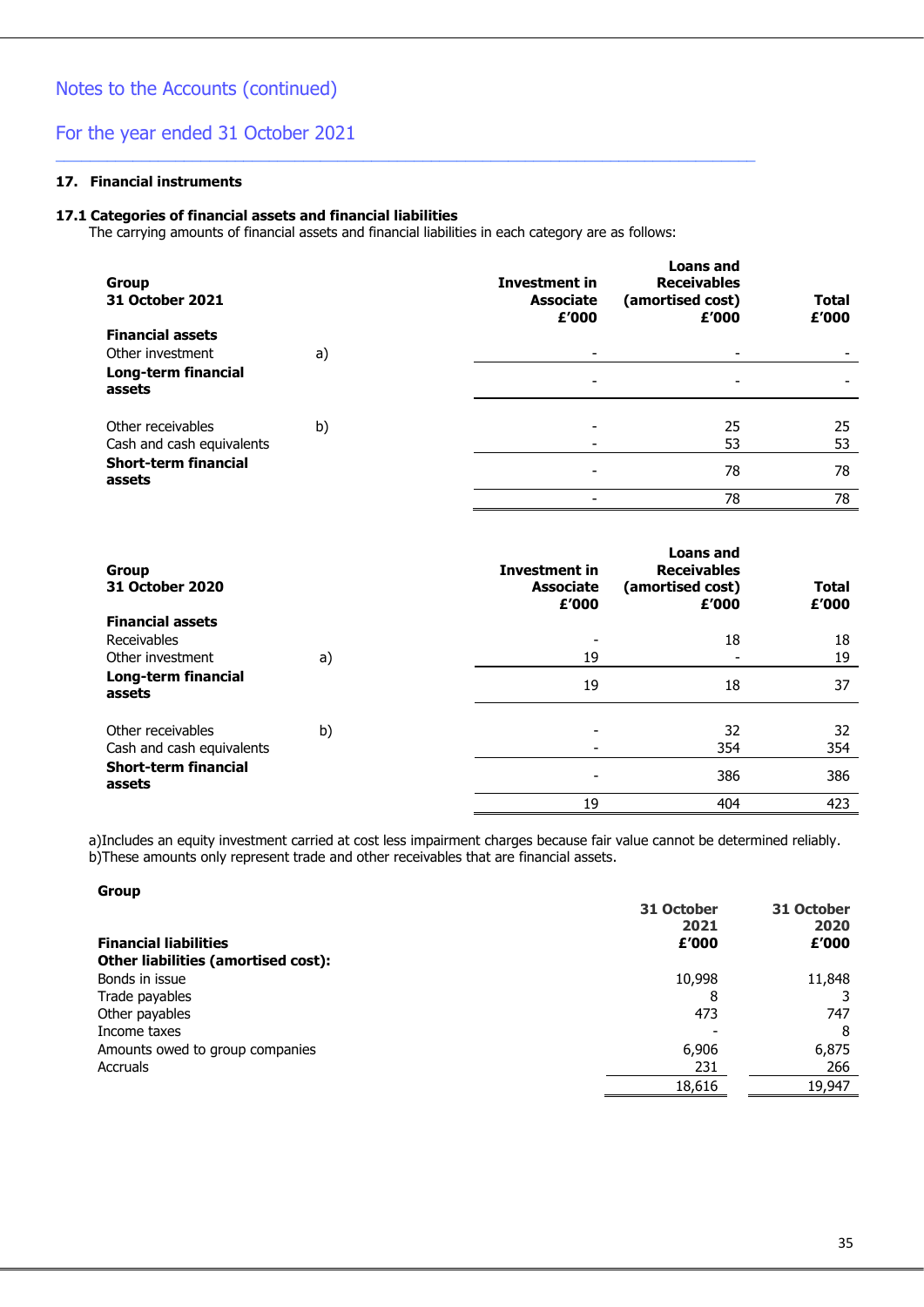### For the year ended 31 October 2021

#### **17. Financial instruments (continued)**

| Company<br>31 October 2021         |    | <b>Investment in</b><br><b>Associate</b><br>£'000 | <b>Loans and</b><br>receivables<br>(amortised cost)<br>£'000 | <b>Total</b><br>£'000 |
|------------------------------------|----|---------------------------------------------------|--------------------------------------------------------------|-----------------------|
| <b>Financial assets</b>            |    |                                                   |                                                              |                       |
| Other investment                   | a) |                                                   |                                                              |                       |
| Long-term financial assets         |    |                                                   |                                                              |                       |
| Receivables                        | b) |                                                   | 3,935                                                        | 3,935                 |
| Cash and cash equivalents          |    |                                                   | 38                                                           | 38                    |
| <b>Short-term financial assets</b> |    |                                                   | 3,973                                                        | 3,973                 |
|                                    |    |                                                   |                                                              |                       |
|                                    |    |                                                   | 3,973                                                        | 3,973                 |
|                                    |    |                                                   |                                                              |                       |

\_\_\_\_\_\_\_\_\_\_\_\_\_\_\_\_\_\_\_\_\_\_\_\_\_\_\_\_\_\_\_\_\_\_\_\_\_\_\_\_\_\_\_\_\_\_\_\_\_\_\_\_\_\_\_\_\_\_\_\_\_\_\_\_\_\_\_\_\_\_\_\_\_\_\_\_\_\_\_\_\_\_

| Company<br><b>31 October 2020</b>  |    | <b>Investment in</b><br><b>Associate</b><br>£'000 | <b>Loans and</b><br>receivables<br>(amortised cost)<br>£'000 | <b>Total</b><br>£'000 |
|------------------------------------|----|---------------------------------------------------|--------------------------------------------------------------|-----------------------|
| <b>Financial assets</b>            |    |                                                   |                                                              |                       |
| Receivables                        |    |                                                   | 18                                                           | 18                    |
| Other investment                   | a) | 19                                                |                                                              | 19                    |
| Long-term financial assets         |    | 19                                                | 18                                                           | 37                    |
| Receivables                        | b) |                                                   | 4,231                                                        | 4,231                 |
| Cash and cash equivalents          |    |                                                   | 176                                                          | 176                   |
| <b>Short-term financial assets</b> |    |                                                   | 4,407                                                        | 4,407                 |
|                                    |    |                                                   |                                                              |                       |
|                                    |    | 19                                                | 4,425                                                        | 4,444                 |

a)Includes an equity investment carried at cost less impairment charges because fair value cannot be determined reliably. b)These amounts only represent other receivables that are financial assets.

| Company                             | 31 October<br>2021 | 31 October<br>2020 |
|-------------------------------------|--------------------|--------------------|
| <b>Financial liabilities</b>        | £'000              | £'000              |
| Other liabilities (amortised cost): |                    |                    |
| Bonds in issue                      | 10,998             | 11,848             |
| Trade payables                      | 8                  |                    |
| Accruals                            | 231                | 249                |
|                                     | 11,237             | 12,097             |

A description of the Group's and the Company's financial instrument risks, including risk management objectives and policies is given in note 18.

The methods used to measure financial assets and liabilities reported at fair value are described in note 19.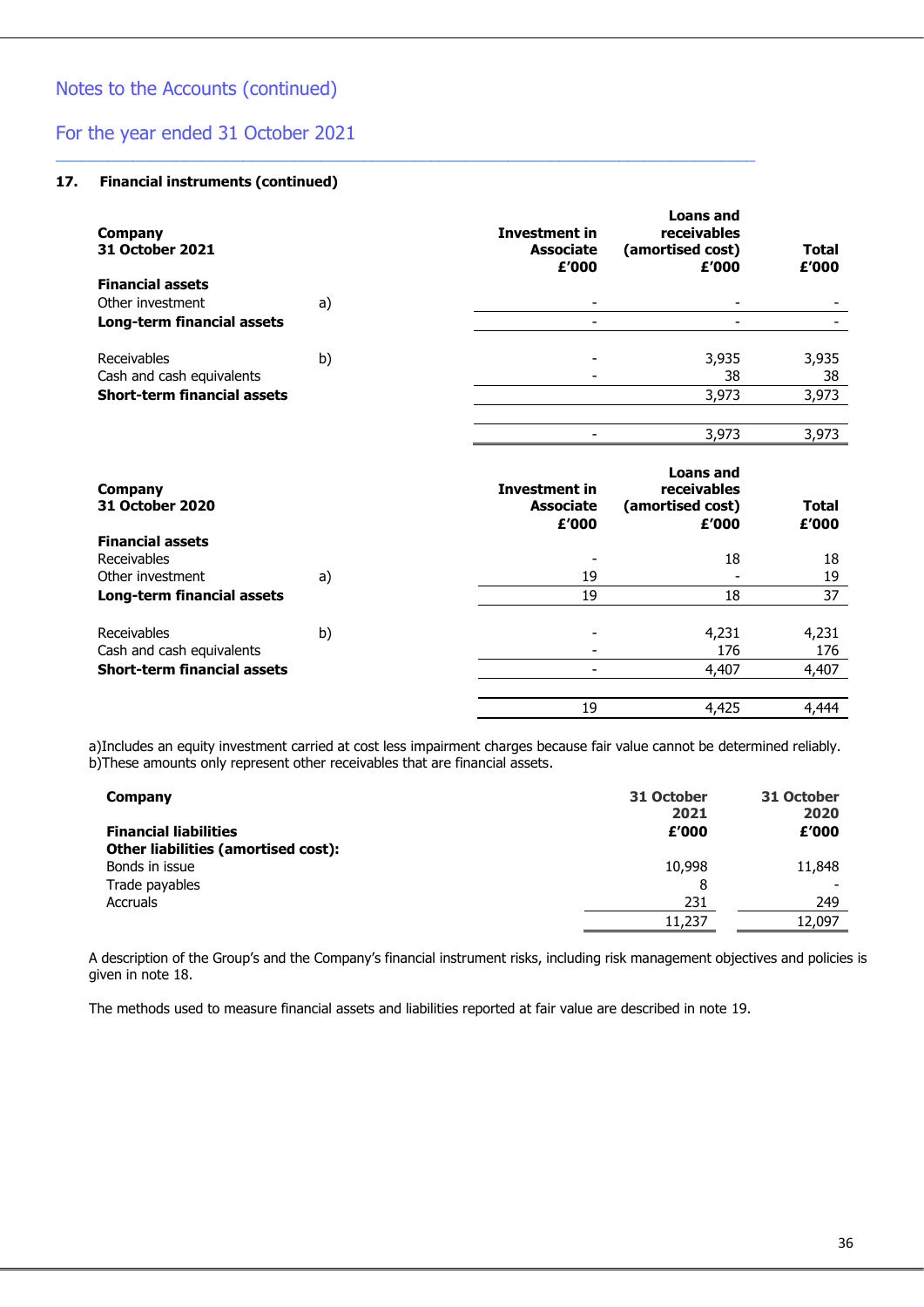#### **17. Financial instruments (continued)**.

#### **17.2 Investment in associate**

The details and carrying amount of the investment in associate are as follows:

\_\_\_\_\_\_\_\_\_\_\_\_\_\_\_\_\_\_\_\_\_\_\_\_\_\_\_\_\_\_\_\_\_\_\_\_\_\_\_\_\_\_\_\_\_\_\_\_\_\_\_\_\_\_\_\_\_\_\_\_\_\_\_\_\_\_\_\_\_\_\_\_\_\_\_\_\_\_\_\_\_\_

|                |                          | <b>Group and Company</b> |  |  |
|----------------|--------------------------|--------------------------|--|--|
|                | 31 October<br>2021       | 31 October<br>2020       |  |  |
|                | £'000                    | £'000                    |  |  |
| At cost        | 19                       | 19                       |  |  |
| Impairment     | (19)                     | $\overline{\phantom{0}}$ |  |  |
| Net book value | $\overline{\phantom{0}}$ | 19                       |  |  |
|                |                          |                          |  |  |

The investment in associate relates to a 22.5% interest (31 October 2020: 22.5%) held by the Company in Javali LLC, a company incorporated in the state of Utah, United States of America.

During 2021, the Directors deemed it prudent to fully impair the investment.

#### **17.3 Bonds in issue**

Bonds in issue are measured at amortised cost.

|                            | <b>Group and Company</b> |            |  |
|----------------------------|--------------------------|------------|--|
|                            | 31 October               | 31 October |  |
|                            | 2021                     | 2020       |  |
|                            | £'000                    | £'000      |  |
|                            |                          |            |  |
| <b>Non-current</b>         |                          |            |  |
| 130,000 bonds at €100 each | 10,998                   | 11,848     |  |
|                            |                          |            |  |

The bonds were issued in 2015 totalling €13,000,000 at a nominal value of €100 each bearing interest at 5.1% per annum. They are redeemable at par value in 2025. Interest on the bonds is paid annually in arrears in July each year.

The bonds are listed on the Official Companies List of the Malta Stock Exchange.

The carrying amount of bonds is a reasonable approximation of fair value.

#### **17.4 Other financial instruments**

The carrying amount of the following financial assets and liabilities is considered a reasonable approximation of fair value:

- Other receivables
- Cash and cash equivalents
- Trade and other payables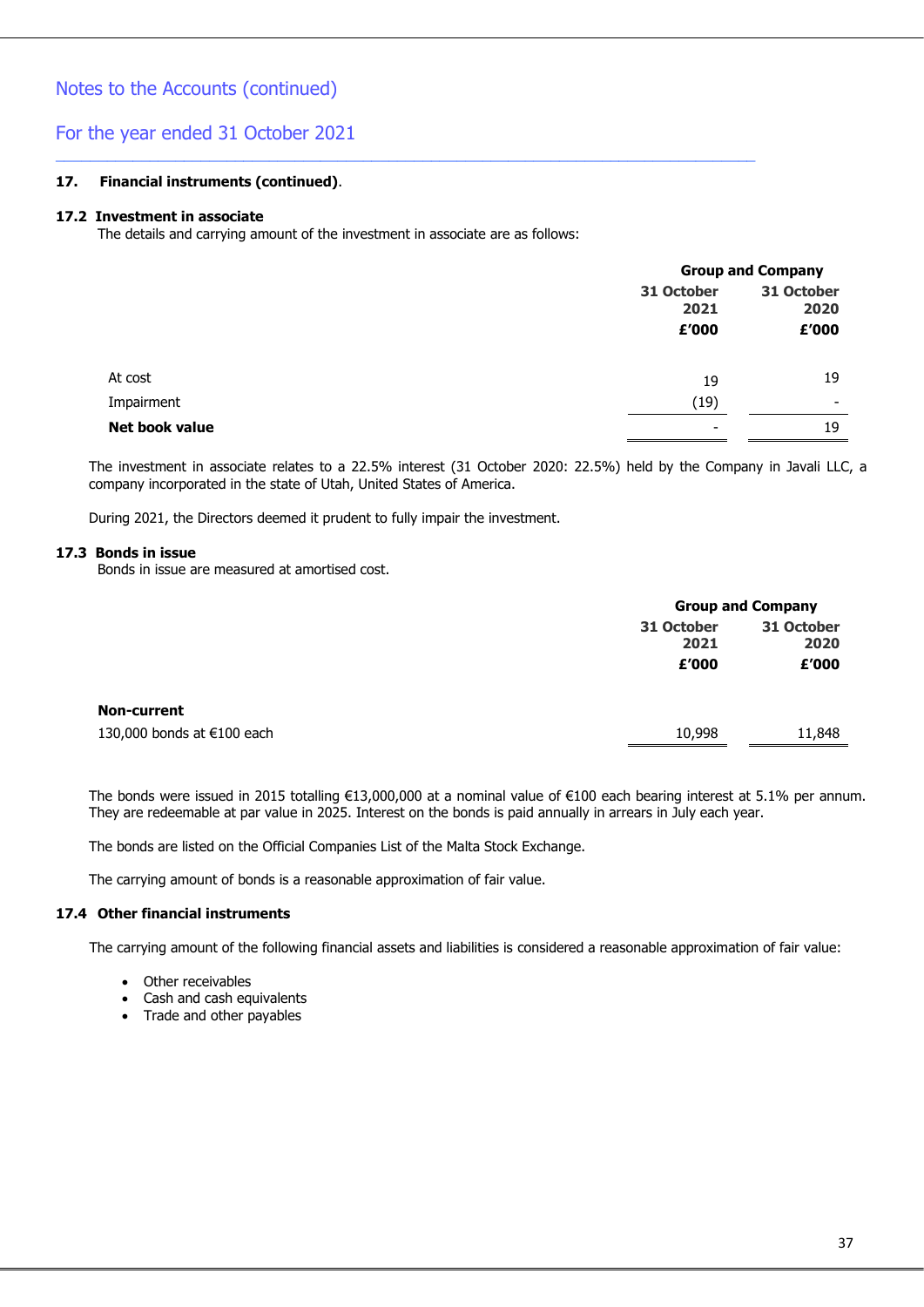#### **18. Financial instrument risk exposure and management**

The Group and the Company are exposed to various risks in relation to financial instruments. The Group's and the Company's financial assets and liabilities by category are summarised in note 17.1. The main types of risks are market risk, credit risk and liquidity risk.

\_\_\_\_\_\_\_\_\_\_\_\_\_\_\_\_\_\_\_\_\_\_\_\_\_\_\_\_\_\_\_\_\_\_\_\_\_\_\_\_\_\_\_\_\_\_\_\_\_\_\_\_\_\_\_\_\_\_\_\_\_\_\_\_\_\_\_\_\_\_\_\_\_\_\_\_\_\_\_\_\_\_

#### **Risk management objectives and policies**

This note describes the Group's and the Company's objectives, policies and process for managing those risks and the methods used to measure them.

The Group and the Company do not actively engage in the trading of financial assets for speculative purposes nor does it write options. The most significant financial risks to which the Group and the Company are exposed are described below.

#### **18.1 Market risk analysis**

The Group and the Company are exposed to market risk through its use of financial instruments and specifically to currency risk and interest rate risk, which result from both its operating and investing activities.

#### **Foreign currency sensitivity**

Most of the Group's sales transactions are carried out in Great British Pounds. Exposures to currency exchange rates arise from the Group's minority of sales in euro and purchases which are predominantly denominated in euro. The Group and the Company also hold debt securities issued in euro.

Foreign currency exposure tends to be on the payment side and is mainly in relation to the Great British pound strength relative to the euro or US dollar. This transactional risk is considered manageable and is monitored by the Group. The Group and the Company do not enter into forward exchange contracts to mitigate the exposure to foreign currency risk.

Foreign currency denominated financial assets and liabilities which expose the Group to currency risk are disclosed below.

The amounts shown are those reported to key management translated into GBP at the closing rate:

| 31 October 2021              | <b>Short-term exposure</b> |            |                          |                          |            |
|------------------------------|----------------------------|------------|--------------------------|--------------------------|------------|
|                              | <b>EUR</b>                 | <b>GBP</b> | <b>USD</b>               | <b>MKD</b>               | <b>EUR</b> |
|                              | £'000                      | £'000      | £'000                    | £'000                    | £'000      |
| Financial assets             | 22                         | 38         | $\overline{\phantom{0}}$ | $\overline{\phantom{0}}$ |            |
| <b>Financial liabilities</b> | -                          | (11,080)   | $- -$                    | $\overline{\phantom{0}}$ | (11,446)   |
| Net exposure                 | 22                         | (11,042)   | $- -$                    | $\overline{\phantom{0}}$ | (11,446)   |

| 31 October 2020              |            | <b>Short-term exposure</b> |                          |            | Long-term<br>exposure |
|------------------------------|------------|----------------------------|--------------------------|------------|-----------------------|
|                              | <b>EUR</b> | <b>GBP</b>                 | <b>USD</b>               | <b>MKD</b> | <b>EUR</b>            |
|                              | £'000      | £'000                      | £'000                    | £'000      | £'000                 |
| Financial assets             | 170        | 176                        | $\overline{\phantom{0}}$ | 61         |                       |
| <b>Financial liabilities</b> | (17)       | (10,241)                   | $\overline{\phantom{0}}$ | (29)       | (12,569)              |
| Net exposure                 | 153        | (10, 065)                  |                          | 32         | (12,569)              |

The Group reports in Great British pounds (GBP) and has costs, as well as assets and liabilities that are denominated in euros (EUR).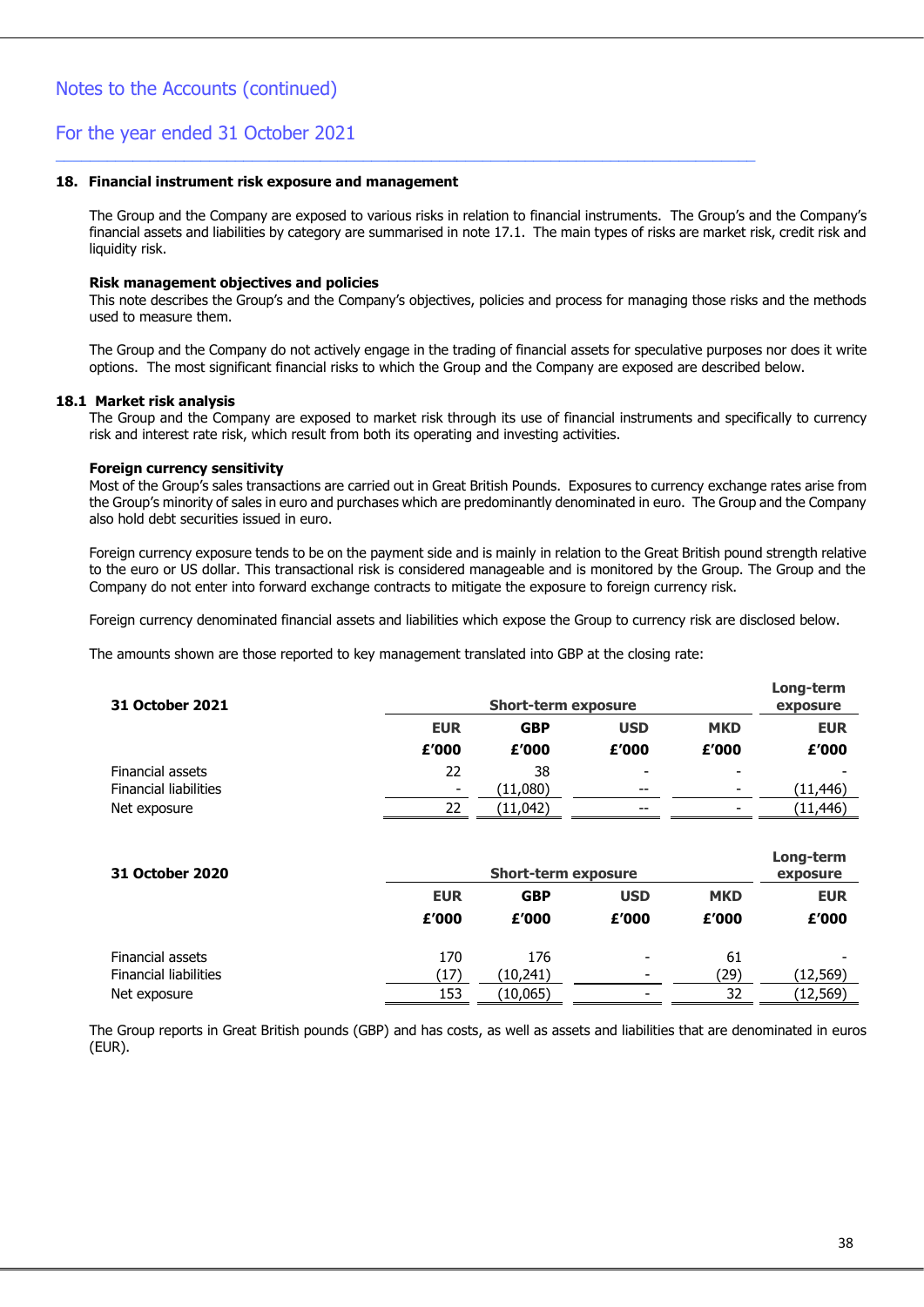#### **18. Financial instrument risk exposure and management (continued)**

The table below sets out the prevailing exchange rates in the years reported.

\_\_\_\_\_\_\_\_\_\_\_\_\_\_\_\_\_\_\_\_\_\_\_\_\_\_\_\_\_\_\_\_\_\_\_\_\_\_\_\_\_\_\_\_\_\_\_\_\_\_\_\_\_\_\_\_\_\_\_\_\_\_\_\_\_\_\_\_\_\_\_\_\_\_\_\_\_\_\_\_\_\_

|           | Year ended | <b>Year ended</b> | As at      | As at          |
|-----------|------------|-------------------|------------|----------------|
|           | 31 October | 31 October        | 31 October | 31 October     |
|           | 2021       | 2020              | 2021       | 2020           |
|           | Average    | Average           | Closing    | <b>Closing</b> |
| EUR / GBP | 0.8715     | 0.8764            | 0.8547     | 0.9112         |

The following table illustrates the sensitivity of the reported loss before tax and equity for the year ended 31 October 2021 to material exchange rate movements in the Pound relative to the Euro.

It assumes a +/- 10% change in the Pound relative to the closing rates for this currency employed in the year ended 31 October 2021.

If the pound had strengthened against the euro by 10%, the impact, in  $E$  terms, on these consolidated financial statements would have been:

|                   | Year ended<br>31 October<br>2021<br>£'000 | Year ended<br>31 October<br>2020<br>£'000 |
|-------------------|-------------------------------------------|-------------------------------------------|
| Profit before tax | 1,142                                     | 1,242                                     |
| Equity            | 1,142                                     | 1,242                                     |

If the pound had weakened against the euro by 10%, the impact, in  $E$  terms, on these consolidated financial statements would have been:

|                   | Year ended<br>31 October<br>2021<br>£'000 | Year ended<br>31 October<br>2021<br>£'000 |
|-------------------|-------------------------------------------|-------------------------------------------|
| Profit before tax | (1, 142)                                  | (1,242)                                   |
| Equity            | (1, 142)                                  | (1,242)                                   |

Exposures to foreign exchange rates vary during the year depending on the volume of overseas transactions. Nonetheless, the analysis above is representative of the Group's exposure to currency risk.

#### **Interest rate sensitivity**

The Group's and the Company's policy is to minimise interest rate cash flow risk exposures on long-term financing. Long-term borrowings are therefore usually at fixed rates.

Management monitors the movement in interest rates and, where possible, mitigates material movements in such rates by restructuring the Group's financing structure.

At 31 October 2020 and 31 October 2020, the Group is exposed to changes in market interest rates through short-term bank overdrafts at variable interest rates and interest receivable on cash balances. The Group considers its exposure to interest rate risk to be immaterial.

#### **18.2 Credit risk**

Credit risk is the risk that a counterparty fails to discharge an obligation to the Group or Company. The Group and the Company are exposed to this risk for various financial instruments, for example by granting loans and receivables to customers, placing deposits, etc.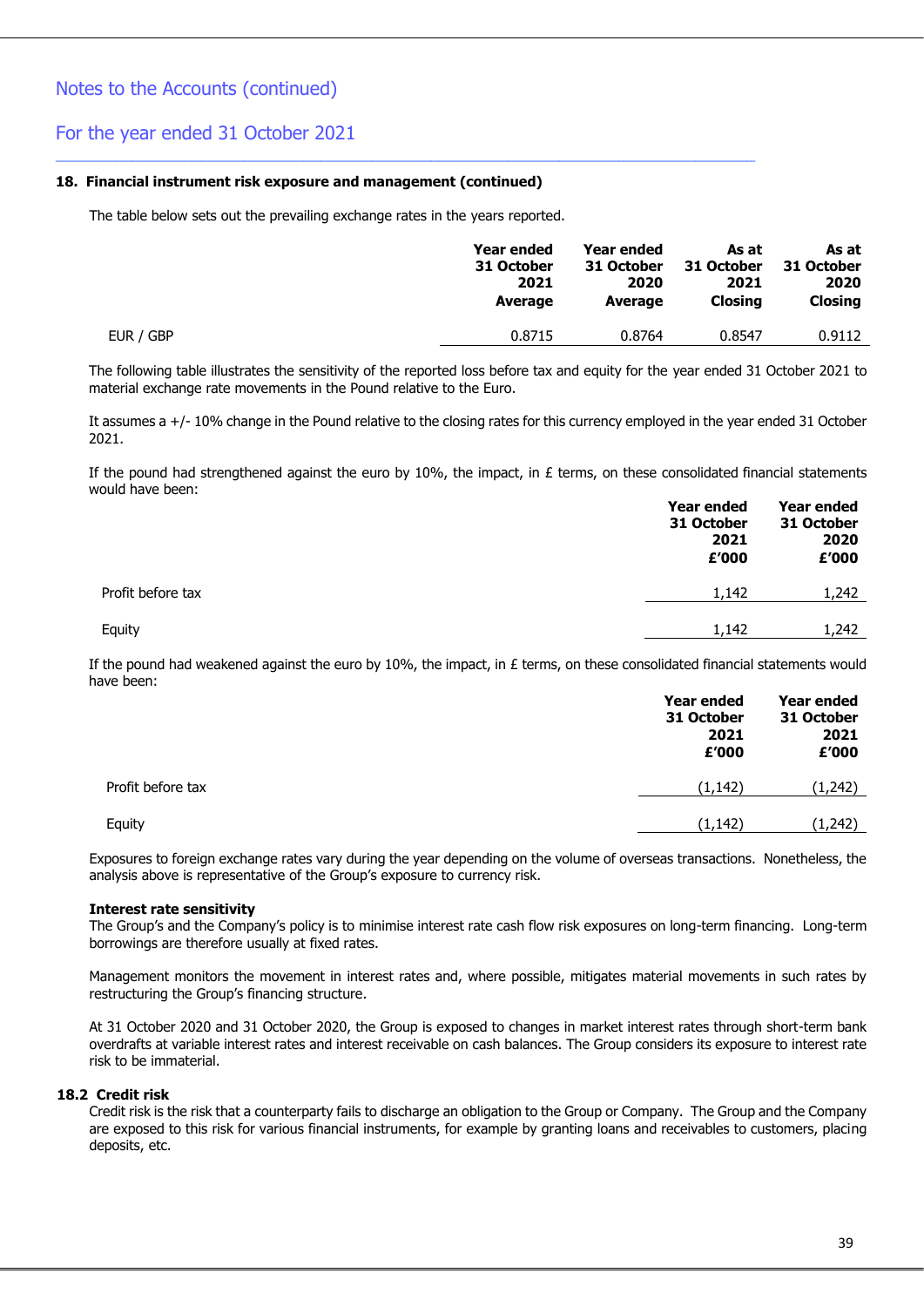#### **18. Financial instrument risk exposure and management (continued)**

The Group and the Company do not have a significant concentration of risk, with exposure spread over a number of third parties.

\_\_\_\_\_\_\_\_\_\_\_\_\_\_\_\_\_\_\_\_\_\_\_\_\_\_\_\_\_\_\_\_\_\_\_\_\_\_\_\_\_\_\_\_\_\_\_\_\_\_\_\_\_\_\_\_\_\_\_\_\_\_\_\_\_\_\_\_\_\_\_\_\_\_\_\_\_\_\_\_\_\_

The credit risk for cash and cash equivalents is considered negligible, since the counterparties are reputable banks with high quality external credit ratings.

The Group's and Company's maximum exposure to credit risk is limited to the carrying amount of financial assets recognised at the reporting date, as summarised below:

|                           | <b>Group</b>   | <b>Group</b> | Company    | Company    |
|---------------------------|----------------|--------------|------------|------------|
|                           | 31 October     | 31 October   | 31 October | 31 October |
|                           | 2021           | 2020         | 2021       | 2020       |
|                           | £'000          | £'000        | £'000      | £'000      |
| Cash and cash equivalents | 53             | 354          | 38         | 176        |
| Long term receivables     | $\blacksquare$ | 18           |            | 18         |
| Other receivables         | 25             | 47           | 3,935      | 4,237      |
|                           | 78             | 419          | 3,973      | 4,431      |

The Group and the Company continuously monitor defaults of customers and other counterparties, identified either individually or by group, and incorporates this information into its credit risk controls.

The Group's and the Company's management consider that all the above financial assets that are not impaired or past due for each of the reporting dates under review are of good credit quality.

#### **18.3 Liquidity risk**

Liquidity risk is the risk that the Group or the Company might be unable to meet their obligations. The Group and the Company manage liquidity needs by monitoring scheduled debt servicing payments for long-term financial liabilities as well as forecast cash inflows and outflows due in day-to-day business.

The data used for analysing these cash flows is consistent with that used in the contractual maturity analysis below.

Net cash requirements are compared to available borrowing facilities in order to determine headroom or any shortfalls.

Prudent liquidity risk management includes maintaining sufficient cash balances to ensure the Group and the Company can meet liabilities as they fall due and, ensuring adequate working capital using bank borrowing arrangements.

In managing liquidity risk, the main objective of the Group and the Company is therefore to ensure they have the ability to pay all liabilities as they fall due. The Group and the Company monitor levels of working capital to ensure that they can meet liability payments as they fall due.

The Group and the Company consider expected cash flows from financial assets in assessing and managing liquidity risk, in particular their cash resources and other receivables. The Group's cash resources, other receivables and continued support from the Idox Group ensure it has access to sufficient cash to meet its cash outflow requirements.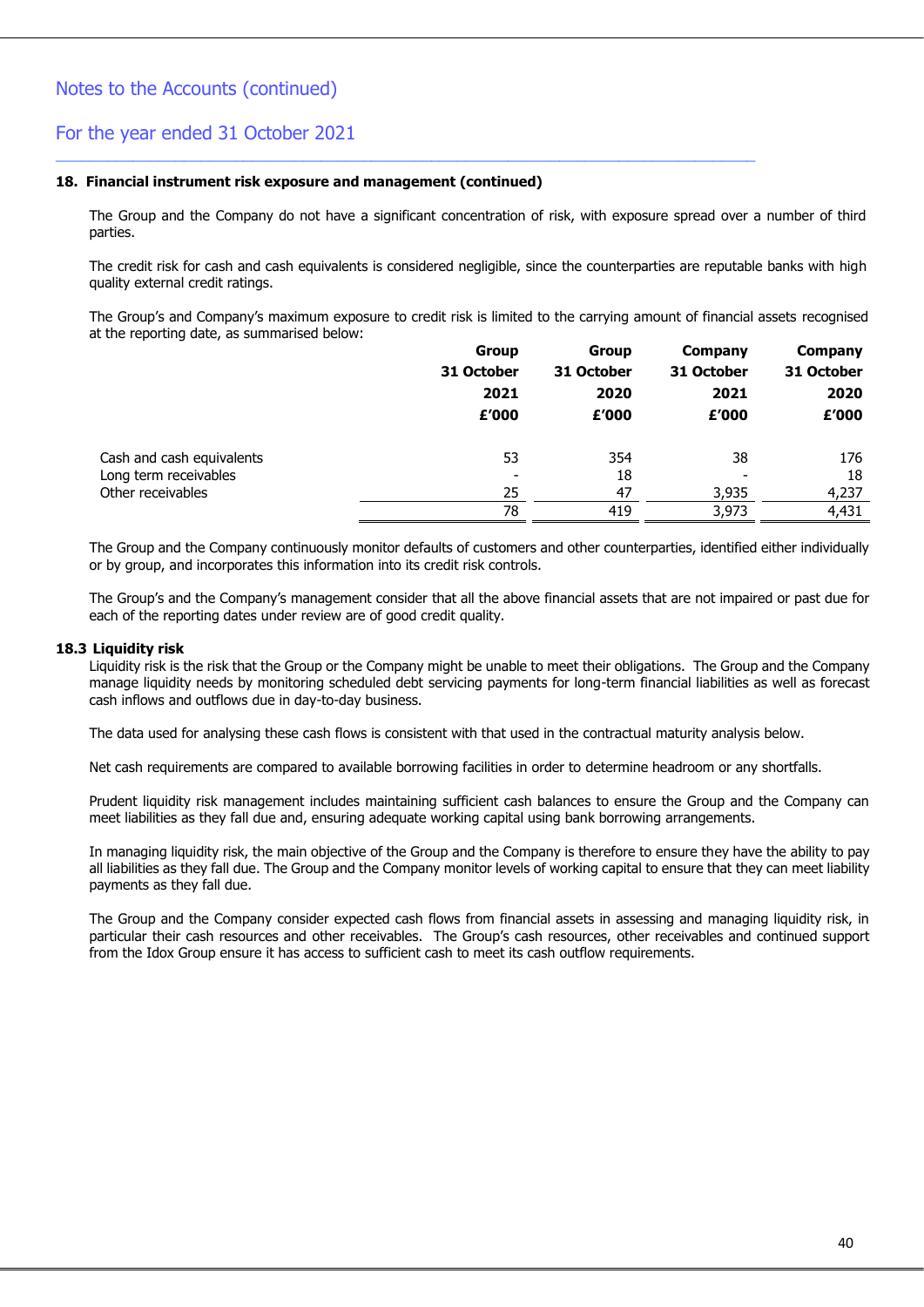#### **18. Financial instrument risk exposure and management (continued)**

The tables below show the undiscounted cash flows on the Group's financial liabilities as at 31 October 2021 and 31 October 2020, based on their earliest possible contractual maturity (including interest payments where applicable):

\_\_\_\_\_\_\_\_\_\_\_\_\_\_\_\_\_\_\_\_\_\_\_\_\_\_\_\_\_\_\_\_\_\_\_\_\_\_\_\_\_\_\_\_\_\_\_\_\_\_\_\_\_\_\_\_\_\_\_\_\_\_\_\_\_\_\_\_\_\_\_\_\_\_\_\_\_\_\_\_\_\_

#### **At 31 October 2021**

|                                 | <b>Total</b><br>£'000 | <b>Within</b><br>1 year<br>£'000 | 2-5 years<br>£'000 | Greater<br>than 5<br>years<br>£'000 |
|---------------------------------|-----------------------|----------------------------------|--------------------|-------------------------------------|
| Trade payables                  | 8                     | 8                                |                    |                                     |
| Other payables                  | 474                   |                                  | 474                |                                     |
| Amounts owed to group companies | 6,906                 | 6,906                            |                    |                                     |
| Accruals                        | 231                   | 231                              |                    |                                     |
| Bonds in issue                  | 13,265                | 567                              | 12,698             |                                     |
|                                 | 20,884                | 7,712                            | 13,172             |                                     |

#### **At 31 October 2020**

|                                   | <b>Total</b><br>£'000 | Within<br>1 year<br>£'000 | 2-5 years<br>£'000 | Greater<br>than 5<br>years<br>£'000 |
|-----------------------------------|-----------------------|---------------------------|--------------------|-------------------------------------|
| Trade payables                    |                       |                           |                    |                                     |
| Accruals and contract liabilities | 747                   | 640                       | 107                |                                     |
| Amounts owed to group companies   | 6,875                 | 6,875                     |                    |                                     |
| Accruals                          | 266                   | 266                       |                    |                                     |
| Bonds in issue                    | 14,868                | 604                       | 14,264             |                                     |
|                                   | 22,759                | 8,388                     | 14,371             |                                     |

The tables below show the undiscounted cash flows on the Company's financial liabilities as at 31 October 2021 and 31 October 2020, based on their earliest possible contractual maturity:

#### **At 31 October 2021**

|                    | <b>Total</b><br>£'000 | <b>Within</b><br>1 year<br>£'000 | 2-5 years<br>£'000 | <b>Greater</b><br>than 5<br>years<br>£'000 |
|--------------------|-----------------------|----------------------------------|--------------------|--------------------------------------------|
| <b>Accruals</b>    | 231                   | 231                              |                    |                                            |
| Bonds in issue     | 13,265                | 567                              | 12,698             |                                            |
|                    | 13,496                | 798                              | 12,698             |                                            |
| At 31 October 2020 |                       |                                  |                    |                                            |
|                    | <b>Total</b><br>£'000 | <b>Within</b><br>1 year<br>£'000 | 2-5 years<br>£'000 | Greater<br>than 5<br>years<br>£'000        |
| <b>Accruals</b>    | 248                   | 248                              |                    |                                            |
| Bonds in issue     | 14,868                | 604                              | 14,264             |                                            |
|                    | 15,116                | 852                              | 14,264             |                                            |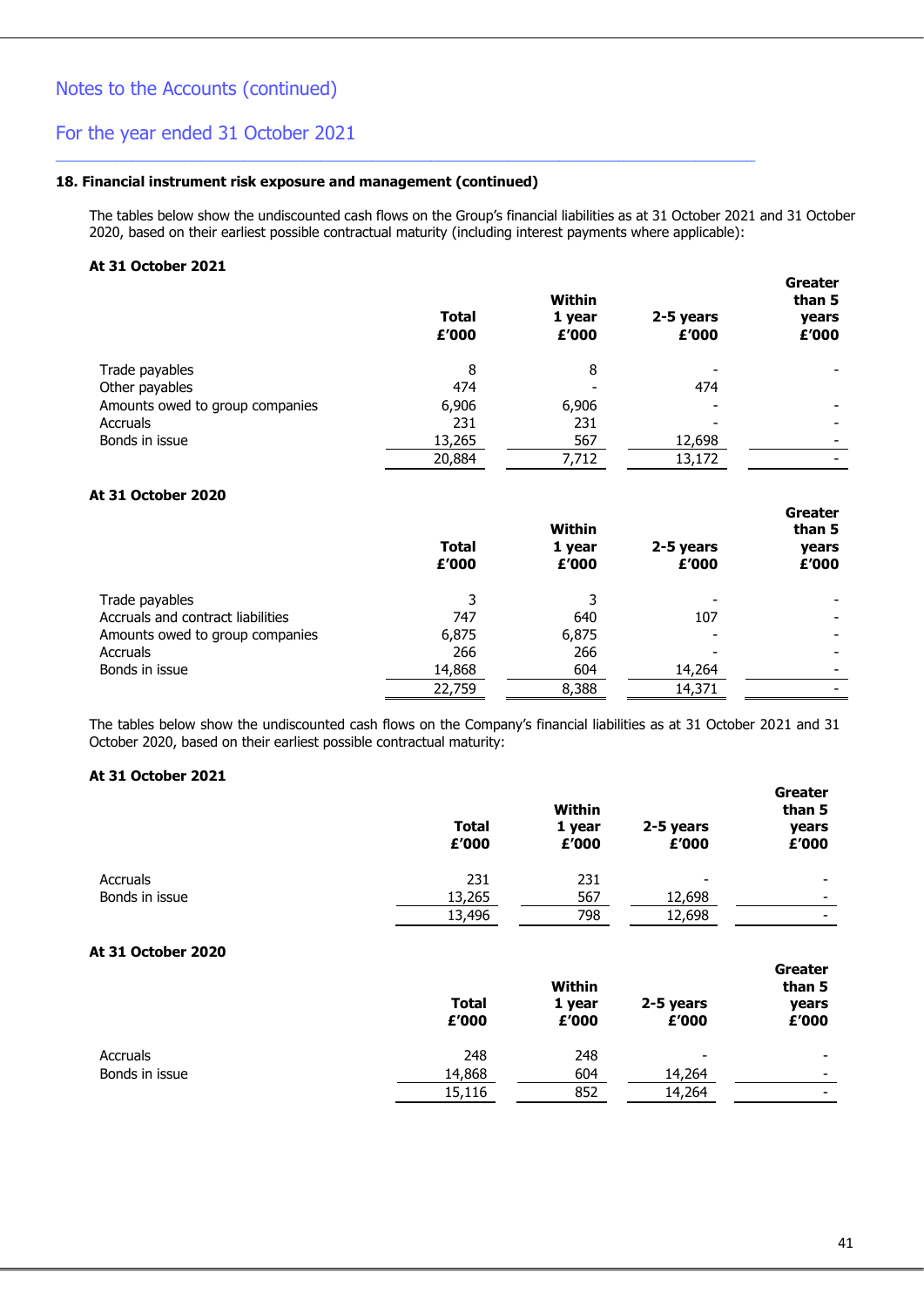#### **19. Fair value measurement**

#### **19.1 Fair value measurement of financial instruments**

Financial assets and financial liabilities measured at fair value in the statement of financial position are grouped into three levels of a fair value hierarchy. The three levels are defined based on the observability of significant inputs to the measurement, as follows:

• Level 1: quoted prices (unadjusted) in active markets for identical assets or liabilities.

\_\_\_\_\_\_\_\_\_\_\_\_\_\_\_\_\_\_\_\_\_\_\_\_\_\_\_\_\_\_\_\_\_\_\_\_\_\_\_\_\_\_\_\_\_\_\_\_\_\_\_\_\_\_\_\_\_\_\_\_\_\_\_\_\_\_\_\_\_\_\_\_\_\_\_\_\_\_\_\_\_\_

- Level 2: inputs other than quoted prices included within Level 1 that are observable for the asset or liability, either directly (i.e. as prices) or indirectly (i.e. derived from prices).
- Level 3: inputs for the asset or liability that are not based on observable market data (unobservable inputs).

The level within which the financial asset or liability is classified is determined based on the lowest level of significant input to the fair value measurement. There were no transfers between Level 1 and Level 2 of the fair value hierarchy during the year ended 31 October 2021 (2020: none).

There are no financial assets or liabilities measured at fair value on a recurring basis as at 31 October 2021 or 31 October 2020.

Financial instruments measured at amortised cost for which the fair value is disclosed are detailed in notes 14, 16 and 19.

#### **20. Equity**

#### **20.1 Share capital**

The total allotted share capital of the Company is:

| 31 October 2021 and 2020                                                                         | Authorised<br>£'000 | 1994 dilu<br>called up<br>£'000 |
|--------------------------------------------------------------------------------------------------|---------------------|---------------------------------|
| 25,000,000 ordinary shares of £0.20 each<br>(20,982,938 of which have been issued and called up) | 5,000               | 4,151                           |
|                                                                                                  |                     |                                 |

Share capital amounts are presented net of transactions costs of £45,777 in all years presented.

#### **Rights and obligations**

Ordinary shares carry one vote per share and carry a right to dividends.

#### **20.2 Translation reserve**

The translation reserve arises on consolidation of subsidiaries' financial statements presented in currencies other than Great British Pounds as an exchange difference arises on translation for consolidation.

**Issued and**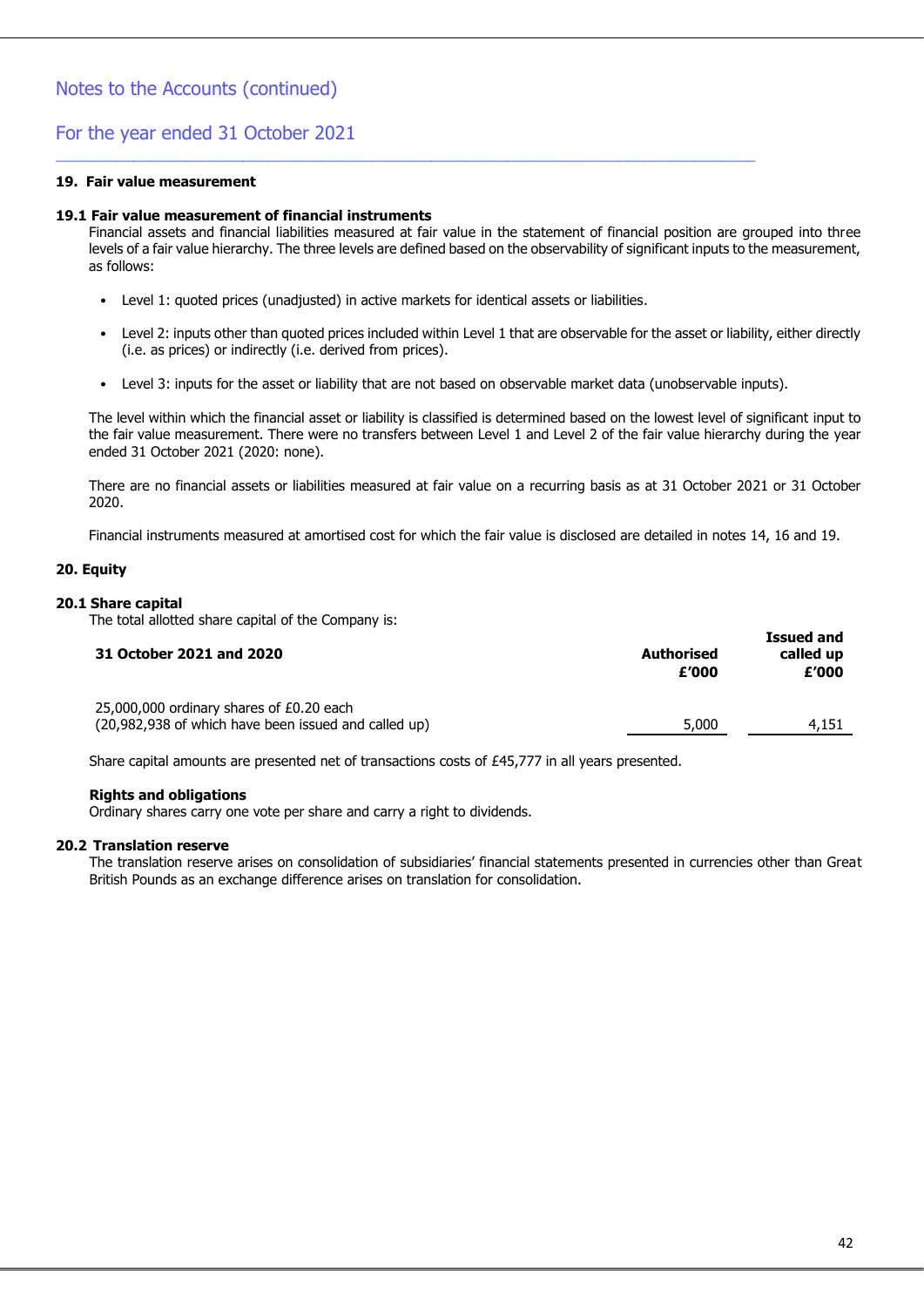#### **21. Capital management**

The Group's and the Company's capital management objectives are:

• to ensure the Group's and the Company's ability to continue as a going concern; and

\_\_\_\_\_\_\_\_\_\_\_\_\_\_\_\_\_\_\_\_\_\_\_\_\_\_\_\_\_\_\_\_\_\_\_\_\_\_\_\_\_\_\_\_\_\_\_\_\_\_\_\_\_\_\_\_\_\_\_\_\_\_\_\_\_\_\_\_\_\_\_\_\_\_\_\_\_\_\_\_\_\_

• to provide long-term returns to shareholders by pricing products and services commensurately with the level of risk.

The Group and the Company define and monitor capital on the basis of the carrying amount of equity plus its outstanding borrowings, less cash and cash equivalents as presented on the face of the statement of financial position and as follows:

|                           | <b>Group</b><br>31 October<br>2021<br>£'000 | Group<br>31 October<br>2020<br>£'000 | Company<br>31 October<br>2021<br>£'000 | Company<br>31 October<br>2020<br>£'000 |
|---------------------------|---------------------------------------------|--------------------------------------|----------------------------------------|----------------------------------------|
| Deficit                   | (18, 531)                                   | (19, 274)                            | (7, 258)                               | (7,646)                                |
| Bonds in issue            | 10,998                                      | 11,848                               | 10,998                                 | 11,848                                 |
| Cash and cash equivalents | (53)                                        | (354)                                | (38)                                   | (176)                                  |
|                           | (7, 586)                                    | (7,780)                              | (3,702)                                | 4,026                                  |

The Board of Directors monitors the level of capital as compared to the Group's and the Company's commitments and adjusts the level of capital as is determined to be necessary by issuing new shares or adjusting the level of debt.

#### **22. Related party transactions**

6PM Holdings p.l.c. is the parent Company of the Group and the parent Company of the undertakings described in note 11. The Group's related parties include its associates, key management and others as described below.

Unless otherwise stated, none of the transactions incorporates special terms and conditions and no guarantees were given or received. The terms and conditions do not specify the nature of the consideration to be provided in settlement.

All related party transactions were made on an arm's length basis.

#### **22.1 Group related party transactions**

The related party transactions of the Group relate to cash flows and trading transactions.

The amount due from / (payable to) related parties of the Group at the reporting date are as disclosed below:

|                                                 | 31 October<br>2021<br>£'000 | 31 October<br>2020<br>£'000 |
|-------------------------------------------------|-----------------------------|-----------------------------|
| Amounts due from/ (payable to) related parties: |                             |                             |
| Idox Software Ltd                               | (10,004)                    | (9,875)                     |
| Idox plc                                        | 3,098                       | 3,000                       |

Related party transactions with Idox Software Ltd totalling £Nil were recognised as costs in the Group's statement of comprehensive income during the year ended 31 October 2021 (2020: £Nil).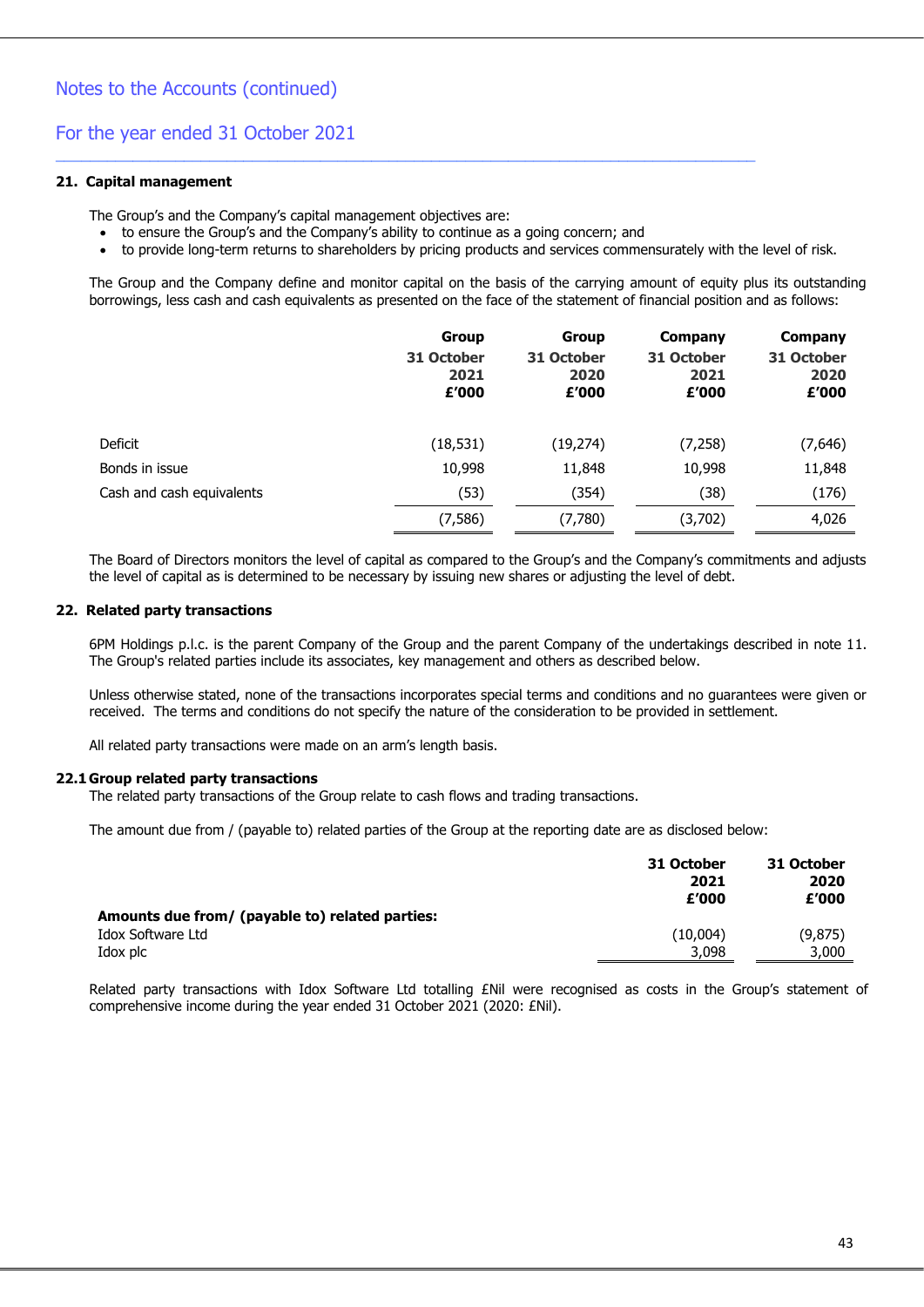#### **22. Related party transactions (continued)**

#### **22.2Company related party transactions**

The related party transactions of 6PM Holdings p.l.c., the Company, solely relate to cash flows on related party payables and receivables. There are no related party trading transactions to be disclosed.

The amounts due from / (payable to) subsidiaries of the Company at the reporting date are as disclosed below:

\_\_\_\_\_\_\_\_\_\_\_\_\_\_\_\_\_\_\_\_\_\_\_\_\_\_\_\_\_\_\_\_\_\_\_\_\_\_\_\_\_\_\_\_\_\_\_\_\_\_\_\_\_\_\_\_\_\_\_\_\_\_\_\_\_\_\_\_\_\_\_\_\_\_\_\_\_\_\_\_\_\_

|                                                         | <b>Year ended</b><br>31 October<br>2021<br>£'000 | <b>Year ended</b><br>31 October<br>2020<br>£'000 |
|---------------------------------------------------------|--------------------------------------------------|--------------------------------------------------|
| Amounts due from / (payable to) subsidiaries:           |                                                  |                                                  |
| 6PM Limited                                             | (1,051)                                          | (423)                                            |
| 6PM Infrastructure Ltd                                  |                                                  | 116                                              |
| 6PM Agencies Ltd                                        |                                                  | 137                                              |
| emCare Group Malta Limited                              |                                                  | (347)                                            |
|                                                         | (1,051)                                          | (517)                                            |
|                                                         | <b>Year ended</b><br>31 October<br>2021<br>£'000 | Year ended<br>31 October<br>2020<br>£'000        |
| Amounts due from / (payable to) to other group parties: |                                                  |                                                  |
| <b>Idox Software Limited</b>                            | 1,888                                            | 1,730                                            |
| Parent company - Idox plc                               | 3,098                                            | 3,000                                            |
|                                                         | 4,986                                            | 4,730                                            |

#### **22.3Transactions with key management personnel**

For the financial period under review, the aggregate remuneration of the Directors of the ultimate parent company were as follows:

|                                                               | <b>Year ended</b><br>31 October<br>2021<br>£'000 | <b>Year ended</b><br>31 October<br>2020<br>£'000 |
|---------------------------------------------------------------|--------------------------------------------------|--------------------------------------------------|
| <b>Remuneration of Directors:</b>                             |                                                  |                                                  |
| Remuneration                                                  | 946                                              | 928                                              |
| Social security costs                                         | 115                                              | 117                                              |
| Company pension contributions to defined contributions scheme | 19                                               | 10                                               |
| <b>Total</b>                                                  | 1,080                                            | 1,055                                            |

#### **23. Ultimate controlling party**

6PM Holdings p.l.c. is the parent Company of the Group and is solely owned by Idox plc. Therefore, Idox plc is the ultimate controlling party.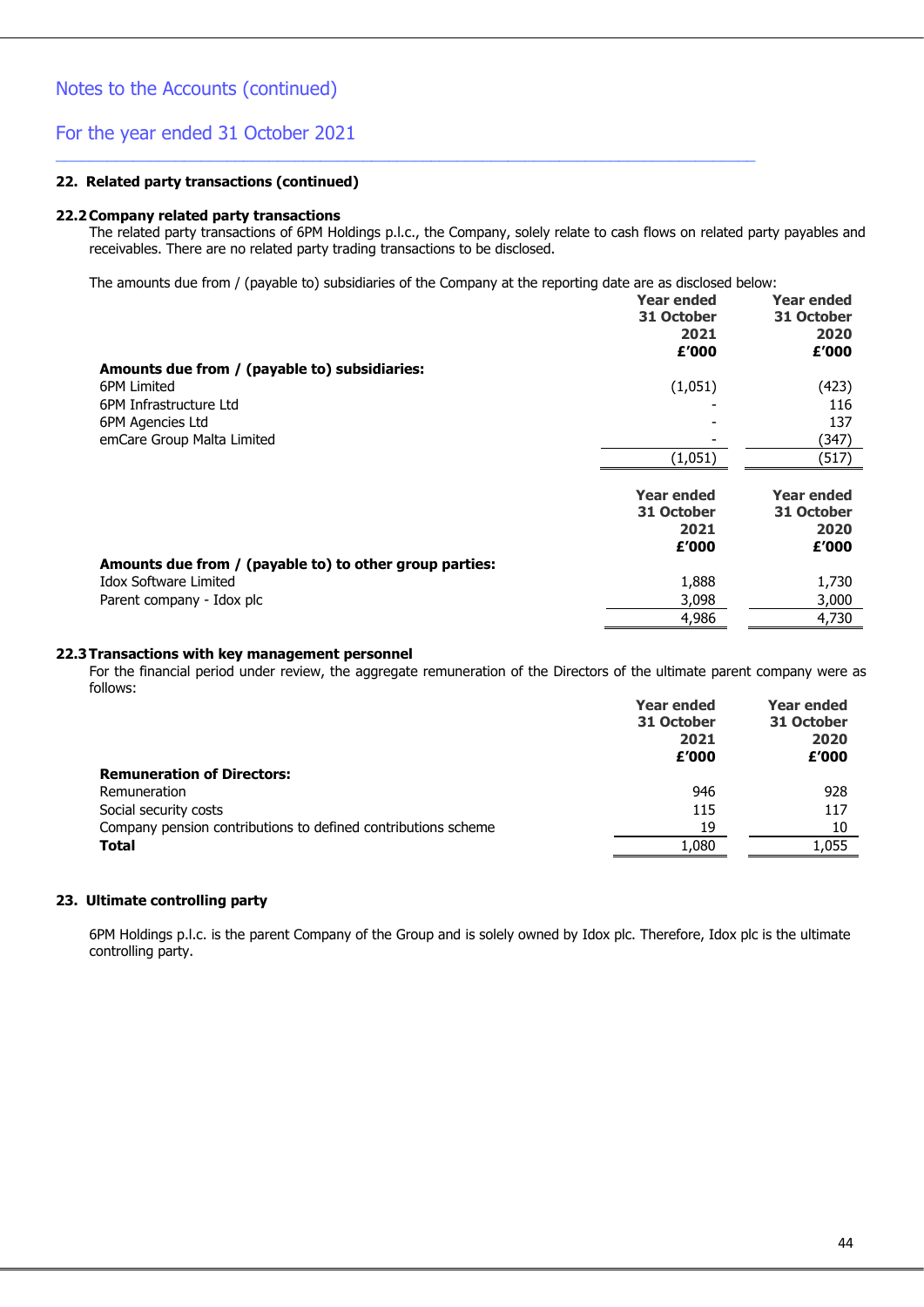Independent auditor's report

### To the shareholders of 6PM Holdings p.l.c.



Report on the audit of the financial statements

#### **Opinion**

We have audited the accompanying financial statements of 6PM Holdings p.l.c. (the "Company") and of the Group of which it is the parent, set out on pages 11 to 44, which comprise the statements of financial position as at 31 October 2021, the statements of total comprehensive income, statements of changes in equity and statements of cash flows for the year then ended, and notes to the financial statements, including a summary of significant accounting policies and other explanatory information.

In our opinion, the accompanying financial statements give a true and fair view of the financial position of the Company and of the Group as at 31 October 2021, and of their financial performance and cash flows for the year then ended in accordance with International Financial Reporting Standards ("IFRS") as adopted by the European Union ("EU"), and have been properly prepared in accordance with the requirements of the Companies Act, Cap. 386 (the "Act").

Our opinion in our audit of the financial statements is consistent with our additional report to the Audit Committee.

\_\_\_\_\_\_\_\_\_\_\_\_\_\_\_\_\_\_\_\_\_\_\_\_\_\_\_\_\_\_\_\_\_\_\_\_\_\_\_\_\_\_\_\_\_\_\_\_\_\_\_\_\_\_\_\_\_\_\_\_\_\_\_\_\_\_\_\_\_\_\_\_\_\_\_\_\_\_\_\_\_\_

#### **Basis for opinion**

We conducted our audit in accordance with International Standards on Auditing (ISAs). Our responsibilities under those standards are further described in the Auditor's Responsibilities for the Audit of the Financial Statements section of our report. We believe that the audit evidence we have obtained is sufficient and appropriate to provide a basis for our opinion.

We are independent of the Company and the Group in accordance with the International Ethics Standards Board for Accountants' Code of Ethics for Professional Accountants (IESBA Code) together with the ethical requirements of the Accountancy Profession (Code of Ethics for Warrant Holders) Directive issued in terms of the Accountancy Profession Act (Cap. 281) that are relevant to our audit of the financial statements in Malta. We have fulfilled our other ethical responsibilities in accordance with these requirements.

To the best of our knowledge and belief, we declare that non-audit services we have provided to the company are in accordance with the applicable law and regulations in Malta and that we have not provided non-audit services that are prohibited under Article 18A of the Accountancy Profession Act (Cap. 281).

The non-audit services that we have provided to the Company and to the Group, in the period from 1 November 2020 to 31 October 2021, are disclosed in note 8 to the financial statements.

#### **Key audit matters**

Key audit matters are those matters that, in our professional judgement, were of most significance in our audit of the financial statements of the current period. These matters were addressed in the context of our audit of the financial statements as a whole, and in forming our opinion thereon, and we do not provide a separate opinion on these matters.

PKF Assurance (Malta) Limited ■ 15 ■ Level 3 ■ Mannarino Road ■ Birkirkara BKR 9080 • Malta Tel: +356 2148 4373 • +356 2149 3041 • Fax: +356 2148 4375 • Email: [info@pkfmalta.com](mailto:info@pkfmalta.com) ■ Web: [www.pkfmalta.com](http://www.pkfmalta.com/) Accountancy Board Reg. No. AB/2/15/07 ■ Company Reg. No. C70069 • VAT No, MT23332001

PKF Assurance (Malta) Ltd is a Maltese Limited liability company that is duty licensed to act as an approved auditor under the terms of regulation 5 of the Insurance Business (Approved Auditor) Regulations 2000 made under responsibility or liability for the actions or inactions of any individual member or correspondent firm or firms.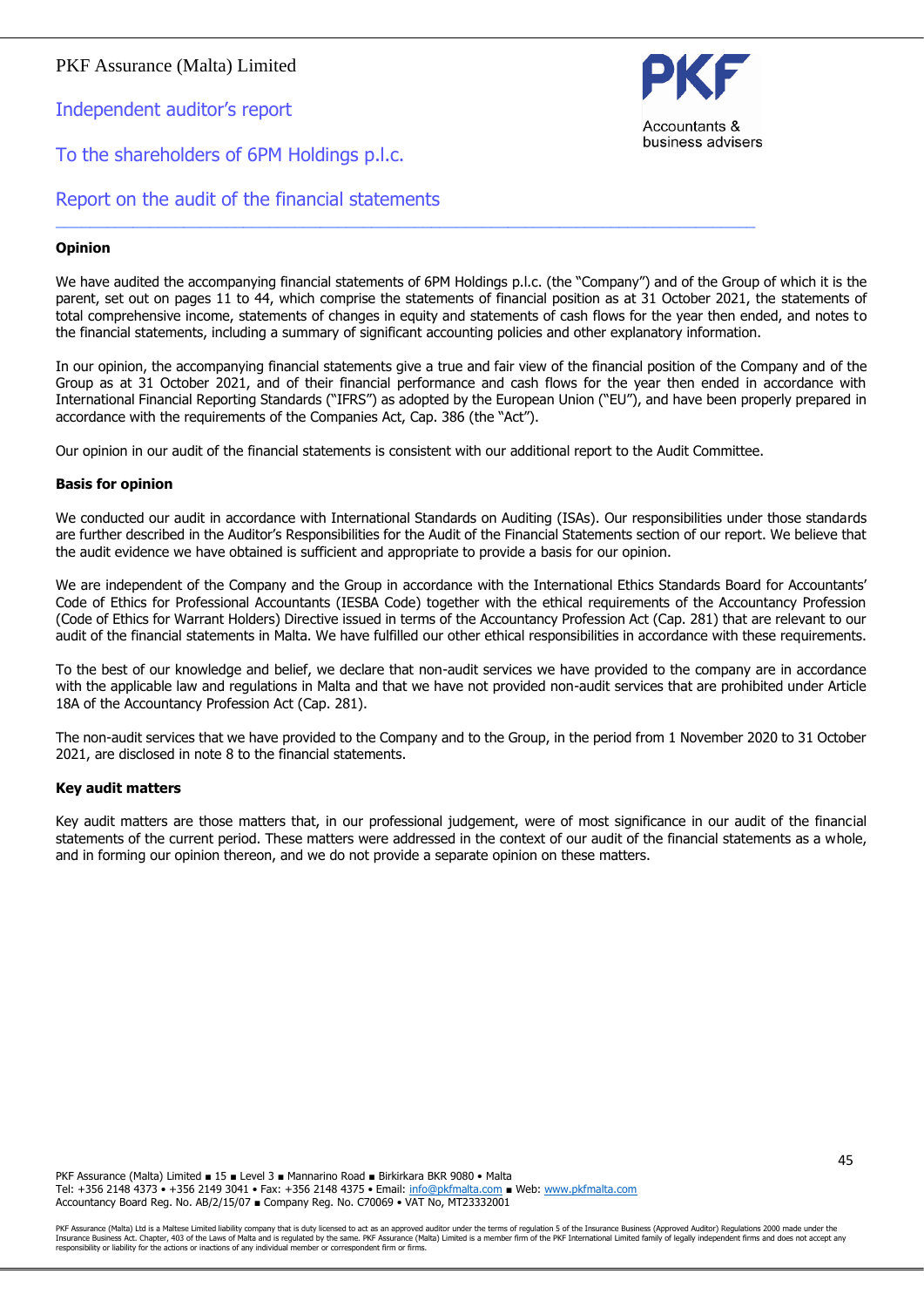Independent auditor's report (continued)

To the shareholders of 6PM Holdings p.l.c.

Report on the audit of the financial statements

### **Key audit matters (continued)**

| <b>Area</b>   | <b>Reason</b>                                                                                                                                                                                                                                                                                                                                                                                                                                                                                     | <b>Audit Response</b>                                                                                                                                                                                                                                                                                                                                                                                                                                                                                                                                                                                                                                                                                                                                                                                                                                                                                                                                                                                                                                                                                                                                                                                                                                                                                                                                  |
|---------------|---------------------------------------------------------------------------------------------------------------------------------------------------------------------------------------------------------------------------------------------------------------------------------------------------------------------------------------------------------------------------------------------------------------------------------------------------------------------------------------------------|--------------------------------------------------------------------------------------------------------------------------------------------------------------------------------------------------------------------------------------------------------------------------------------------------------------------------------------------------------------------------------------------------------------------------------------------------------------------------------------------------------------------------------------------------------------------------------------------------------------------------------------------------------------------------------------------------------------------------------------------------------------------------------------------------------------------------------------------------------------------------------------------------------------------------------------------------------------------------------------------------------------------------------------------------------------------------------------------------------------------------------------------------------------------------------------------------------------------------------------------------------------------------------------------------------------------------------------------------------|
| Going concern | At balance sheet date, the Company and Group<br>had net liabilities amounting to £7.3 million and<br>£18.5 million respectively. Consequently, this<br>warrants specific audit focus.<br>As explained in note $4.1$ – Going Concern, the<br>Directors have obtained assurance that the<br>majority shareholder of the Company will<br>continue to support the Company and the<br>Group financially on an ongoing basis, to enable<br>them to meet their liabilities as and when they<br>fall due. | Our audit procedures included;<br>Evaluated management's assessment of the Company<br>$\bullet$<br>and Group ability to continue as a going concern, and<br>considered whether management's assessment includes<br>all relevant information of which we were aware as a<br>result of the audit.<br>Raised enquiries to management as to its knowledge of<br>$\bullet$<br>events or conditions beyond the period of management's<br>assessment that may cast significant doubt on the Parent<br>and Group's ability to continue as a going concern.<br>Obtained written confirmation from Idox plc, being the<br>$\bullet$<br>major shareholder of the Company and the Group, that it<br>will continue to support them to ensure that they will be<br>able to meet their liabilities as they fall due in the ordinary<br>course of business for the next 12 months.<br>Assessed the financial strength of Idox plc and ensured<br>$\bullet$<br>that they have sufficient financial resources to support the<br>Company and the Group as required.<br>Assessed the adequacy of the disclosures made in note<br>$\bullet$<br>4.1 - Going concern, of the financial statements.<br>Based on the audit work done we concluded<br>that<br>management's use of the going concern assumption in the<br>preparation of the financial statements is appropriate. |

\_\_\_\_\_\_\_\_\_\_\_\_\_\_\_\_\_\_\_\_\_\_\_\_\_\_\_\_\_\_\_\_\_\_\_\_\_\_\_\_\_\_\_\_\_\_\_\_\_\_\_\_\_\_\_\_\_\_\_\_\_\_\_\_\_\_\_\_\_\_\_\_\_\_\_\_\_\_\_\_\_\_

#### **Other information**

The Directors are responsible for the other information. The other information comprises (i) the Directors' Report, (ii) the Statement of Directors' Responsibilities, (iii) Statement by the Directors on the Financial Statements and Other Information included in the Annual Report, (iv) the Directors' Statement of Compliance with the Code of Principles of Good Corporate Governance, (v) Remuneration Statement and (vi) Other Disclosures in terms of the Capital Markets Rules, which we obtained prior to the date of this auditor's report, but does not include the financial statements and our auditor's report thereon.

Our opinion on the financial statements does not cover the other information, including the Directors' Report.

In connection with our audit of the financial statements, our responsibility is to read the other information identified above and, in doing so, consider whether the other information is materially inconsistent with the financial statements or our knowledge obtained in the audit, or otherwise appears to be materially misstated.

With respect to the Directors' Report, we also considered whether the Directors' Report includes the disclosures required by Article 177 of the Act.

Based on the work we have performed, in our opinion:

• the information given in the Directors' Report for the financial year for which the financial statements are prepared is consistent with the financial statements, and

• the Directors' Report has been prepared in accordance with the Act.

PKF Assurance (Malta) Limited ■ 15 ■ Level 3 ■ Mannarino Road ■ Birkirkara BKR 9080 • Malta Tel: +356 2148 4373 • +356 2149 3041 • Fax: +356 2148 4375 • Email: [info@pkfmalta.com](mailto:info@pkfmalta.com) ■ Web: [www.pkfmalta.com](http://www.pkfmalta.com/) Accountancy Board Reg. No. AB/2/15/07 ■ Company Reg. No. C70069 • VAT No, MT23332001

PKF Assurance (Malta) Ltd is a Maltese Limited liability company that is duty licensed to act as an approved auditor under the terms of regulation 5 of the Insurance Business (Approved Auditor) Regulations 2000 made under responsibility or liability for the actions or inactions of any individual member or correspondent firm or firms.



46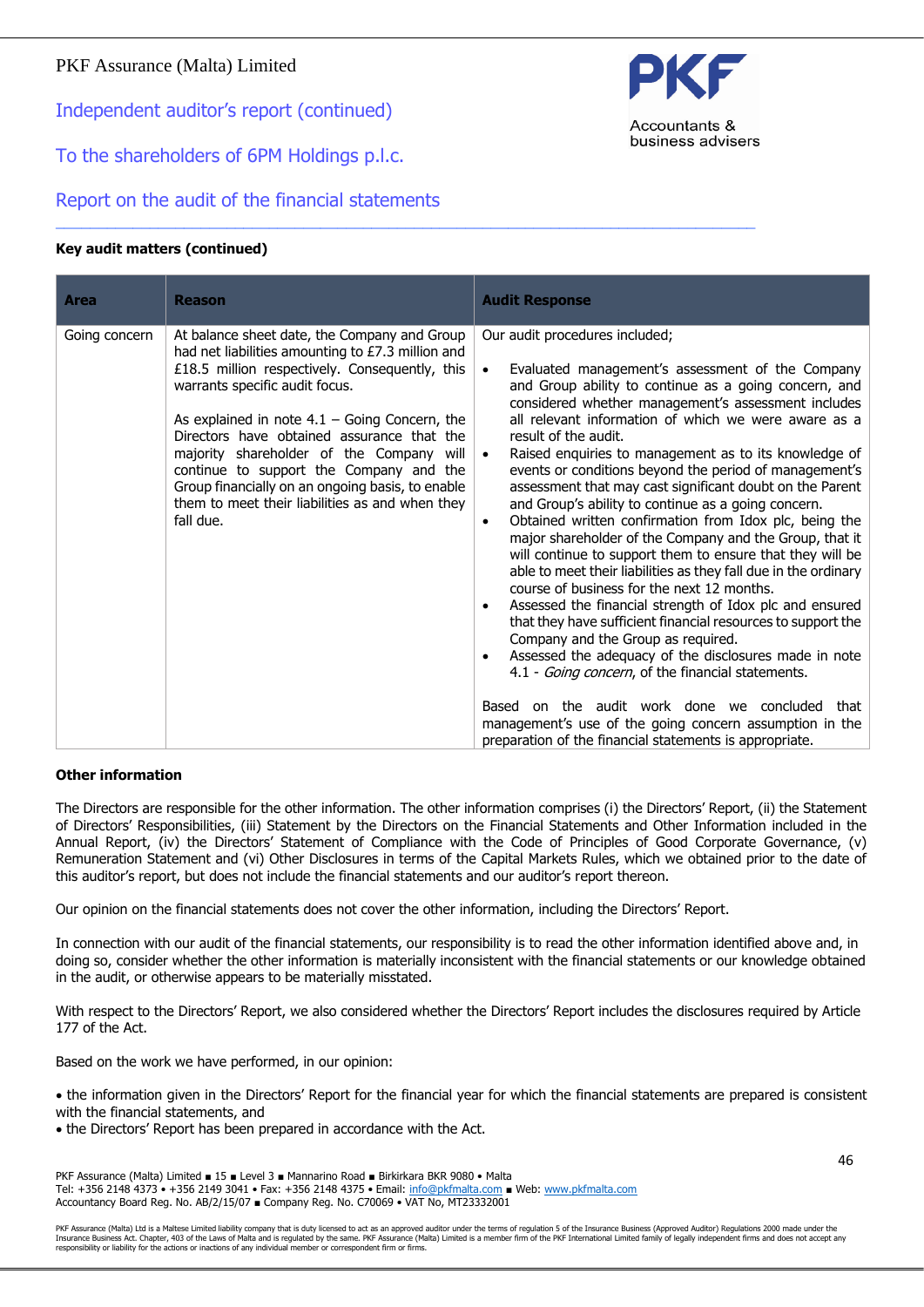Independent auditor's report (continued)

### To the shareholders of 6PM Holdings p.l.c.



### Report on the audit of the financial statements

#### **Other information (continued)**

In addition, in light of the knowledge and understanding of the Company and the Group and their environment obtained in the course of the audit, we are required to report if we have identified material misstatements in the Directors' Report and other information that we obtained prior to the date of this auditor's report. We have nothing to report in this regard.

#### **Responsibilities of the Directors and those charged with governance for the financial statements**

\_\_\_\_\_\_\_\_\_\_\_\_\_\_\_\_\_\_\_\_\_\_\_\_\_\_\_\_\_\_\_\_\_\_\_\_\_\_\_\_\_\_\_\_\_\_\_\_\_\_\_\_\_\_\_\_\_\_\_\_\_\_\_\_\_\_\_\_\_\_\_\_\_\_\_\_\_\_\_\_\_\_

The Directors are responsible for the preparation of financial statements that give a true and fair view in accordance with IFRSs as adopted by the EU and are properly prepared in accordance with the provisions of the Maltese Companies Act (Cap.386), and for such internal control as the Directors determine is necessary to enable the preparation of financial statements that are free from material misstatement, whether due to fraud or error.

In preparing the financial statements, the Directors are responsible for assessing the Company and the Group's ability to continue as a going concern, disclosing, as applicable, matters relating to going concern and using the going concern basis of accounting unless the Directors either intend to liquidate the Company or to cease operations, or have no realistic alternative but to do so. Those charged with governance are responsible for overseeing the Company's financial reporting process.

#### **Auditor's responsibilities for the audit of the financial statements**

Our objectives are to obtain reasonable assurance about whether the financial statements as a whole are free from material misstatement, whether due to fraud or error, and to issue an auditor's report that includes our opinion. Reasonable assurance is a high level of assurance, but is not a guarantee that an audit conducted in accordance with ISAs will always detect a material misstatement when it exists. Misstatements can arise from fraud or error and are considered material if, individually or in the aggregate, they could reasonably be expected to influence the economic decisions of users taken on the basis of these financial statements.

As part of an audit in accordance with the ISAs, we exercise professional judgement and maintain professional scepticism throughout the audit. We also:

• Identify and assess the risks of material misstatement of the financial statements, whether due to fraud or error, design and perform audit procedures responsive to those risks, and obtain audit evidence that is sufficient and appropriate to provide a basis for our opinion. The risk of not detecting a material misstatement resulting from fraud is higher than for one resulting from error, as fraud may involve collusion, forgery, intentional omissions, misrepresentations, or the override of internal control.

• Obtain an understanding of internal control relevant to the audit in order to design audit procedures that are appropriate in the circumstances, but not for the purpose of expressing an opinion on the effectiveness of the Company's and Group's internal control.

• Evaluate the appropriateness of accounting policies used and the reasonableness of accounting estimates and related disclosures made by management.

• Conclude on the appropriateness of management's use of the going concern basis of accounting and, based on the audit evidence obtained, whether a material uncertainty exists related to events or conditions that may cast significant doubt on the Company's and Group's ability to continue as a going concern. If we conclude that a material uncertainty exists, we are required to draw attention in our auditor's report to the related disclosures in the financial statements or, if such disclosures are inadequate, to modify our opinion. Our conclusions are based on the audit evidence obtained up to the date of our auditor's report. However future events or conditions may cause the Company or the Group to cease to continue as a going concern.

• Evaluate the overall presentation, structure and content of the consolidated financial statements, including the disclosures, and whether the consolidated financial statements represent the underlying transactions and events in a manner that achieves fair presentation.

PKF Assurance (Malta) Limited ■ 15 ■ Level 3 ■ Mannarino Road ■ Birkirkara BKR 9080 • Malta Tel: +356 2148 4373 • +356 2149 3041 • Fax: +356 2148 4375 • Email: [info@pkfmalta.com](mailto:info@pkfmalta.com) ■ Web: [www.pkfmalta.com](http://www.pkfmalta.com/) Accountancy Board Reg. No. AB/2/15/07 ■ Company Reg. No. C70069 • VAT No, MT23332001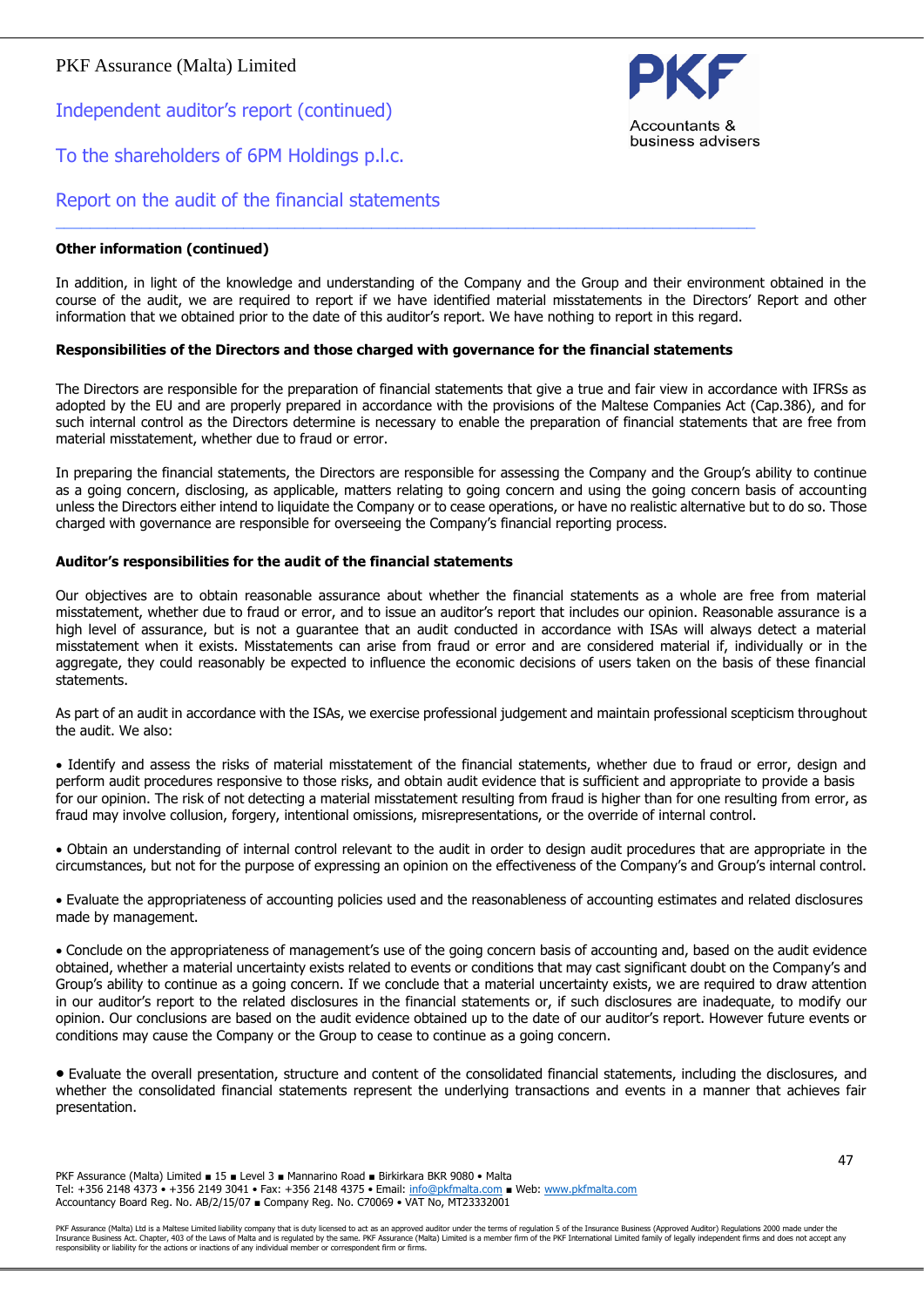Independent auditor's report (continued)





### Report on the audit of the financial statements

#### **Auditor's responsibilities for the audit of the financial statements (continued)**

• Obtain sufficient appropriate audit evidence regarding the financial information of the entities or business activities within the Company and the Group to express an opinion on the consolidated financial statements. We are responsible for the direction, supervision and performance of the group audit. We remain solely responsible for our audit opinion.

\_\_\_\_\_\_\_\_\_\_\_\_\_\_\_\_\_\_\_\_\_\_\_\_\_\_\_\_\_\_\_\_\_\_\_\_\_\_\_\_\_\_\_\_\_\_\_\_\_\_\_\_\_\_\_\_\_\_\_\_\_\_\_\_\_\_\_\_\_\_\_\_\_\_\_\_\_\_\_\_\_\_

We communicate with those charged with governance regarding, among other matters, the planned scope and timing of the audit and significant audit findings, including any significant deficiencies in internal control that we identify during our audit.

We also provide those charged with governance with a statement that we have complied with the relevant ethical requirements regarding independence, and to communicate with them all relationships and other matters that may reasonably be thought to bear on our independence, and where applicable, related safeguards.

From the matters communicated with those charged with governance, we determine those matters that were of most significance in the audit of the financial statements of the current period and are therefore the key audit matters. We describe these matters in our auditor's report unless law or regulation precludes public disclosure about the matter or when, in extremely rare circumstances, we determine that a matter should not be communicated in our report because the adverse consequences of doing so would reasonably be expected to outweigh the public interest benefit of such communication.

#### **Report on other legal and regulatory requirements**

#### Report on the Statement of Compliance with the Code of Principles of Good Corporate Governance

The Capital Markets Rules issued by the Malta Financial Services Authority (the "Capital Markets Rules") require the Directors to prepare and include in their Annual Report a Statement of Compliance with the Code of Principles of Good Corporate Governance providing an explanation of the extent to which they have adopted the Code of Principles of Good Corporate Governance and the effective measures that they have taken to ensure compliance throughout the accounting period with those Principles.

Capital Markets Rules also require us, as the auditor of the Company and of the Group, to include a report on the Statement of Compliance with the Code of Principles of Good Corporate Governance prepared by the Directors.

We read the Statement of Compliance with the Code of Principles of Good Corporate Governance and consider the implications for our report if we become aware of any apparent misstatements or material inconsistencies with the financial statements included in the Annual Report. Our responsibilities do not extend to considering whether this statement is consistent with any other information included in the Annual Report.

We are not required to, and we do not, consider whether the Board's statements on internal control included in the Statement of Compliance with the Code of Principles of Good Corporate Governance cover all risks and controls, or form an opinion in the effectiveness of the Company's corporate governance procedures or its risk and control procedures.

In our opinion, the Statement of Compliance with the Code of Principles of Good Corporate Governance set out on pages 6 to 8 has been properly prepared in accordance with the requirements of the Capital Markets Rules as issued by the Malta Financial Services Authority.

Other matters on which we are required to report by exception under the Companies Act

We also have responsibilities:

• under the Maltese Companies Act, Cap 386 to report to you if, in our opinion:

- Adequate accounting records have not been kept or that proper returns adequate for our audit have not been received from branches not visited by us.

- The financial statements are not in agreement with the accounting records and returns.
- We have not received all the information and explanations we require for our audit.

PKF Assurance (Malta) Limited ■ 15 ■ Level 3 ■ Mannarino Road ■ Birkirkara BKR 9080 • Malta Tel: +356 2148 4373 • +356 2149 3041 • Fax: +356 2148 4375 • Email: [info@pkfmalta.com](mailto:info@pkfmalta.com) ■ Web: [www.pkfmalta.com](http://www.pkfmalta.com/) Accountancy Board Reg. No. AB/2/15/07 ■ Company Reg. No. C70069 • VAT No, MT23332001

PKF Assurance (Malta) Ltd is a Maltese Limited liability company that is duty licensed to act as an approved auditor under the terms of regulation 5 of the Insurance Business (Approved Auditor) Regulations 2000 made under responsibility or liability for the actions or inactions of any individual member or correspondent firm or firms.